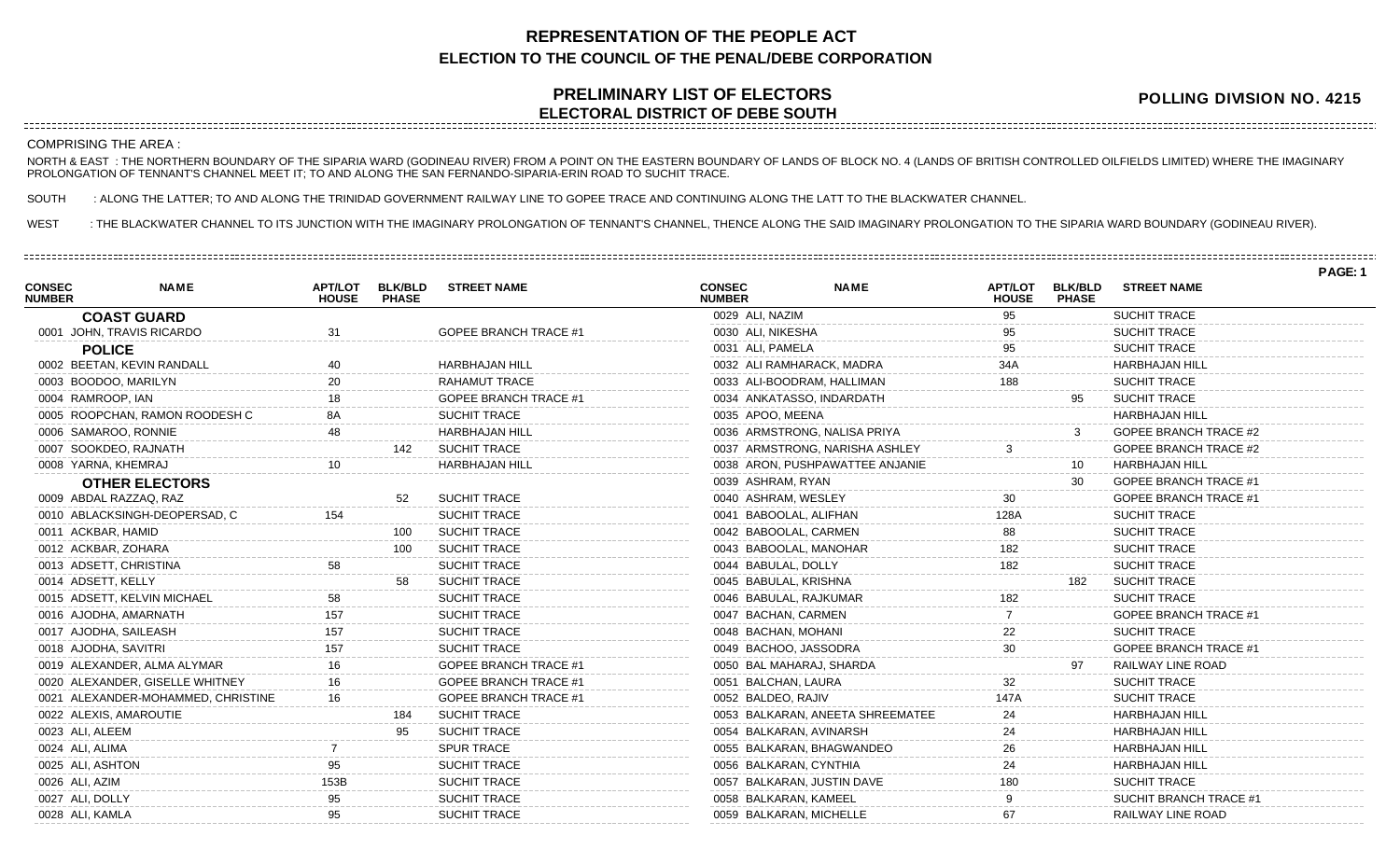| <b>CONSEC</b><br><b>NUMBER</b> | NAME                                                       | <b>APT/LOT</b><br><b>HOUSE</b> | <b>BLK/BLD</b><br><b>PHASE</b> | <b>STREET NAME</b>           | <b>CONSEC</b><br><b>NUMBER</b> | <b>NAME</b>                         | APT/LOT<br><b>HOUSE</b> | <b>BLK/BLD</b><br><b>PHASE</b> | <b>STREET NAME</b>     | <b>PAGE: 2</b> |
|--------------------------------|------------------------------------------------------------|--------------------------------|--------------------------------|------------------------------|--------------------------------|-------------------------------------|-------------------------|--------------------------------|------------------------|----------------|
| 0060 BALKARAN, MONESH          |                                                            |                                | 95B                            | RAILWAY LINE ROAD            |                                | 0105 BEEPATH, INDRAWATTEE           | 166A                    |                                | <b>SUCHIT TRACE</b>    |                |
|                                | 0061 BALKARAN, NARINEDATH                                  | 95B                            |                                | RAILWAY LINE ROAD            | 0106 BEEPATH, JAMES            |                                     | 160                     |                                | <b>SUCHIT TRACE</b>    |                |
| 0062 BALKARAN, PARBATI         |                                                            | 26                             |                                | HARBHAJAN HILL               | 0107 BEEPATH, KHEMA            |                                     | 150                     |                                | <b>SUCHIT TRACE</b>    |                |
|                                | 0063 BALKARAN, RAMCHAND                                    | 24                             |                                | HARBHAJAN HILL               | 0108 BEEPATH, NATASHA          |                                     | 166A                    |                                | <b>SUCHIT TRACE</b>    |                |
|                                | 0064 BALKARAN, RAMDASSIE                                   | 104                            |                                | <b>SUCHIT TRACE</b>          | 0109 BEEPATH, RESHMA           |                                     | 166A                    |                                | <b>SUCHIT TRACE</b>    |                |
|                                | 0065 BALKARAN, RAMPATIAH BUDHIYA                           |                                |                                | <b>SUCHIT TRACE</b>          | 0110 BEEPATH, VERNON           |                                     | 150                     |                                | <b>SUCHIT TRACE</b>    |                |
|                                | 0066 BALKARAN, SAVEETA KHEMRANI                            | 24                             |                                | <b>HARBHAJAN HILL</b>        | 0111 BEETAN, RAMPERSAD         |                                     | 40                      |                                | HARBHAJAN HILL         |                |
|                                | 0067 BALKARAN, SONNYLAL                                    |                                | 180                            | <b>SUCHIT TRACE</b>          |                                | 0112 BEETAN-MAHARAJ, MARIE NALINI   | 169                     |                                | <b>SUCHIT TRACE</b>    |                |
|                                | 0068 BALKARAN, TARADATH                                    | 180                            |                                | <b>SUCHIT TRACE</b>          |                                | 0113 BEHARRYLAL, KAVITA PREMAWATTIE | 20                      |                                | <b>SUCHIT TRACE</b>    |                |
| 0069 BALKARAN, UGANTIE         |                                                            | 109                            |                                | RAILWAY LINE ROAD            |                                | 0114 BEHARRYLAL, PETAL SANGEETA     | 20                      |                                | <b>DEBE TRACE</b>      |                |
| 0070 BALKARAN, YAMENI          |                                                            | 109                            |                                | RAILWAY LINE ROAD            | 0115 BEHARRYLAL, SANJAY        |                                     |                         | 20                             | <b>DEBE TRACE</b>      |                |
|                                | 0071 BALKARAN-SONNY, INDIRA SHARDA                         | 21                             |                                | <b>HARBHAJAN HILL</b>        | 0116 BHAGOUTIE, AJODHA         |                                     |                         | 157                            | <b>SUCHIT TRACE</b>    |                |
|                                | 0072 BALLACK, BALDEO MOHAN                                 | 156                            |                                | SUCHIT TRACE                 |                                | 0117 BHAGOUTIE, ANITA AARTI         |                         | 74                             | <b>SUCHIT TRACE</b>    |                |
|                                | 0073 BALLIRAM, DHANRAJIE                                   |                                | 15                             | GOPEE BRANCH TRACE #1        |                                | 0118 BHAGOUTIE, BALLIRAM            | 19                      |                                | PUZZLE ISLAND          |                |
|                                | 0074 BALRAJH-AJODHA, NILA                                  | 157                            |                                | <b>SUCHIT TRACE</b>          | 0119 BHAGOUTIE, BINA           |                                     |                         |                                | <b>SUCHIT TRACE</b>    |                |
| 0075 BALWANT, GOOMRAJ          |                                                            | LP 333                         |                                | DEBE TRACE                   |                                | 0120 BHAGOUTIE, CHANDROUTIE         | 74                      |                                | <b>SUCHIT TRACE</b>    |                |
|                                | 0076 BALWANT, KALIPERSAD                                   |                                |                                | <b>SUCHIT TRACE</b>          | 0121 BHAGOUTIE, CINDA          |                                     | 18                      |                                | <b>SUCHIT TRACE</b>    |                |
| 0077 BANDOO, KISHORE           |                                                            | 183                            |                                | <b>SUCHIT TRACE</b>          | 0122 BHAGOUTIE, DEORAJ         |                                     | 74                      |                                | <b>SUCHIT TRACE</b>    |                |
| 0078 BANKAY, RAMESH            |                                                            |                                |                                | <b>SUCHIT TRACE</b>          |                                | 0123 BHAGOUTIE, DEORANIE            | 74                      |                                | <b>SUCHIT TRACE</b>    |                |
|                                | 0079 BANSRAJ-RAMLAL, JENNY                                 | LP 30-8                        |                                | SUCHIT BRANCH TRACE #1       | 0124 BHAGOUTIE, GOBIN          |                                     | 74                      |                                | <b>SUCHIT TRACE</b>    |                |
|                                | 0080 BARBAN, CAROLEEN NILMALEE                             | 05                             |                                | GOPEE BRANCH TRACE #2        | 0125 BHAGOUTIE, NARIND         |                                     |                         |                                | <b>SUCHIT TRACE</b>    |                |
|                                | 0081 BARBAN, JASON ROGER                                   | 5                              |                                | GOPEE BRANCH TRACE #2        | 0126 BHAGOUTIE, NEESHA         |                                     | 74                      |                                | <b>SUCHIT TRACE</b>    |                |
|                                | 0082 BARBAN, JEROME RONDELL MITRA                          |                                | 5                              | GOPEE BRANCH TRACE #2        |                                | 0127 BHAGOUTIE, RISHMA TRICIA       |                         | 19                             | <b>PUZZLE ISLAND</b>   |                |
| 0083 BASDEO, KHEMRAJ           |                                                            |                                | 32                             | <b>GOPEE BRANCH TRACE #1</b> |                                | 0128 BHAGOUTIE, SANGEETA            | 18                      |                                | <b>SUCHIT TRACE</b>    |                |
| 0084 BASDEO, LALCHAND          |                                                            | 20                             |                                | HARBHAJAN HILL               | 0129 BHAGOUTIE, SUDESH         |                                     | 19                      |                                | <b>PUZZLE ISLAND</b>   |                |
|                                |                                                            |                                | -21                            |                              |                                |                                     | 19                      |                                |                        |                |
|                                | 0085 BASDEO-RAMKISSOON, DIANNE<br>0086 BASDEOSINGH, BINDAH |                                |                                | SUCHIT BRANCH TRACE #2       |                                | 0130 BHAGOUTIE, VICKESH BALLIRAM    |                         |                                | PUZZLE ISLAND          |                |
|                                |                                                            | 19                             |                                | <b>HARBHAJAN HILL</b>        | 0131 BHAGOUTIE, VIDESH         |                                     |                         | # 19                           | <b>PUZZLE ISLAND</b>   |                |
|                                | 0087 BASDEOSINGH, JUGREE                                   | 17                             |                                | <b>HARBHAJAN HILL</b>        |                                | 0132 BHAGWANDEEN, NICHOLAS NAVIN    | LP 6                    |                                | SUCHIT BRANCH TRACE #2 |                |
|                                | 0088 BASDEOSINGH, VISHWANATH                               | 17                             |                                | <b>BUNSEE TRACE</b>          | 0133 BHAJAN, SANDRA            |                                     |                         | 19                             | <b>GOPEE TRACE</b>     |                |
| 0089 BASSANT, ANTHONY          |                                                            | APT8                           | LP17B                          | <b>GOPEE TRACE</b>           |                                | 0134 BHAJAN ASHRAM, CHRISTINE       |                         | 30                             | GOPEE BRANCH TRACE #1  |                |
|                                | 0090 BATCHANOO, KRISHENDAYE                                | 50                             |                                | <b>SUCHIT TRACE</b>          | 0135 BHIM, BHESHAM             |                                     | 88                      |                                | <b>SUCHIT TRACE</b>    |                |
| 0091 BEDASIE, JAIRAM           |                                                            | 80                             |                                | <b>SUCHIT TRACE</b>          | 0136 BHIM, BRITNEY             |                                     |                         | 13A                            | HARBHAJAN HILL         |                |
| 0092 BEDASSIE, SOOGRIM         |                                                            | 187                            |                                | <b>SUCHIT TRACE</b>          | 0137 BHIM, KUNTIE              |                                     | 88A                     |                                | <b>SUCHIT TRACE</b>    |                |
| 0093 BEEKHAM, ADESH            |                                                            | 155A                           |                                | <b>SUCHIT TRACE</b>          | 0138 BHIM, VIJAY               |                                     |                         | 88A                            | <b>SUCHIT TRACE</b>    |                |
| 0094 BEEKHAM, AVION            |                                                            | 155A                           |                                | SUCHIT TRACE                 | 0139 BHOKAL, ANJANI            |                                     | 10                      |                                | SUCHIT TRACE           |                |
| 0095 BEEKHAM, AVITAM           |                                                            | 155A                           |                                | SUCHIT TRACE                 |                                | 0140 BHOKAL, JULIEN SURENDRA        |                         | 10                             | PUZZLE ISLAND          |                |
|                                | 0096 BEEKHAM, CHANARDAYE                                   | 36                             |                                | <b>SUCHIT TRACE</b>          | 0141 BHOKAL, MAHENDRA          |                                     | MM11/2                  |                                | SUCHIT TRACE           |                |
| 0097 BEEKHAM, PARBATI          |                                                            | 155A                           |                                | SUCHIT TRACE                 | 0142 BHOKAL, SURAJ             |                                     | 10                      |                                | <b>PUZZLE ISLAND</b>   |                |
|                                | 0098 BEEKHAM, RAMCHAN                                      | 155A                           |                                | SUCHIT TRACE                 | 0143 BHOKAL, TIRAJ             |                                     |                         | 10                             | PUZZLE ISLAND          |                |
|                                | 0099 BEEKHAM, RAMSARAN                                     | 36                             |                                | SUCHIT TRACE                 |                                | 0144 BHOOPSINGH, DHANIRAM           | 125B                    |                                | <b>SUCHIT TRACE</b>    |                |
| 0100 BEEKHAM, RAVI             |                                                            | 36                             |                                | SUCHIT TRACE                 |                                | 0145 BHOOPSINGH, JASSOMATI          | 125B                    |                                | <b>SUCHIT TRACE</b>    |                |
| 0101 BEEPATH, DAVE             |                                                            | 150                            |                                | <b>SUCHIT TRACE</b>          |                                | 0146 BISRAM, ANTHONY CHUCKY         | LP 6/2                  |                                | DEBE TRACE             |                |
| 0102 BEEPATH, DAVIS            |                                                            | 150                            |                                | <b>SUCHIT TRACE</b>          | 0147 BISRAM, REBECCA           |                                     | LP7                     |                                | <b>DEBE TRACE</b>      |                |
|                                | 0103 BEEPATH, DONAAWATIE                                   |                                | 150                            | <b>SUCHIT TRACE</b>          | 0148 BISSOON, KASSIE           |                                     |                         | 28                             | SUCHIT BRANCH TRACE #  |                |
|                                | 0104 BEEPATH, DURAINDRA                                    | 168                            |                                | SUCHIT TRACE                 | 0149 BISSOON, NAVIN            |                                     | 80                      |                                | SUCHIT TRACE           |                |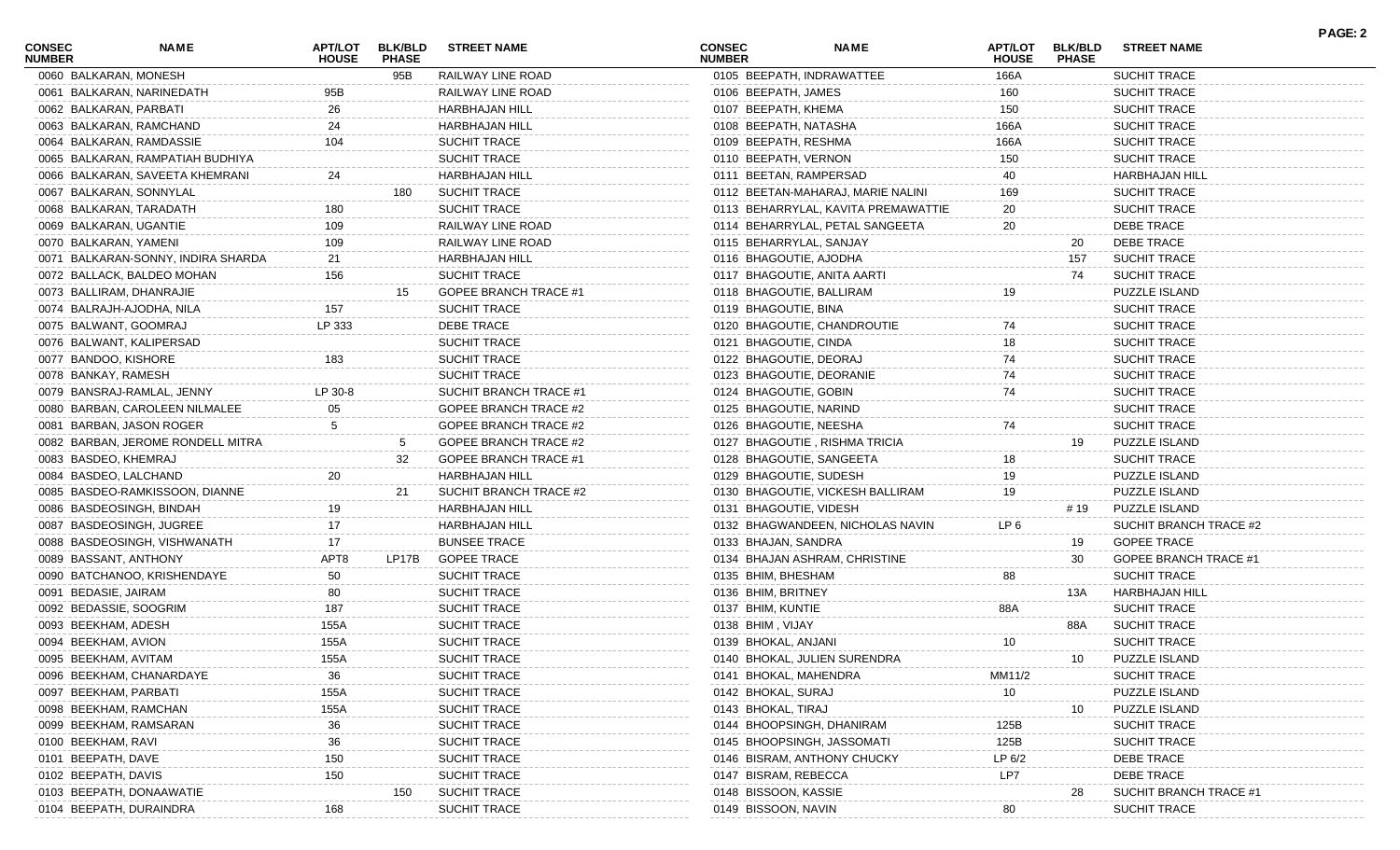| <b>CONSEC</b><br><b>NUMBER</b> | NAME                                    | <b>APT/LOT</b><br><b>HOUSE</b> | <b>BLK/BLD</b><br><b>PHASE</b> | <b>STREET NAME</b>           | <b>CONSEC</b><br><b>NUMBER</b> | <b>NAME</b>                           | <b>APT/LOT</b><br><b>HOUSE</b> | <b>BLK/BLD</b><br><b>PHASE</b> | <b>STREET NAME</b>          | PAGE: 3 |
|--------------------------------|-----------------------------------------|--------------------------------|--------------------------------|------------------------------|--------------------------------|---------------------------------------|--------------------------------|--------------------------------|-----------------------------|---------|
|                                | 0150 BISSOON, NISHAN KUMAR              |                                | 80                             | <b>SUCHIT TRACE</b>          |                                | 0195 BOODRAM, KATWAROO                | 16                             |                                | HARBHAJAN HILL              |         |
| 0151 BISSOON, PATRICE          |                                         | 39                             |                                | GOPEE BRANCH TRACE #1        |                                | 0196 BOODRAM, KAWAL RAJESH            | 188                            |                                | SUCHIT TRACE                |         |
| 0152 BOCAS, BALIRAM            |                                         |                                | 49                             | RAHAMUT TRACE                | 0197 BOODRAM, KIMEY            |                                       |                                | 192                            | <b>SUCHIT TRACE</b>         |         |
|                                | 0153 BOOCHOON, BRAMHANAND               | 180                            |                                | <b>SUCHIT TRACE</b>          | 0198 BOODRAM, KIMRAJ           |                                       | 192                            |                                | SUCHIT TRACE                |         |
|                                | 0154 BOOCHOON, DARRYL SATISH            |                                | # 16                           | PUZZLE ISLAND                |                                | 0199 BOODRAM, LEELOUTIE               | 192                            |                                | <b>SUCHIT TRACE</b>         |         |
|                                | 0155 BOOCHOON, DHANDAYE                 |                                | 13A                            | <b>GOPEE BRANCH TRACE #2</b> | 0200 BOODRAM, MINTEE           |                                       | 157                            |                                | <b>SUCHIT TRACE</b>         |         |
|                                | 0156 BOOCHOON, GIRESSE VASHESH          |                                | 16                             | PUZZLE ISLAND                |                                | 0201 BOODRAM, MITRA PRAKASH           | 188                            |                                | <b>SUCHIT TRACE</b>         |         |
|                                | 0157 BOOCHOON, INDIRA BHANMATIE         | 180                            |                                | SUCHIT TRACE                 | 0202 BOODRAM, NADIRA           |                                       | 10                             |                                | <b>SPUR TRACE</b>           |         |
|                                | 0158 BOOCHOON, NADIRA                   |                                | 91                             | RAILWAY LINE ROAD            |                                | 0203 BOODRAM, NAVIE VIJAY             |                                | 179A                           | <b>SUCHIT TRACE</b>         |         |
|                                | 0159 BOOCHOON, RAJKUMAR                 |                                |                                | <b>SUCHIT TRACE</b>          | 0204 BOODRAM, NEELA            |                                       | 192                            |                                | SUCHIT TRACE                |         |
|                                | 0160 BOOCHOON, RAMPRAKASH               |                                | 14                             | <b>SUCHIT TRACE</b>          |                                | 0205 BOODRAM, NEELA SELENA            |                                | 7                              | SUCHIT BRANCH TRACE #2      |         |
|                                | 0161 BOODLAL, ALYSSA AISHWARYA SUSHMIT/ |                                | 200                            | <b>SUCHIT TRACE</b>          |                                | 0206 BOODRAM, NEERA SELENE            |                                | $7^{\circ}$                    | SUCHIT BRANCH TRACE #2      |         |
|                                | 0162 BOODLAL, HARRIDATH                 | 200                            |                                | <b>SUCHIT TRACE</b>          |                                | 0207 BOODRAM, PARMANAND               | 6                              |                                | <b>HARBHAJAN HILL</b>       |         |
|                                | 0163 BOODLAL, KHAMRAJ                   | 200                            |                                | <b>SUCHIT TRACE</b>          |                                | 0208 BOODRAM, PREMATEE JENNY          | 179A                           |                                | SUCHIT TRACE                |         |
|                                | 0164 BOODLAL, NAVINDRA BHARAAT          |                                | 198                            | <b>SUCHIT TRACE</b>          |                                | 0209 BOODRAM, RAJKUMAR                | 184                            |                                | <b>SUCHIT TRACE</b>         |         |
| 0165 BOODLAL, NISHA            |                                         |                                | 198                            | PUZZLE ISLAND                |                                | 0210 BOODRAM, RAMDHAN                 | 192                            |                                | SUCHIT TRACE                |         |
|                                | 0166 BOODLAL, RAVINDRA KAVISHTIE        | 198                            |                                | <b>SUCHIT TRACE</b>          |                                | 0211 BOODRAM, RAVEENA                 | 116C                           |                                | <b>SUCHIT TRACE</b>         |         |
| 0167 BOODOO, ANNAN             |                                         |                                |                                | <b>HARBHAJAN HILL</b>        |                                | 0212 BOODRAM, RAVI BOODNARINE         | 179A                           |                                | <b>SUCHIT TRACE</b>         |         |
| 0168 BOODOO, DEOLAL            |                                         | 06                             |                                | <b>SUCHIT TRACE</b>          | 0213 BOODRAM, RICKY            |                                       |                                | 16A                            | HARBHAJAN HILL              |         |
|                                | 0169 BOODOO, HARRINARINE                |                                | 2                              | DEBE TRACE                   |                                | 0214 BOODRAM, ROGER MOTILAL           | 178                            |                                | SUCHIT TRACE                |         |
|                                | 0170 BOODOO, JENNIFER                   |                                |                                | HARBHAJAN HILL               | 0215 BOODRAM, ROHAN            |                                       |                                | 188                            | <b>SUCHIT TRACE</b>         |         |
|                                | 0171 BOODOO, KAREENA JACQUELINE         |                                |                                | <b>HARBHAJAN HILL</b>        | 0216 BOODRAM, SHEILA           |                                       |                                | $7\phantom{.}$                 | DEBE TRACE                  |         |
|                                | 0172 BOODOO, KENDALL RYAN               |                                |                                | <b>RAHAMUT TRACE</b>         |                                |                                       |                                |                                | SUCHIT TRACE                |         |
|                                |                                         | LOT2                           |                                |                              | 0217 BOODRAM, SUMATIE          |                                       | 178                            |                                |                             |         |
|                                | 0173 BOODOO, MAHADEO                    | 8B                             |                                | HARBHAJAN HILL               |                                | 0218 BOODRAM, SURASHE                 | 188                            |                                | SUCHIT TRACE                |         |
|                                | 0174 BOODOO, MELISSA DEVIKA             |                                | 115                            | RAILWAY LINE ROAD            | 0219 BOODRAM, SYLVIE           |                                       | 16A                            |                                | <b>HARBHAJAN HILL</b>       |         |
| 0175 BOODOO, RAVI              |                                         | 20                             |                                | <b>BUNSEE TRACE</b>          | 0220 BOODRAM, TAMARA           |                                       | 192A                           |                                | <b>SUCHIT TRACE</b>         |         |
|                                | 0176 BOODOO-ROODAL, MARJORIE            |                                | 21                             | RAHAMUT TRACE                | 0221 BOODRAM, TARA             |                                       |                                |                                | SUCHIT BRANCH TRACE #2      |         |
|                                | 0177 BOODOOKAY, DEVIKA                  | 22                             |                                | <b>DEBE TRACE</b>            |                                | 0222 BOODRAM, THALAKCHAND             | 184                            |                                | <b>SUCHIT TRACE</b>         |         |
|                                | 0178 BOODRAM, AKASH BALDATH             | 157                            |                                | <b>SUCHIT TRACE</b>          |                                | 0223 BOODRAM, VIDYA SELIA             |                                |                                | SUCHIT BRANCH TRACE #2      |         |
| 0179 BOODRAM, AMRIT            |                                         | 157                            |                                | <b>SUCHIT TRACE</b>          |                                | 0224 BOOJHAWAN, ASHFORD               | 180                            |                                | SUCHIT TRACE                |         |
|                                | 0180 BOODRAM, ANIRUDH RICK              | 188                            |                                | <b>SUCHIT TRACE</b>          |                                | 0225 BOOJHAWAN, SOOKDEO               | 180                            |                                | SUCHIT TRACE                |         |
|                                | 0181 BOODRAM, AVIE JAI                  |                                | 179A                           | <b>SUCHIT TRACE</b>          |                                | 0226 BOYSIE, SAMDAYE SUBHAYIYA        | 28                             |                                | SUCHIT TRACE                |         |
|                                | 0182 BOODRAM, BADASH                    |                                |                                | SUCHIT BRANCH TRACE #2       |                                | 0227 BRIDGELAL, MALACHI MESHAK MORGAN |                                | 16                             | RAHAMUT TRACE               |         |
|                                | 0183 BOODRAM, BALDATH                   | 159                            |                                | <b>SUCHIT TRACE</b>          |                                | 0228 BRIDGELAL, MATTHEW MORGAN        |                                | 16                             | <b>RAHAMUT TRACE</b>        |         |
|                                | 0184 BOODRAM, CHARLENE                  | 16A                            |                                | HARBHAJAN HILL               |                                | 0229 BRIDGELAL, MICAH MORGAN          | 16                             |                                | <b>RAHAMUT TRACE</b>        |         |
| 0185 BOODRAM, DEOKIE           |                                         | 178                            |                                | <b>SUCHIT TRACE</b>          |                                | 0230 BRIDGELAL, MOSES MORGAN          |                                | 16                             | RAHAMUT TRACE               |         |
|                                | 0186 BOODRAM, DHANMATTEE                | 24B                            |                                | <b>DEBE TRACE</b>            |                                | 0231 BRIDGELAL, ORNELLA BELLE D M     | 16                             |                                | RAHAMUT TRACE               |         |
|                                | 0187 BOODRAM, GANGAPERSAD               | 188                            |                                | SUCHIT TRACE                 | 0232 BRIDGELAL, VISHNU         |                                       | 16                             |                                | RAHAMUT TRACE               |         |
| 0188 BOODRAM, GLORY            |                                         | 188                            |                                | SUCHIT TRACE                 |                                | 0233 BRIDGEMOHAN, INDAR               |                                | 137                            | SUCHIT TRACE                |         |
|                                | 0189 BOODRAM, HARRINARINE               | 178                            |                                | SUCHIT TRACE                 |                                | 0234 BRIDGEMOHAN, RADHEKA             | 137                            |                                | SUCHIT TRACE                |         |
|                                | 0190 BOODRAM, HIMLATA                   | 192                            |                                | <b>SUCHIT TRACE</b>          |                                | 0235 BRIDGEMOHAN, RAMSUNDAR           |                                |                                | <b>GOPEE BRANCH TRACE #</b> |         |
| 0191 BOODRAM, JAIRAM           |                                         |                                | 188                            | <b>SUCHIT TRACE</b>          |                                | 0236 BRIDGEMOHAN, SAMSOONDAR          | 137                            |                                | SUCHIT TRACE                |         |
|                                | 0192 BOODRAM, JESSICA                   | 178                            |                                | SUCHIT TRACE                 |                                | 0237 BRIDGEMOHAN, SHOBHA SOMATI       |                                | 137                            | <b>SUCHIT TRACE</b>         |         |
| 0193 BOODRAM, KAMAL            |                                         | 192                            |                                | SUCHIT TRACE                 | 0238 BUNSEE, SURESH            |                                       | 22A                            |                                | SUCHIT TRACE                |         |
|                                | 0194 BOODRAM, KAMRUNE                   | 188                            |                                | SUCHIT TRACE                 | 0239 BUNSEE, VARON             |                                       | 24B                            |                                | SUCHIT TRACE                |         |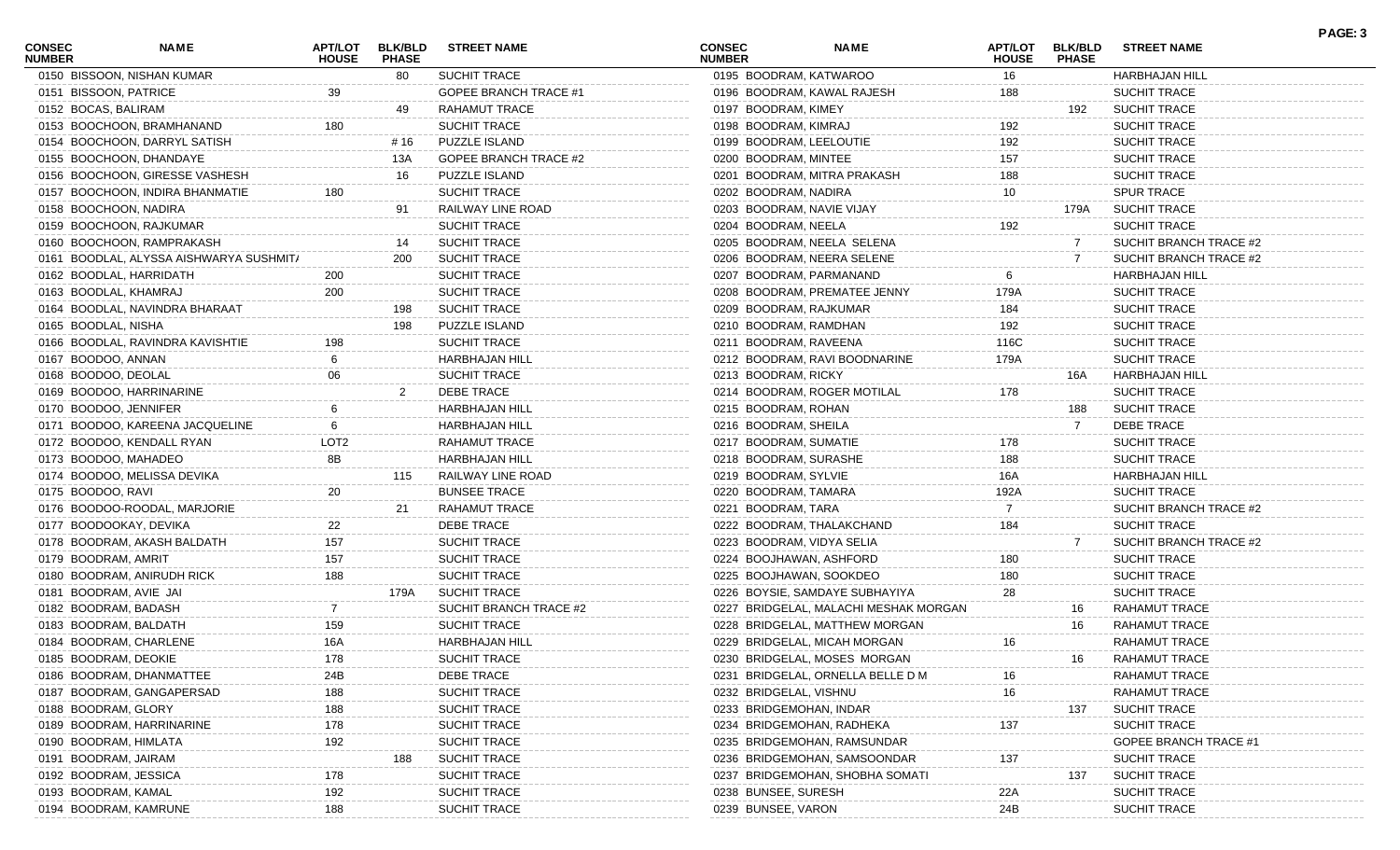| <b>CONSEC</b>                         | <b>NAME</b>                       | APT/LOT      | <b>BLK/BLD</b>      | <b>STREET NAME</b>           | <b>CONSEC</b>                          | <b>NAME</b>                       | <b>APT/LOT</b>      | <b>BLK/BLD</b> | <b>STREET NAME</b>                           | PAGE: 4 |
|---------------------------------------|-----------------------------------|--------------|---------------------|------------------------------|----------------------------------------|-----------------------------------|---------------------|----------------|----------------------------------------------|---------|
| <b>NUMBER</b><br>0240 BUNSEE, VAYKASH |                                   | <b>HOUSE</b> | <b>PHASE</b><br>21A | DEBE TRACE                   | <b>NUMBER</b><br>0285 DEONARINE, ALVIN |                                   | <b>HOUSE</b><br>172 | <b>PHASE</b>   | SUCHIT TRACE                                 |         |
| 0241 BUNSEE, VIJAY                    |                                   |              | 22A                 | SUCHIT BRANCH TRACE #2       |                                        | 0286 DEONARINE, BHARAT SHIVA      | 183                 |                | <b>SUCHIT TRACE</b>                          |         |
|                                       | 0242 CHAITRAM, DAVE KALLIECHARAN  |              | 45                  | GOPEE BRANCH TRACE #1        |                                        | 0287 DEONARINE, CHARLENE SHALLA   | 182                 |                | <b>SUCHIT TRACE</b>                          |         |
|                                       | 0243 CHAITRAM, DHAMENDRA          |              | 39                  | GOPEE BRANCH TRACE #1        |                                        | 0288 DEONARINE, DANNY DOODNATH    | 183                 |                | <b>SUCHIT TRACE</b>                          |         |
| 0244 CHAITRAM, JEWAN                  |                                   |              | 39B                 | GOPEE BRANCH TRACE #1        |                                        | 0289 DEONARINE, DEVANAND NARINE   | 183                 |                | <b>SUCHIT TRACE</b>                          |         |
| 0245 CHAITRAM, KALISH                 |                                   | 32           |                     | <b>SUCHIT TRACE</b>          | 0290 DEONARINE, ELVIS                  |                                   | 172                 |                | <b>SUCHIT TRACE</b>                          |         |
| 0246 CHAITRAM, KELVIN                 |                                   | 17A          |                     | <b>GOPEE BRANCH TRACE #2</b> |                                        | 0291 DEONARINE, GERARD DAMION     | 182                 |                | <b>SUCHIT TRACE</b>                          |         |
|                                       | 0247 CHAITRAM, KRISHNA            | 39           |                     | <b>GOPEE BRANCH TRACE #1</b> | 0292 DEONARINE, HILTON                 |                                   | 169                 |                | <b>SUCHIT TRACE</b>                          |         |
| 0248 CHAITRAM, PETER                  |                                   | 17A          |                     | <b>GOPEE BRANCH TRACE #2</b> | 0293 DEONARINE, SAMUEL                 |                                   | 169                 |                | <b>SUCHIT TRACE</b>                          |         |
| 0249 CHAITRAM, RAVI                   |                                   | 17A          |                     | GOPEE BRANCH TRACE #2        | 0294 DEONARINE, SHIRLEY                |                                   | 172                 |                | <b>SUCHIT TRACE</b>                          |         |
|                                       | 0250 CHAITRAM, RIKKI PAUL         |              | 39B                 | <b>GOPEE TRACE</b>           | 0295 DEONARINE, USHA                   |                                   | LP46                |                | <b>SUCHIT TRACE</b>                          |         |
|                                       | 0251 CHAITRAM, SALISHA            |              | 17                  | <b>GOPEE BRANCH TRACE #2</b> | 0296 DEONARINE, WINSTON                |                                   | LP46                |                | <b>SUCHIT TRACE</b>                          |         |
|                                       | 0252 CHATTERGOON, RAMDAIN         |              | 21                  | DEBE TRACE                   | 0297 DEOPERSAD, BRENDA                 |                                   | 126A                |                | <b>SUCHIT TRACE</b>                          |         |
|                                       | 0253 CHIHAK, SASHA MALA           | P47          |                     | <b>SUCHIT TRACE</b>          |                                        | 0298 DEOPERSAD, DAVICA VIDYA      |                     | 34             | HARBHAJAN HILL                               |         |
|                                       | 0254 CHOTILAL, KAYWALLEE          | PO BOX 48    |                     | <b>GOPEE TRACE</b>           | 0299 DEOPERSAD, DOLSIE                 |                                   | 154                 |                | <b>SUCHIT TRACE</b>                          |         |
|                                       |                                   | 34           |                     | <b>SUCHIT TRACE</b>          |                                        |                                   | 34                  |                |                                              |         |
|                                       | 0255 CHOWTEE, ALIA SA'DIYYA       | 34           |                     | <b>SUCHIT TRACE</b>          |                                        | 0300 DEOPERSAD, KATHREEN CHUMATIE |                     |                | <b>HARBHAJAN HILL</b><br><b>SUCHIT TRACE</b> |         |
|                                       | 0256 CHOWTEE, DALE JONATHAN       |              |                     | <b>SUCHIT TRACE</b>          | 0301 DEOPERSAD, LACKHAN                |                                   | 126A                |                |                                              |         |
|                                       | 0257 CHOWTEE, SHALIMA             | 34           |                     |                              | 0302 DEOPERSAD, MANIRAM                |                                   | 154                 |                | <b>SUCHIT TRACE</b>                          |         |
| 0258 DAN, AKASH                       |                                   |              | 30                  | RAHAMUT TRACE                |                                        | 0303 DEOPERSAD, PRAKASH MITRA     | 34                  |                | <b>HARBHAJAN HILL</b>                        |         |
| 0259 DAN, ANN TINY                    |                                   | 28           |                     | RAHAMUT TRACE                | 0304 DEOPERSAD, RAKESH                 |                                   | 154                 |                | <b>SUCHIT TRACE</b>                          |         |
|                                       | 0260 DAN, ANNA-LISA SHANISA       |              | 34                  | RAHAMUT TRACE                |                                        | 0305 DEOPERSAD, RAMCHARAN         |                     |                | <b>SPUR TRACE</b>                            |         |
| 0261 DAN, DINESH                      |                                   | 30           |                     | RAHAMUT TRACE                | 0306 DEOPERSAD, RAMDAYE                |                                   | 34                  |                | <b>HARBHAJAN HILL</b>                        |         |
| 0262 DAN, KHEMRAJ                     |                                   | 30           |                     | RAHAMUT TRACE                | 0307 DEOPERSAD, SOOKRAJ                |                                   | 34                  |                | <b>BUNSEE TRACE</b>                          |         |
|                                       | 0263 DAN, KISSOONDATH             |              | 28                  | RAHAMUT TRACE                |                                        | 0308 DEOPERSAD, VISHAL OMRAJ      | 154                 |                | <b>SUCHIT TRACE</b>                          |         |
| 0264 DAN, KUMAR                       |                                   |              |                     | RAHAMUT TRACE                |                                        | 0309 DEOPERSAD-JAGHOO, LEAH L     |                     | 154            | <b>SUCHIT TRACE</b>                          |         |
| 0265 DAN, MARRISSA                    |                                   | 30           |                     | RAHAMUT TRACE                |                                        | 0310 DEOSARAN, DOODNATH ARVIN     |                     |                | DEBE TRACE                                   |         |
| 0266 DAN, NANDEO                      |                                   | 30           |                     | RAHAMUT TRACE                | 0311 DEOSARAN, KAMLA                   |                                   | 16                  |                | SUCHIT BRANCH TRACE #2                       |         |
| 0267 DAN, PHAGOO                      |                                   |              |                     | <b>HARBHAJAN HILL</b>        | 0312 DEOSINGH, AMIT GANESH             |                                   | 24                  |                | RAHAMUT TRACE                                |         |
| 0268 DAN, SOOKRAJ                     |                                   | 30           |                     | RAHAMUT TRACE                | 0313 DEOSINGH, ANILA SURITA            |                                   | 24                  |                | RAHAMUT TRACE                                |         |
| 0269 DASS, MUNGAL                     |                                   | 158          |                     | SUCHIT TRACE                 | 0314 DEOSINGH, DOOLIN                  |                                   | 26                  |                | RAHAMUT TRACE                                |         |
|                                       | 0270 DASSRATH, NICHOLAS LOKESHWAR | LP31         |                     | <b>SUCHIT TRACE</b>          | 0315 DEOSINGH, KRISHNA                 |                                   | 24                  |                | <b>HARBHAJAN HILL</b>                        |         |
|                                       | 0271 DEENANATH DEONARINE, LEENA   |              | 183                 | <b>SUCHIT TRACE</b>          | 0316 DEOSINGH, SAISHBHAN               |                                   |                     | 184            | <b>SUCHIT TRACE</b>                          |         |
| 0272 DELION, DARIUS                   |                                   | 89           |                     | RAILWAY LINE ROAD            |                                        | 0317 DHANASAR-BEEKHAM, SUNITA     |                     | 36             | <b>SUCHIT TRACE</b>                          |         |
| 0273 DEO, DANNY                       |                                   | 14B          |                     | HARBHAJAN HILL               |                                        | 0318 DHANESAR, INGRID DHANMATIE   |                     | 7              | DEBE TRACE                                   |         |
| 0274 DEO, DEVANAND                    |                                   | 194          |                     | SUCHIT TRACE                 | 0319 DHANESAR, ROGER NEIL              |                                   | 32                  |                | HARBHAJAN HILL                               |         |
| 0275 DEO, DILIP                       |                                   | 194          |                     | SUCHIT TRACE                 | 0320 DHOOKHIE, ADESH                   |                                   | 15                  |                | GOPEE BRANCH TRACE #1                        |         |
| 0276 DEO, KAMALDAI                    |                                   | 194B         |                     | <b>SUCHIT TRACE</b>          | 0321 DHOOKHIE, KEVIN                   |                                   |                     | 15             | <b>GOPEE BRANCH TRACE #1</b>                 |         |
| 0277 DEO, KRISHENLAL                  |                                   |              |                     | <b>PUZZLE ISLAND</b>         | 0322 DHOOKHIE, PARBATHIE               |                                   | 15                  |                | GOPEE BRANCH TRACE #1                        |         |
| 0278 DEO, MANGALA                     |                                   | 196          |                     | <b>SUCHIT TRACE</b>          | 0323 DOOBREE, LEO                      |                                   | 147                 |                | <b>SUCHIT TRACE</b>                          |         |
| 0279 DEO, MARLON                      |                                   | 196A         |                     | <b>SUCHIT TRACE</b>          | 0324 DOOKIE, ASHRAM                    |                                   |                     | 30             | <b>GOPEE BRANCH TRACE #</b>                  |         |
| 0280 DEO, SEEMA DIANE                 |                                   | 14B          |                     | HARBHAJAN HILI               | 0325 DOOKIE, SAVITREE                  |                                   | 165                 |                | <b>SUCHIT TRACE</b>                          |         |
| 0281 DEO, SEETA                       |                                   | 14           |                     | HARBHAJAN HILL               | 0326 DUKHRAN BUNSEE, BEEN              |                                   |                     | 116            | <b>SUCHIT TRACE</b>                          |         |
| 0282 DEO, VASHTI                      |                                   | 180C         |                     | <b>SUCHIT TRACE</b>          | 0327 FYZOOL, PAMELA                    |                                   | 27                  |                | <b>HARBHAJAN HILI</b>                        |         |
|                                       | 0283 DEO, VIDUR BRANDON           |              | 194                 | <b>SUCHIT TRACE</b>          | 0328 FYZOOL, TARA                      |                                   | 27                  |                | <b>HARBHAJAN HILL</b>                        |         |
|                                       | 0284 DEO, VISHNU DILLON           | 194          |                     | <b>SUCHIT TRACE</b>          |                                        | 0329 GANGADEEN, CHRISTEEN HARIDAY |                     | 94             | <b>SUCHIT TRACE</b>                          |         |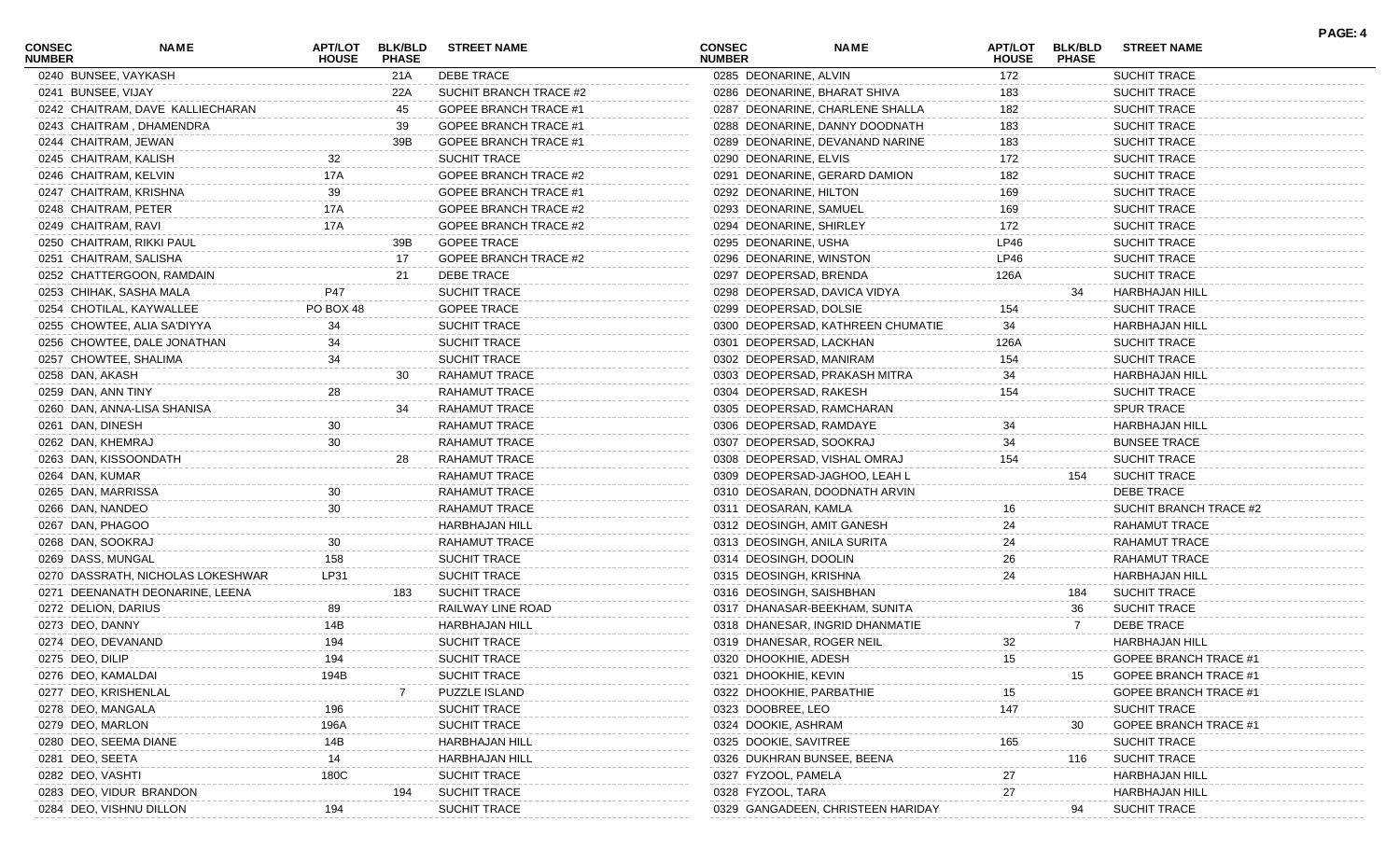| <b>CONSEC</b><br><b>NUMBER</b> | <b>NAME</b>                         | APT/LOT<br><b>HOUSE</b> | <b>BLK/BLD</b><br><b>PHASE</b> | <b>STREET NAME</b>           | <b>CONSEC</b><br><b>NUMBER</b> | <b>NAME</b>                           | <b>APT/LOT</b><br><b>HOUSE</b> | <b>BLK/BLD</b><br><b>PHASE</b> | <b>STREET NAME</b>           | PAGE: 5 |
|--------------------------------|-------------------------------------|-------------------------|--------------------------------|------------------------------|--------------------------------|---------------------------------------|--------------------------------|--------------------------------|------------------------------|---------|
|                                | 0330 GANGARAM, HARRIPERSAD          | 62                      |                                | <b>SUCHIT TRACE</b>          | 0375 HASSAN, SAFRAZ            |                                       | 146D                           |                                | <b>GOPEE BRANCH TRACE #2</b> |         |
|                                | 0331 GANGARAM, PREMA                | 62                      |                                | <b>SUCHIT TRACE</b>          |                                | 0376 HASSAN, SHAKEER EDDOO            |                                | 95C                            | RAILWAY LINE ROAD            |         |
|                                | 0332 GANGARAM, RAVI                 | 62                      |                                | <b>SUCHIT TRACE</b>          | 0377 HEERALAL, SANDRA          |                                       | 22                             |                                | <b>SUCHIT TRACE</b>          |         |
|                                | 0333 GANGARAM-SONNY, SUVI           |                         | 62                             | <b>SUCHIT TRACE</b>          | 0378 HOSEIN, ALEXANDRIA        |                                       | 21                             |                                | <b>DEBE TRACE</b>            |         |
|                                | 0334 GANGOO, KRISHNA                | 93                      |                                | <b>SUCHIT TRACE</b>          | 0379 HOSEIN, ALI               |                                       |                                | 33                             | <b>GOPEE BRANCH TRACE #1</b> |         |
|                                | 0335 GAY RAMLOGAN, ANANTA           |                         | 39                             | <b>GOPEE BRANCH TRACE #1</b> |                                | 0380 HOSEIN, ASHMEAD FRANKLYN         | 33                             |                                | GOPEE BRANCH TRACE #1        |         |
|                                | 0336 GERMAIN-BOODLAL, MELISSA DEBBY | 200                     |                                | <b>SUCHIT TRACE</b>          | 0381 HOSEIN, EDWINA            |                                       | 33                             |                                | GOPEE BRANCH TRACE #1        |         |
| 0337 GOPAUL, ISHA              |                                     | 78B                     |                                | <b>SUCHIT TRACE</b>          | 0382 HOSEIN, HASEENA           |                                       | 24                             |                                | RAHAMUT TRACE                |         |
|                                | 0338 GOPAUL, ISHWAR                 | 78                      |                                | <b>SUCHIT TRACE</b>          | 0383 HOSEIN, IMRAN             |                                       |                                | 63                             | RAILWAY LINE ROAD            |         |
|                                | 0339 GOPAUL, MEERA NEERA            | 78B                     |                                | <b>SUCHIT TRACE</b>          | 0384 HOSEIN, JAITOON           |                                       | 100                            |                                | <b>SUCHIT TRACE</b>          |         |
|                                | 0340 GOPIELAL, MICHEAL              | 17                      |                                | <b>SPUR TRACE</b>            | 0385 HOSEIN, KAZIM             |                                       | 149                            |                                | <b>SUCHIT TRACE</b>          |         |
|                                | 0341 GOPIENATH, KOWSIL SOMARIYA     | 150                     |                                | <b>SUCHIT TRACE</b>          | 0386 HOSEIN, LISA              |                                       | LP 33/2                        |                                | <b>DEBE TRACE</b>            |         |
|                                | 0342 GOSINE-RAMPERSAD, ROSHNIE      | 164                     |                                | <b>SUCHIT TRACE</b>          |                                | 0387 HOSEIN, MYNODEEN AMARALLIE       | 65                             |                                | <b>GOPEE TRACE</b>           |         |
|                                | 0343 HACKETT, RICHARD               | 100                     |                                | <b>SUCHIT TRACE</b>          | 0388 HOSEIN, SAHEDAN           |                                       | 153B                           |                                | <b>SUCHIT TRACE</b>          |         |
|                                | 0344 HARRILAL, ANAND DALLON         | 127                     |                                | <b>SUCHIT TRACE</b>          |                                | 0389 HOSEIN, SAHODARIE SALIMA         | 63                             |                                | RAILWAY LINE ROAD            |         |
|                                | 0345 HARRILAL, ANEEL                |                         | 12                             | <b>SPUR TRACE</b>            | 0390 HOSEIN, SHAFICKOON        |                                       | 153                            |                                | SUCHIT TRACE                 |         |
|                                | 0346 HARRILAL, BISUNDAY             | 176                     |                                | <b>SUCHIT TRACE</b>          | 0391 HOSEIN, SHAHMEAD          |                                       | 33                             |                                | <b>GOPEE BRANCH TRACE #1</b> |         |
|                                | 0347 HARRILAL, DEVANAND             | 76                      |                                | <b>SUCHIT TRACE</b>          |                                | 0392 HOSEIN, SHAKIR SHAKIL            |                                | 153B                           | <b>SPUR TRACE</b>            |         |
|                                | 0348 HARRILAL, DOODNATH             | 127                     |                                | <b>SUCHIT TRACE</b>          |                                | 0393 HOSEIN, SHARLA TRICIA            |                                | 153B                           | <b>SPUR TRACE</b>            |         |
|                                | 0349 HARRILAL, INDRANI CHANDRAWATIE | 76                      |                                | <b>SUCHIT TRACE</b>          | 0394 HOSEIN, SHAZIM            |                                       | 153B                           |                                | <b>SPUR TRACE</b>            |         |
|                                | 0350 HARRILAL, JASODRA              | 127                     |                                | <b>SUCHIT TRACE</b>          | 0395 HOSEIN, SYMONE            |                                       |                                | 153B                           | <b>SPUR TRACE</b>            |         |
|                                | 0351 HARRILAL, RAJIV DIMITRI        |                         | 127                            | <b>SUCHIT TRACE</b>          | 0396 HOSEIN, ZAHIR             |                                       | 153B                           |                                | <b>SUCHIT TRACE</b>          |         |
|                                | 0352 HARRILAL, SHARON               |                         | 12                             | <b>SPUR TRACE</b>            | 0397 HOSEIN, ZALINA            |                                       | 153B                           |                                | <b>SUCHIT TRACE</b>          |         |
|                                | 0353 HARRILAL-NEHORAH, CRYSTAL      | 76                      |                                | <b>SUCHIT TRACE</b>          | 0398 HOSEIN, ZAMAIR            |                                       | 153 B                          |                                | <b>SPUR TRACE</b>            |         |
|                                | 0354 HARRILAL-RAMJEWAN, PRIYA       | 76                      |                                | <b>SUCHIT TRACE</b>          | 0399 HOSEIN, ZAYIFF            |                                       | 153B                           |                                | SUCHIT TRACE                 |         |
|                                | 0355 HARRIPERSAD, AMANDA AMY        | 17A                     |                                | <b>SPUR TRACE</b>            | 0400 HOSEIN, ZOREEDA           |                                       |                                | 33                             | <b>GOPEE BRANCH TRACE #1</b> |         |
|                                | 0356 HARRIPERSAD, DARSANDAYE        |                         |                                | <b>SPUR TRACE</b>            | 0401 HOSEIN, ZORIDA            |                                       |                                |                                | <b>GOPEE TRACE</b>           |         |
|                                |                                     |                         |                                |                              |                                |                                       | 134                            |                                |                              |         |
|                                | 0357 HARRIPERSAD, KHEMRAJ           | 169                     |                                | <b>SUCHIT TRACE</b>          | 0402 JAGAN, DOLARES            |                                       |                                |                                | <b>SUCHIT TRACE</b>          |         |
|                                | 0358 HARRIPERSAD, RAMPERSAD         | 178                     |                                | <b>GOPEE TRACE</b>           |                                | 0403 JAGAN, JEFFERY JUNIOR            |                                | 134                            | <b>SUCHIT TRACE</b>          |         |
|                                | 0359 HARRIPERSAD, SEETA ATWARIYA    | 178                     |                                | <b>GOPEE TRACE</b>           | 0404 JAGAN, WENDELL            |                                       | 134                            |                                | SUCHIT TRACE                 |         |
|                                | 0360 HARRY, ANTHONY                 |                         | 22                             | RAHAMUT TRACE                | 0405 JAGDEO, BETTY             |                                       | 13A                            |                                | <b>GOPEE BRANCH TRACE #2</b> |         |
|                                | 0361 HARRY, BASMATIE                |                         | 22                             | RAHAMUT TRACE                | 0406 JAGDEO, RAMCHAN           |                                       |                                | 13A                            | GOPEE BRANCH TRACE #2        |         |
|                                | 0362 HARRY, CHRIS CHRISTOPHER       |                         | 22                             | <b>RAHAMUT TRACE</b>         | 0407 JAGDEO, ROOKMIN           |                                       | 13A                            |                                | GOPEE BRANCH TRACE #2        |         |
| 0363 HARRY, DIANNE             |                                     |                         | 32                             | <b>GOPEE BRANCH TRACE #1</b> |                                | 0408 JAGDEO-LOCHAN, LAURA             | 28                             |                                | SUCHIT TRACE                 |         |
|                                | 0364 HARRY, DILLON SAMEON           | 32                      |                                | GOPEE BRANCH TRACE #1        |                                | 0409 JAGDEO-SAMAROO, PREMATIE         | 12                             |                                | SUCHIT BRANCH TRACE #2       |         |
| 0365 HARRY, SEETA              |                                     | 179                     |                                | SUCHIT TRACE                 |                                | 0410 JAGGAN, CAMERON CHRISTIAN        |                                | 142                            | <b>SUCHIT TRACE</b>          |         |
| 0366 HARRY, SHAM               |                                     | 32                      |                                | <b>GOPEE BRANCH TRACE #1</b> |                                | 0411 JAGGAN, JADEN CHRISTOPHER JOSHUA |                                | 142                            | <b>SUCHIT TRACE</b>          |         |
|                                | 0367 HARRY, SHANIA PRECIOUS         |                         | 32                             | <b>GOPEE BRANCH TRACE #1</b> | 0412 JAGGAN, SAMRAJ            |                                       | 142                            |                                | SUCHIT TRACE                 |         |
|                                | 0368 HARRY SUCHIT, DEONATH          | 15                      |                                | SUCHIT BRANCH TRACE #1       | 0413 JAGGAN, SUDESH            |                                       | 142                            |                                | <b>SUCHIT TRACE</b>          |         |
|                                | 0369 HARRY-SUCHIT, DIANA            | 15                      |                                | SUCHIT BRANCH TRACE #1       |                                | 0414 JAGGERNATH, SURUJDAYE            | 84D                            |                                | SUCHIT TRACE                 |         |
|                                | 0370 HARRYLAL, YOMATEE              | 176                     |                                | <b>SUCHIT TRACE</b>          | 0415 JAGLAL, AVINASH           |                                       |                                | 5A                             | <b>GOPEE BRANCH TRACE #2</b> |         |
|                                | 0371 HASSAN, FAREED                 | 146D                    |                                | GOPEE BRANCH TRACE #2        | 0416 JAGLAL, CHINKOO           |                                       | 5A                             |                                | GOPEE BRANCH TRACE #2        |         |
| 0372 HASSAN, HAFIZ             |                                     | 146D                    |                                | <b>GOPEE TRACE</b>           | 0417 JAGLAL, NADIRA            |                                       |                                | 5A                             | GOPEE BRANCH TRACE #2        |         |
|                                | 0373 HASSAN, JAITOON SALEMA         | 146D                    |                                | <b>GOPEE TRACE</b>           |                                | 0418 JAGLAL BOODRAM, NANDIE           |                                | 159                            | <b>SUCHIT TRACE</b>          |         |
| 0374 HASSAN, NATIFA            |                                     | 146D                    |                                | GOPEE BRANCH TRACE #2        | 0419 JAGMOHAN, RAJ SOOL        |                                       | LP150                          |                                | SUCHIT TRACE                 |         |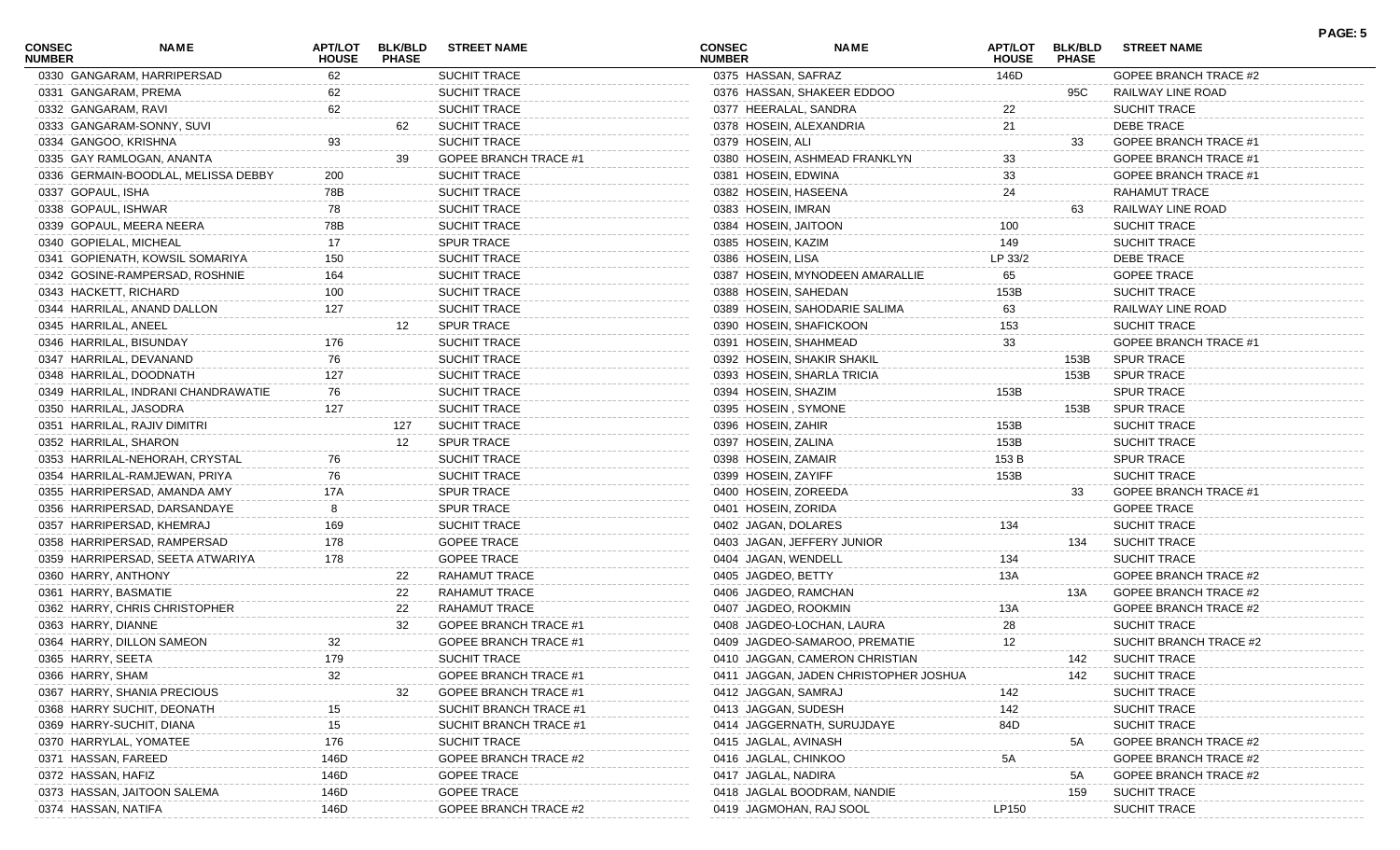| <b>CONSEC</b><br><b>NUMBER</b> | <b>NAME</b>                    | <b>APT/LOT</b><br><b>HOUSE</b> | <b>BLK/BLD</b><br><b>PHASE</b> | <b>STREET NAME</b>           | <b>CONSEC</b><br><b>NUMBER</b> |                         | <b>NAME</b>                            | APT/LOT<br><b>HOUSE</b> | <b>BLK/BLD</b><br><b>PHASE</b> | <b>STREET NAME</b>           | PAGE: 6 |
|--------------------------------|--------------------------------|--------------------------------|--------------------------------|------------------------------|--------------------------------|-------------------------|----------------------------------------|-------------------------|--------------------------------|------------------------------|---------|
|                                | 0420 JAGMOHAN, RAMCHARITAR     |                                | 109                            | RAILWAY LINE ROAD            |                                | 0465 LATCHMAN, CHRIS    |                                        |                         | 21                             | <b>DEBE TRACE</b>            |         |
|                                | 0421 JAIRAM-RAMLOGAN, SHARLENE |                                | 26                             | SUCHIT BRANCH TRACE #1       |                                | 0466 LATCHMAN, DEORAJ   |                                        | 107                     |                                | RAILWAY LINE ROAD            |         |
|                                | 0422 JAIRAMSINGH, ANGANIE      | 180B                           |                                | SUCHIT TRACE                 |                                |                         | 0467 LATCHMAN, JAGESSAR                | 132D                    |                                | SUCHIT TRACE                 |         |
|                                | 0423 JAMES, ANDREW             |                                | LP 52                          | <b>RAHAMUT TRACE</b>         |                                | 0468 LATCHMAN, JAMINEE  |                                        |                         | 107                            | RAILWAY LINE ROAD            |         |
|                                | 0424 JASKARAN, INGRID CAROL    |                                |                                | <b>DEBE TRACE</b>            |                                |                         | 0469 LATCHMAN, KRISHENDATH             |                         | 78                             | <b>SUCHIT TRACE</b>          |         |
|                                | 0425 JHAGROO, CHRISTON         |                                | 128A                           | <b>SUCHIT TRACE</b>          |                                | 0470 LATCHMAN, ROSHAN   |                                        |                         | 107                            | RAILWAY LINE ROAD            |         |
|                                | 0426 JHAGROO, FAZADA           | 128A                           |                                | <b>SUCHIT TRACE</b>          |                                |                         | 0471 LATCHMAN, SHAZEEDA                |                         | 107                            | RAILWAY LINE ROAD            |         |
|                                | 0427 JHINKOO, ARYAN SHIVAN     |                                | 154                            | <b>SUCHIT TRACE</b>          |                                | 0472 LATCHMAN, VINOD    |                                        | 21                      |                                | DEBE TRACE                   |         |
|                                | 0428 JHINKOO, DRUPATIE         | 154                            |                                | <b>SUCHIT TRACE</b>          |                                |                         | 0473 LEE SON, ALYSSA MIRIANNA          |                         | 103                            | <b>SUCHIT TRACE</b>          |         |
| 0429 JOHN, NAZIM               |                                |                                | 31                             | <b>GOPEE BRANCH TRACE #1</b> |                                |                         | 0474 LEE SON, BRANDON WADE             | 103                     |                                | <b>SUCHIT TRACE</b>          |         |
|                                | 0430 JOHN, SHANE LYNDON        | 31                             |                                | <b>GOPEE BRANCH TRACE #1</b> |                                |                         | 0475 LEE SON, PETER CHUCKYAN           | 103                     |                                | SUCHIT TRACE                 |         |
|                                | 0431 JOSEPH, HAYDEN            | 16                             |                                | <b>GOPEE BRANCH TRACE #1</b> |                                |                         | 0476 LEE SON, ROXANNE AUDRA            | 103                     |                                | <b>SUCHIT TRACE</b>          |         |
|                                | 0432 JUGMOHAN, RAVI            |                                | 110F                           | <b>SUCHIT TRACE</b>          |                                |                         | 0477 LEE SON, STEFAN TODD              |                         | 103                            | <b>SUCHIT TRACE</b>          |         |
|                                | 0433 JUGMOHAN, SOOKDEO         | LP129                          |                                | SUCHIT TRACE                 |                                | 0478 LEE TANG, PARBATIE |                                        |                         | 14                             | <b>PUZZLE ISLAND</b>         |         |
|                                | 0434 JUMAN, DHARMENDRA         |                                | 89                             | RAILWAY LINE ROAD            |                                | 0479 LEESON, RAZIA      |                                        | 103                     |                                | <b>SUCHIT TRACE</b>          |         |
|                                | 0435 KALLICHARAN, BOODRAM      | 5C                             |                                | GOPEE BRANCH TRACE #2        |                                |                         | 0480 LOCHAN, JESSE WILLIS              | 110E                    |                                | <b>SUCHIT TRACE</b>          |         |
|                                | 0436 KALLICHARAN, CARLTON      | 13                             |                                | GOPEE BRANCH TRACE #2        |                                | 0481 LOCHAN, RAJNATH    |                                        | 110A                    |                                | SUCHIT TRACE                 |         |
|                                | 0437 KALLICHARAN, OMADATH      | 32                             |                                | GOPEE BRANCH TRACE #2        |                                |                         | 0482 LUTCHMAN, ADRIAN SHIVA            | 111                     |                                | RAILWAY LINE ROAD            |         |
|                                | 0438 KANHAI, BOODRAM           | 16A                            |                                | <b>HARBHAJAN HILL</b>        |                                | 0483 LUTCHMAN, ALICIA   |                                        | 111                     |                                | RAILWAY LINE ROAD            |         |
|                                | 0439 KANHAI, DHANPATIYA        | 13                             |                                | <b>GOPEE TRACE</b>           |                                | 0484 LUTCHMAN, DOLLY    |                                        | 111                     |                                | <b>SUCHIT TRACE</b>          |         |
| 0440 KASSIE, DEOKIE            |                                |                                |                                | SUCHIT TRACE                 |                                | 0485 MADHO, RAJKUMARI   |                                        | 181C                    |                                | DEBE TRACE                   |         |
|                                | 0441 KATWAROO, OMRAWTEE        | 90                             |                                | SUCHIT TRACE                 |                                | 0486 MADHO, RAMADHAR    |                                        | 181C                    |                                | DEBE TRACE                   |         |
|                                | 0442 KHAN, CINDY MARIA         | 30                             |                                | <b>SUCHIT TRACE</b>          |                                | 0487 MAHABIR, HAYMANT   |                                        | 18                      |                                | <b>SUCHIT TRACE</b>          |         |
|                                | 0443 KHAN, JOSHUA CHRISTIAN    |                                | 30                             | <b>SUCHIT TRACE</b>          |                                |                         | 0488 MAHABIR, INDRAWATTEE              |                         | 146A                           | <b>GOPEE BRANCH TRACE #2</b> |         |
|                                | 0444 KHAN, KEITH SHAHRAZ       |                                |                                | SUCHIT BRANCH TRACE #2       |                                | 0489 MAHABIR, JAGDEESH  |                                        | 18                      |                                | SUCHIT TRACE                 |         |
| 0445 KHAN, KERRY               |                                | 149                            |                                | SUCHIT TRACE                 |                                | 0490 MAHABIR, KEMRAJ    |                                        | 13A                     |                                | <b>HARBHAJAN HILL</b>        |         |
|                                | 0446 KHAN, KEVIN NIRON         | 21                             |                                | SUCHIT BRANCH TRACE #2       |                                | 0491 MAHABIR, KORISHA   |                                        | 13A                     |                                | HARBHAJAN HILL               |         |
| 0447 KHAN, KHATIJA             |                                | LP35                           |                                | SUCHIT TRACE                 |                                | 0492 MAHABIR, MAINA     |                                        | 18                      |                                | SUCHIT TRACE                 |         |
|                                | 0448 KHAN, NANDANIE            |                                |                                | <b>SUCHIT TRACE</b>          |                                |                         | 0493 MAHABIR, MARLON JEWAN             |                         | 16                             | HARBHAJAN HILL               |         |
| 0449 KHAN, ROHINI              |                                |                                | 28                             | HARBHAJAN HILL               |                                | 0494 MAHABIR, NANDLAL   |                                        | 13A                     |                                | HARBHAJAN HILL               |         |
|                                | 0450 KHAN BEDASIE, ZALINA      |                                | 80                             | <b>SUCHIT TRACE</b>          |                                | 0495 MAHABIR, VADIA     |                                        | 18                      |                                | <b>DEBE TRACE</b>            |         |
|                                | 0451 KISSOONDATH, SHIVA        |                                | 36                             | <b>HARBHAJAN HILL</b>        |                                |                         | 0496 MAHABIR, YASHVIR YANNICK          | 18                      |                                | SUCHIT BRANCH TRACE #2       |         |
|                                | 0452 KOTIYA, PREMCHAN          | <b>LP54</b>                    |                                | RAHAMUT TRACE                |                                |                         | 0497 MAHABIR SAMAROO, MARIA DAMAYANTEE |                         | 48                             | HARBHAJAN HILL               |         |
|                                | 0453 KRISHENDATH, MANIRAM      |                                | 10                             | <b>SUCHIT TRACE</b>          |                                | 0498 MAHADEO, BALDATH   |                                        |                         | 25                             | HARBHAJAN HILL               |         |
|                                | 0454 KUMAR, NERUPA             | 84B                            |                                | <b>SUCHIT TRACE</b>          |                                |                         | 0499 MAHADEO, DINESH GREG              | 148                     |                                | SUCHIT TRACE                 |         |
|                                | 0455 KUMAR-SAMLAL, RADICA      | 5                              |                                | GOPEE BRANCH TRACE #2        |                                | 0500 MAHADEO, DOOLIN    |                                        | 148                     |                                | SUCHIT TRACE                 |         |
|                                | 0456 LALCHAN, HARDAYE          | 189                            |                                | <b>SUCHIT TRACE</b>          |                                | 0501 MAHADEO, LILLAWATI |                                        | 185                     |                                | <b>SUCHIT TRACE</b>          |         |
|                                | 0457 LALCHAN, SHANTAL JYOTI    | 189                            |                                | SUCHIT TRACE                 |                                | 0502 MAHADEO, MUKESH    |                                        | 148                     |                                | <b>SUCHIT TRACE</b>          |         |
|                                | 0458 LALJEE, HARBHAJAN         |                                |                                | <b>HARBHAJAN HILL</b>        |                                | 0503 MAHADEO, NALANIE   |                                        |                         | 8Β                             | HARBHAJAN HILI               |         |
|                                | 0459 LALL-JAGGAN, NISHA WENDY  |                                | 142                            | <b>SUCHIT TRACE</b>          |                                | 0504 MAHADEO, ROSALIN   |                                        |                         |                                | <b>HARBHAJAN HILI</b>        |         |
| 0460 LALLA, VASHTI             |                                | 82                             |                                | RAILWAY LINE ROAD            |                                | 0505 MAHADEO, VIJAI     |                                        | 8Β<br>8Β                |                                | <b>HARBHAJAN HILL</b>        |         |
| 0461 LATCHAN, MALA             |                                |                                | 21                             | DEBE TRACE                   |                                | 0506 MAHADEO, ZANDRA    |                                        |                         |                                | SUCHIT TRACE                 |         |
|                                | 0462 LATCHAN, ZOBIDA           |                                | 21                             | SUCHIT BRANCH TRACE #2       |                                |                         | 0507 MAHADEO, ZAVI AVOLON              | 167                     |                                | <b>SUCHIT TRACE</b>          |         |
|                                | 0463 LATCHMAN, ANGELA          |                                |                                | SUCHIT TRACE                 |                                |                         | 0508 MAHARAJ, DHANWATEE                | 185                     |                                |                              |         |
|                                |                                | 132D                           |                                |                              |                                |                         |                                        | 97                      |                                | RAILWAY LINE ROAD            |         |
|                                | 0464 LATCHMAN, ANIL            | 21                             |                                | SUCHIT BRANCH TRACE #2       |                                |                         | 0509 MAHARAJ, HAYMAWATEE               |                         |                                | SUCHIT TRACE                 |         |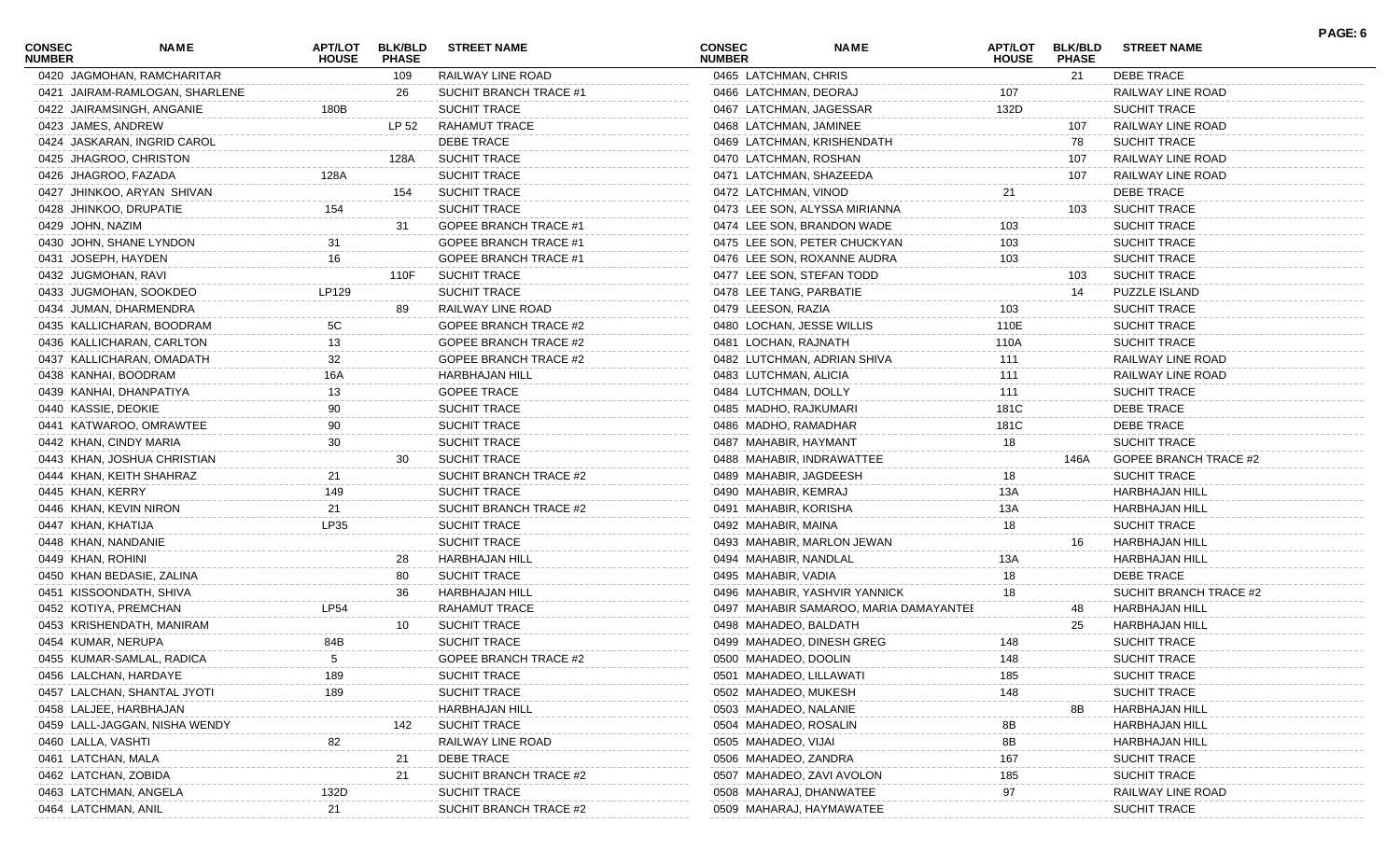| <b>CONSEC</b><br><b>NUMBER</b> | <b>NAME</b>                        | APT/LOT<br><b>HOUSE</b> | <b>BLK/BLD</b><br><b>PHASE</b> | <b>STREET NAME</b>           | <b>CONSEC</b><br><b>NUMBER</b> | <b>NAME</b>                       | <b>APT/LOT</b><br><b>HOUSE</b> | <b>BLK/BLD</b><br><b>PHASE</b> | <b>STREET NAME</b>           |  |
|--------------------------------|------------------------------------|-------------------------|--------------------------------|------------------------------|--------------------------------|-----------------------------------|--------------------------------|--------------------------------|------------------------------|--|
|                                | 0510 MAHARAJ, HEMRAJ               | 97                      |                                | RAILWAY LINE ROAD            |                                | 0555 MOHAMMED, BETTISHA           |                                |                                | <b>HARBHAJAN HILL</b>        |  |
|                                | 0511 MAHARAJ, JAI PRAKASH          | 97                      |                                | RAILWAY LINE ROAD            |                                | 0556 MOHAMMED, CELINE MEGAN       |                                | 16                             | <b>GOPEE BRANCH TRACE #1</b> |  |
|                                | 0512 MAHARAJ, JASSO GOONWANTIE     | 95                      |                                | <b>SUCHIT TRACE</b>          |                                | 0557 MOHAMMED, DENISH             | 27                             |                                | <b>HARBHAJAN HILL</b>        |  |
|                                | 0513 MAHARAJ, RADHAKISSOON R       | 95                      |                                | <b>SUCHIT TRACE</b>          |                                | 0558 MOHAMMED, FYZOOL             | 27                             |                                | <b>HARBHAJAN HILL</b>        |  |
|                                | 0514 MAHARAJ, RUDRANATH            | 123C                    |                                | <b>SUCHIT TRACE</b>          |                                | 0559 MOHAMMED, HAMIDA             | 13B                            |                                | <b>HARBHAJAN HILL</b>        |  |
|                                | 0515 MAHARAJ, SATNARINE            | 132C                    |                                | <b>SUCHIT TRACE</b>          |                                | 0560 MOHAMMED, IMRAN              | 13D                            |                                | <b>HARBHAJAN HILL</b>        |  |
|                                | 0516 MAHARAJ, SAVITRI DEVI         |                         | 123C                           | <b>SUCHIT TRACE</b>          |                                | 0561 MOHAMMED, INSHAN             | 13D                            |                                | <b>HARBHAJAN HILL</b>        |  |
|                                | 0517 MAHARAJ, TARAMATEE            |                         | 97                             | RAILWAY LINE ROAD            |                                | 0562 MOHAMMED, JASODIA            |                                | 115                            | <b>SUCHIT TRACE</b>          |  |
|                                | 0518 MAHARAJ, VICTOR               | 169                     |                                | <b>SUCHIT TRACE</b>          |                                | 0563 MOHAMMED, JAYHEE             | 11                             |                                | <b>HARBHAJAN HILL</b>        |  |
|                                | 0519 MANGAL DASS, ANNA AMANDA      | 158                     |                                | <b>SUCHIT TRACE</b>          |                                | 0564 MOHAMMED, JENNY ZANIFFER     | 132B                           |                                | <b>SUCHIT TRACE</b>          |  |
|                                | 0520 MANGAL DASS, INDAR            | 158                     |                                | <b>SUCHIT TRACE</b>          |                                | 0565 MOHAMMED, KAMINA             |                                | 100                            | <b>SUCHIT TRACE</b>          |  |
|                                | 0521 MANGAL DASS, KAMLA            | 158                     |                                | <b>SUCHIT TRACE</b>          |                                | 0566 MOHAMMED, KASHMEED           | 132B                           |                                | <b>SUCHIT TRACE</b>          |  |
|                                | 0522 MANGAL DASS, MITRA            |                         | 158                            | <b>SUCHIT TRACE</b>          |                                | 0567 MOHAMMED, KAVAL              | 27                             |                                | <b>PUZZLE ISLAND</b>         |  |
|                                | 0523 MANGROO, VINDRA               | 21                      |                                | DEBE TRACE                   |                                | 0568 MOHAMMED, KENDALL CHARLES    | 16                             |                                | GOPEE BRANCH TRACE #1        |  |
|                                | 0524 MANIRAM, MATIKA DEVI          | 15                      |                                | <b>DEBE TRACE</b>            |                                | 0569 MOHAMMED, KHAMIEN            | 132B                           |                                | <b>SUCHIT TRACE</b>          |  |
|                                | 0525 MANIRAM, MICHAEL              | 15                      |                                | SUCHIT BRANCH TRACE #2       |                                | 0570 MOHAMMED, MAJEEDAN           | 138                            |                                | <b>SUCHIT TRACE</b>          |  |
|                                | 0526 MANIRAM, MIKHAIL RAJ          |                         | 15                             | <b>DEBE TRACE</b>            |                                | 0571 MOHAMMED, MELISSA            | 11                             |                                | <b>HARBHAJAN HILL</b>        |  |
|                                | 0527 MARAJ, AMRIKA BRITNEY         |                         | 27                             | HARBHAJAN HILL               |                                | 0572 MOHAMMED, NAWABALI           | 11                             |                                | <b>HARBHAJAN HILL</b>        |  |
|                                | 0528 MARAJ, INDRAWTEE              | 132C                    |                                | <b>SUCHIT TRACE</b>          |                                | 0573 MOHAMMED, NAZERA             | 13D                            |                                | <b>HARBHAJAN HILL</b>        |  |
| 0529 MARAJ, UMESH              |                                    | 132C                    |                                | <b>SUCHIT TRACE</b>          |                                | 0574 MOHAMMED, NAZMEEN            | 13D                            |                                | <b>HARBHAJAN HILL</b>        |  |
| 0530 MARAJ, VISHAL             |                                    | 132                     |                                | <b>SUCHIT TRACE</b>          |                                | 0575 MOHAMMED, NAZRINE            | 138                            |                                | <b>SUCHIT TRACE</b>          |  |
| 0531 MARAJ, VISHALA            |                                    | 132C                    |                                | <b>SUCHIT TRACE</b>          |                                | 0576 MOHAMMED, PATRICIA           | 25                             |                                | <b>HARBHAJAN HILL</b>        |  |
|                                | 0532 MATHURA, ALVIN RABINDRANAUTH  | 42                      |                                | <b>HARBHAJAN HILL</b>        |                                | 0577 MOHAMMED, RAHANA             | 13A                            |                                | <b>HARBHAJAN HILL</b>        |  |
|                                | 0533 MATHURA, AMANDA               | 186B                    |                                | <b>SUCHIT TRACE</b>          |                                | 0578 MOHAMMED, RASHEED            | 13B                            |                                | <b>HARBHAJAN HILL</b>        |  |
|                                | 0534 MATHURA, ANDY                 | 186B                    |                                | <b>SUCHIT TRACE</b>          |                                | 0579 MOHAMMED, SAFRAZ             | 11                             |                                | <b>HARBHAJAN HILL</b>        |  |
|                                | 0535 MATHURA, ANTHONY HANSRAJ      | 42                      |                                | <b>HARBHAJAN HILL</b>        |                                | 0580 MOHAMMED, SEEREMATI          |                                | 27                             | <b>HARBHAJAN HILL</b>        |  |
|                                | 0536 MATHURA, CHARLTON VISWANATH   | 42                      |                                | <b>HARBHAJAN HILL</b>        |                                | 0581 MOHAMMED, SHAFFIE            | 95                             |                                | <b>SUCHIT TRACE</b>          |  |
|                                | 0537 MATHURA, DAVIS                |                         | 180B                           | <b>SUCHIT TRACE</b>          |                                | 0582 MOHAMMED, SHAHEED            | 13B                            |                                | <b>HARBHAJAN HILL</b>        |  |
|                                | 0538 MATHURA, DURGESH ARTHUR       | 42                      |                                | <b>HARBHAJAN HILL</b>        |                                | 0583 MOHAMMED, SHALIZA            | 153B                           |                                | <b>SPUR TRACE</b>            |  |
|                                | 0539 MATHURA, MEERA                | 32                      |                                | <b>HARBHAJAN HILL</b>        |                                | 0584 MOHAMMED, SHAM               | 13D                            |                                | <b>HARBHAJAN HILL</b>        |  |
|                                | 0540 MATHURA, MICHAEL              |                         | 180B                           | <b>SUCHIT TRACE</b>          |                                | 0585 MOHAMMED, SHENEZ TAMARA      |                                | 132B                           | <b>SUCHIT TRACE</b>          |  |
|                                | 0541 MATHURA, MOTILAL              |                         |                                | <b>SUCHIT TRACE</b>          |                                | 0586 MOHAMMED, SHEREEN            | 132B                           |                                | <b>SUCHIT TRACE</b>          |  |
|                                | 0542 MATHURA, NORINDRANAUTH EDWARD | 42                      |                                | <b>HARBHAJAN HILL</b>        |                                | 0587 MOHAMMED, SUE ANN JANELLE    |                                | 159                            | DEBE TRACE                   |  |
|                                | 0543 MATHURA, RESHMA BADAVATI      | 42                      |                                | <b>HARBHAJAN HILL</b>        |                                | 0588 MOHAMMED-BEEPATH, SHARON N F |                                | 160                            | <b>SUCHIT TRACE</b>          |  |
|                                | 0544 MATHURA, RICKY                |                         | 186B                           | <b>SUCHIT TRACE</b>          |                                | 0589 MOHAMMED-PERSAD, NERISSA     | 11                             |                                | <b>HARBHAJAN HILL</b>        |  |
|                                | 0545 MATHURA, RUDRANAUTH DONALD    |                         |                                | <b>HARBHAJAN HILL</b>        |                                | 0590 MOHAN, KYLE RAYAN            |                                |                                | 158A SUCHIT TRACE            |  |
|                                | 0546 MATHURA, RUSSELL              |                         | 180                            | <b>SUCHIT TRACE</b>          |                                | 0591 MOHAN, LEELA                 | 175                            |                                | <b>SUCHIT TRACE</b>          |  |
|                                | 0547 MATHURA, SOMAWATTEE           | 42                      |                                | HARBHAJAN HILL               |                                | 0592 MOHAN, MELISSA VIJANTI       |                                | 158A                           | <b>SUCHIT TRACE</b>          |  |
|                                | 0548 MATHURA, VASH                 | 180B                    |                                | SUCHIT TRACE                 |                                | 0593 MOHAN, NARESH TAKUR          | 156                            |                                | <b>SUCHIT TRACE</b>          |  |
|                                | 0549 MATHURA, VENESSA              |                         |                                | SUCHIT TRACE                 |                                | 0594 MOHAN, RABINATH              |                                | 158A                           | <b>SUCHIT TRACE</b>          |  |
|                                | 0550 MOHAMED, SHARAZ               | 159                     |                                | DEBE TRACE                   |                                | 0595 MOHAN, SABRINA NIRMALA       |                                | 156                            | <b>SUCHIT TRACE</b>          |  |
|                                | 0551 MOHAMMED, AFZAL               | 13                      |                                | HARBHAJAN HILL               |                                | 0596 MOHAN, SHERENE USHA          | 156                            |                                | <b>SUCHIT TRACE</b>          |  |
|                                | 0552 MOHAMMED, ALEEM               |                         | 132B                           | <b>SUCHIT TRACE</b>          |                                | 0597 MOONILAL, JAIKISHAN          | 196                            |                                | <b>SUCHIT TRACE</b>          |  |
|                                | 0553 MOHAMMED, AMEENA              | 146                     |                                | <b>GOPEE BRANCH TRACE #2</b> |                                | 0598 MOONILAL, MAHADAYE           | 196                            |                                | <b>SUCHIT TRACE</b>          |  |
|                                | 0554 MOHAMMED, ARIFA               | 13D                     |                                | HARBHAJAN HILL               |                                | 0599 MOORALLY, FAREEDA            | 21                             |                                | SUCHIT BRANCH TRACE #2       |  |

**PAGE: 7**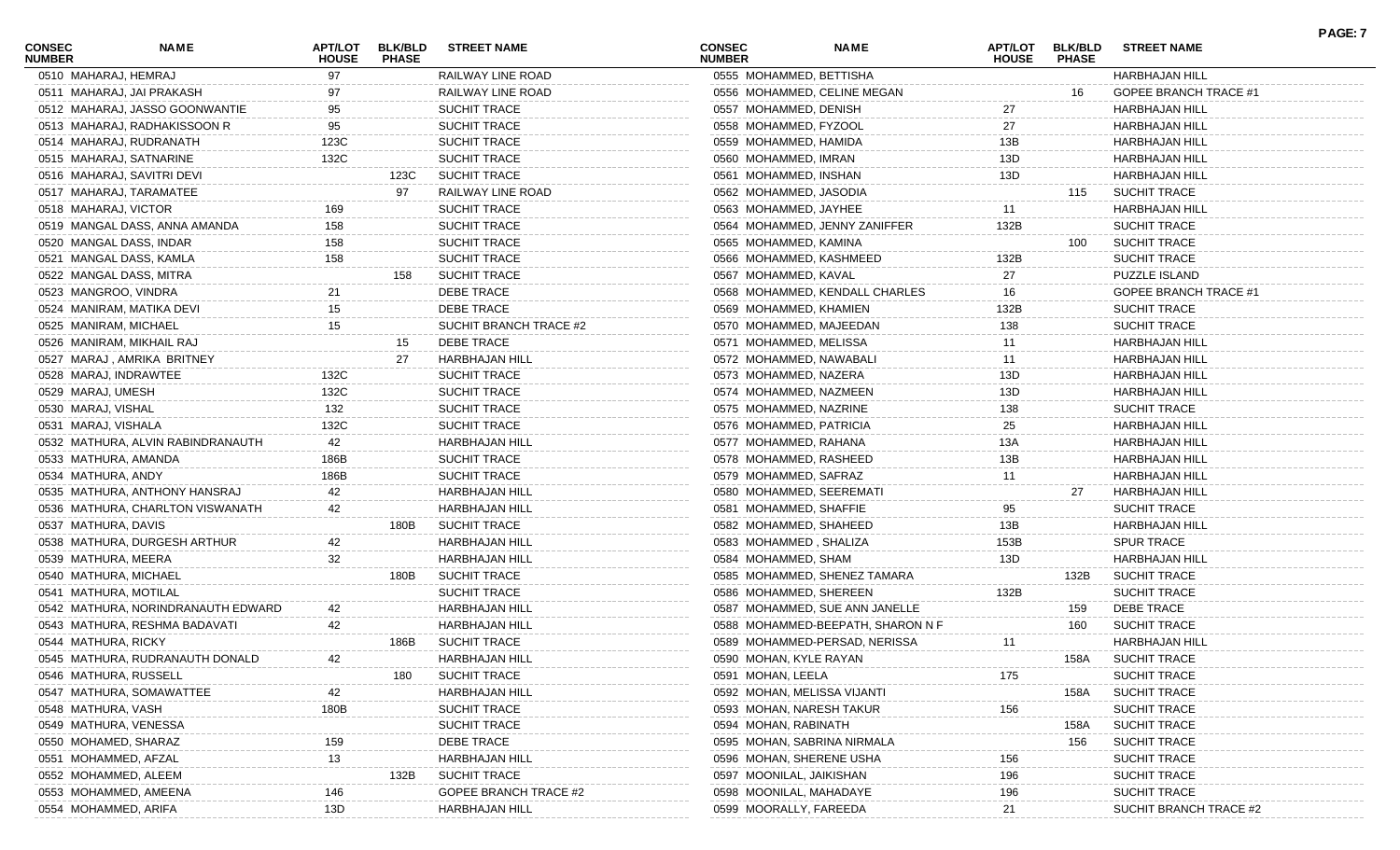| <b>CONSEC</b><br><b>NUMBER</b> | <b>NAME</b>                     | <b>APT/LOT</b><br><b>HOUSE</b> | <b>BLK/BLD</b><br><b>PHASE</b> | <b>STREET NAME</b>           | <b>CONSEC</b><br><b>NUMBER</b> | <b>NAME</b>                      | <b>APT/LOT</b><br><b>HOUSE</b> | <b>BLK/BLD</b><br><b>PHASE</b> | <b>STREET NAME</b>           | PAGE: 8 |
|--------------------------------|---------------------------------|--------------------------------|--------------------------------|------------------------------|--------------------------------|----------------------------------|--------------------------------|--------------------------------|------------------------------|---------|
|                                | 0600 MOORALLY, JOSIAH KABIR     | 21                             |                                | SUCHIT BRANCH TRACE #2       | 0645 PHAKOO, DENEIAN           |                                  | 19                             |                                | GOPEE BRANCH TRACE #1        |         |
| 0601 MOORALLY, KELLY           |                                 | 22                             |                                | <b>DEBE TRACE</b>            | 0646 POORAN, JOYCE             |                                  | 20                             |                                | <b>SUCHIT TRACE</b>          |         |
|                                | 0602 MOORALLY, PATRICK OMAR     | 21                             |                                | SUCHIT BRANCH TRACE #2       | 0647 POORAN, SHAMWATIE         |                                  |                                | 130                            | DEBE TRACE                   |         |
|                                | 0603 MOORALLY, RAJENDAYE        | 21                             |                                | SUCHIT BRANCH TRACE #2       | 0648 POPAT, RAMPERSAD          |                                  |                                |                                | <b>DEBE TRACE</b>            |         |
|                                | 0604 MOORALLY, ROBIN ISHWAR     | 22                             |                                | SUCHIT TRACE                 |                                | 0649 RADHAKISSOON, DOODNATH      | LP95                           |                                | <b>SUCHIT TRACE</b>          |         |
|                                | 0605 MOORALLY, SALICK PERSAD    | 22                             |                                | SUCHIT BRANCH TRACE #2       | 0650 RAGBIR, SIDHOO            |                                  | 95                             |                                | <b>SUCHIT TRACE</b>          |         |
|                                | 0606 MOORE, KELVINE ASHTON      |                                | 26A                            | <b>DEBE TRACE</b>            |                                | 0651 RAGBIRSINGH, JASSODRA       | 95B                            |                                | <b>SUCHIT TRACE</b>          |         |
|                                | 0607 MOOTILAL, RAJENDRA         | 39C                            |                                | <b>GOPEE BRANCH TRACE #1</b> |                                | 0652 RAGBIRSINGH, LEECIA RIA     | 95B                            |                                | <b>SUCHIT TRACE</b>          |         |
|                                | 0608 MORALES, ANASTASIA ANTELIA |                                | 117                            | <b>SUCHIT TRACE</b>          | 0653 RAGOOBIR, JENNIFER        |                                  | 180B                           |                                | <b>SUCHIT TRACE</b>          |         |
| 0609 MORGAN, MEENA             |                                 | 69                             |                                | RAILWAY LINE ROAD            |                                | 0654 RAGOONANAN, HOLLIN KAMANI   | 3A                             |                                | SUCHIT BRANCH TRACE #2       |         |
| 0610 MORGAN, NARACE            |                                 | 69                             |                                | RAILWAY LINE ROAD            |                                | 0655 RAGOONANAN, LATCHMIE NARINE |                                | 3A                             | SUCHIT BRANCH TRACE #2       |         |
| 0611 MORGAN, RADISH            |                                 | 69                             |                                | RAILWAY LINE ROAD            | 0656 RAGOONANAN, LINDA         |                                  | 3A                             |                                | <b>DEBE TRACE</b>            |         |
| 0612 MORGAN, RAKISH            |                                 | 69                             |                                | RAILWAY LINE ROAD            |                                | 0657 RAGOONANAN, VASHISHTA L     | 3A                             |                                | SUCHIT BRANCH TRACE #2       |         |
|                                | 0613 MUNGAL-DASS, DOLLY         | 158                            |                                | <b>SUCHIT TRACE</b>          |                                | 0658 RAJARAM, AMANDA RESHMA      |                                | 162                            | <b>SUCHIT TRACE</b>          |         |
|                                | 0614 MUNGROO, ABIGAIL APRIL     |                                | 42                             | HARBHAJAN HILL               |                                | 0659 RAJENDRA, RANDY JUNIOR      | 8                              |                                | <b>SPUR TRACE</b>            |         |
| 0615 NANAN, BISSOONDAI         |                                 | 78B                            |                                | SUCHIT TRACE                 | 0660 RAJKUMAR, CYNTHIA         |                                  | 184                            |                                | <b>SUCHIT TRACE</b>          |         |
|                                | 0616 NANDLAL, GUY NIRMAL        | 14C                            |                                | <b>HARBHAJAN HILL</b>        | 0661 RAJKUMAR, KENRICK         |                                  | 180C                           |                                | <b>SUCHIT TRACE</b>          |         |
| 0617 NANDLAL, MADAN            |                                 | 14C                            |                                | <b>HARBHAJAN HILL</b>        |                                | 0662 RAJKUMAR, RODNEY DARIN      | 184                            |                                | <b>SUCHIT TRACE</b>          |         |
|                                | 0618 NANDLAL, MANJAREE          | 16                             |                                | <b>HARBHAJAN HILL</b>        | 0663 RAMADIN, INDRANI          |                                  | 86                             |                                | <b>SUCHIT TRACE</b>          |         |
| 0619 NANDLAL, RISHI            |                                 | 26                             |                                | RAHAMUT TRACE                |                                | 0664 RAMAI-CHAITRAM, MADHURIE    |                                | 17A                            | GOPEE BRANCH TRACE #2        |         |
|                                | 0620 NANDLAL-RAMSAROOP, TAREE   | 166                            |                                | SUCHIT TRACE                 |                                | 0665 RAMBARANSINGH, HARRY        | 32                             |                                | <b>SUCHIT TRACE</b>          |         |
|                                | 0621 NARINE, SHAMIRA MARISSA S  | 148                            |                                | <b>DEBE TRACE</b>            |                                | 0666 RAMBARANSINGH, RUTH R       | 32                             |                                | <b>SUCHIT TRACE</b>          |         |
|                                | 0622 NARINE-NOWRANG, CINTER     |                                |                                | <b>DEBE TRACE</b>            |                                | 0667 RAMBHAROSE, CHETRAM MICKEY  |                                | 9                              | <b>SPUR TRACE</b>            |         |
|                                | 0623 PARDASIE, MEHINDRA         | 194                            |                                | SUCHIT TRACE                 |                                | 0668 RAMBHAROSE, DIANDRA TANISHA |                                |                                | <b>SPUR TRACE</b>            |         |
| 0624 PARDASIE, RICKI           |                                 | 194                            |                                | SUCHIT TRACE                 |                                | 0669 RAMBHAROSE, LALMAN          | 9                              |                                | <b>SPUR TRACE</b>            |         |
| 0625 PARDASIE, RUDY            |                                 |                                | 194                            | <b>SUCHIT TRACE</b>          |                                | 0670 RAMBHAROSE, LATCHMAN        | 17                             |                                | <b>SPUR TRACE</b>            |         |
|                                |                                 | 194                            |                                | SUCHIT TRACE                 |                                |                                  | 17                             |                                | <b>SPUR TRACE</b>            |         |
| 0626 PARDASIE, RYAN            |                                 | 194                            |                                | SUCHIT TRACE                 |                                | 0671 RAMBHAROSE, MITRA DANIEL    |                                |                                | <b>SPUR TRACE</b>            |         |
|                                | 0627 PARDASIE, SUMILDATH        |                                |                                |                              |                                | 0672 RAMBHAROSE, MUKESH          |                                | 9                              |                              |         |
|                                | 0628 PARDASIE-CHARLES, REANNA   |                                | 194                            | <b>SUCHIT TRACE</b>          |                                | 0673 RAMBHAROSE, PARBATIE        |                                |                                | <b>SPUR TRACE</b>            |         |
|                                | 0629 PARTAP, JEROMY TYRESE      |                                | LP10                           | <b>SPUR TRACE</b>            |                                | 0674 RAMBHAROSE, RAMDEEN         | 88                             |                                | <b>SUCHIT TRACE</b>          |         |
|                                | 0630 PARTAP BEEPATH, REYANNA    |                                | 168                            | <b>SUCHIT TRACE</b>          |                                | 0675 RAMBHAROSE, ROOKMIN         |                                |                                | <b>SPUR TRACE</b>            |         |
| 0631 PAUL, DEONATH             |                                 | 86                             |                                | SUCHIT TRACE                 |                                | 0676 RAMBISSOON, LEANDRA LYSTRA  | 17A                            |                                | <b>SPUR TRACE</b>            |         |
| 0632 PAUL, STELLA              |                                 | 175                            |                                | <b>SUCHIT TRACE</b>          | 0677 RAMCALLIAN, DEVI          |                                  |                                | 179                            | <b>SUCHIT TRACE</b>          |         |
| 0633 PERSAD, MEERA             |                                 |                                | 168                            | <b>SUCHIT TRACE</b>          | 0678 RAMCALLIAN, SELWYN        |                                  |                                | 179                            | <b>SUCHIT TRACE</b>          |         |
| 0634 PERSAD, MOLLY             |                                 | 11B                            |                                | GOPEE BRANCH TRACE #1        | 0679 RAMCHARAN, AHALIA         |                                  | 13.                            |                                | SUCHIT BRANCH TRACE #2       |         |
| 0635 PERSAD, RALPH             |                                 | 11A                            |                                | GOPEE BRANCH TRACE #1        |                                | 0680 RAMCHARAN, AMARDATH         | 13                             |                                | <b>DEBE TRACE</b>            |         |
| 0636 PERSAD, RONA LEA          |                                 | 11A                            |                                | GOPEE BRANCH TRACE #1        |                                | 0681 RAMCHARAN, ASHMATIE         |                                | 126B                           | <b>SUCHIT TRACE</b>          |         |
| 0637 PERSAD, SANJAY            |                                 | 168                            |                                | <b>SUCHIT TRACE</b>          |                                | 0682 RAMCHARAN, BALIRAM          | 18                             |                                | GOPEE BRANCH TRACE #2        |         |
|                                | 0638 PERSAD, SHIVANI KIMBERLY   | 176                            |                                | GOPEE BRANCH TRACE #2        | 0683 RAMCHARAN, BASDEO         |                                  | 146B                           |                                | <b>GOPEE BRANCH TRACE #2</b> |         |
|                                | 0639 PERSAD ROOPLAL, MIRSHA     | 176                            |                                | GOPEE BRANCH TRACE #2        |                                | 0684 RAMCHARAN, BOEHINDRANTH     |                                | LP8                            | <b>SPUR TRACE</b>            |         |
| 0640 PHAGOO, SONNY             |                                 | 130                            |                                | SUCHIT TRACE                 |                                | 0685 RAMCHARAN, CHAITRAM         | 197                            |                                | <b>SUCHIT TRACE</b>          |         |
| 0641 PHAIROO, BOODRAM          |                                 | 189                            |                                | SUCHIT TRACE                 |                                | 0686 RAMCHARAN, CHATAPHAL        | 197                            |                                | <b>SUCHIT TRACE</b>          |         |
| 0642 PHAIROO, HANSRAJ          |                                 | 189                            |                                | SUCHIT TRACE                 |                                | 0687 RAMCHARAN, GAUTAM           | 126                            |                                | <b>SUCHIT TRACE</b>          |         |
| 0643 PHAIROO, RAYTIE           |                                 | 189                            |                                | <b>SUCHIT TRACE</b>          |                                | 0688 RAMCHARAN, POORAN           | 188                            |                                | <b>SUCHIT TRACE</b>          |         |
| 0644 PHAIROO, SUNDALIE         |                                 | 189                            |                                | SUCHIT TRACE                 |                                | 0689 RAMCHARAN, PRAKASH          |                                | 126B                           | <b>SUCHIT TRACE</b>          |         |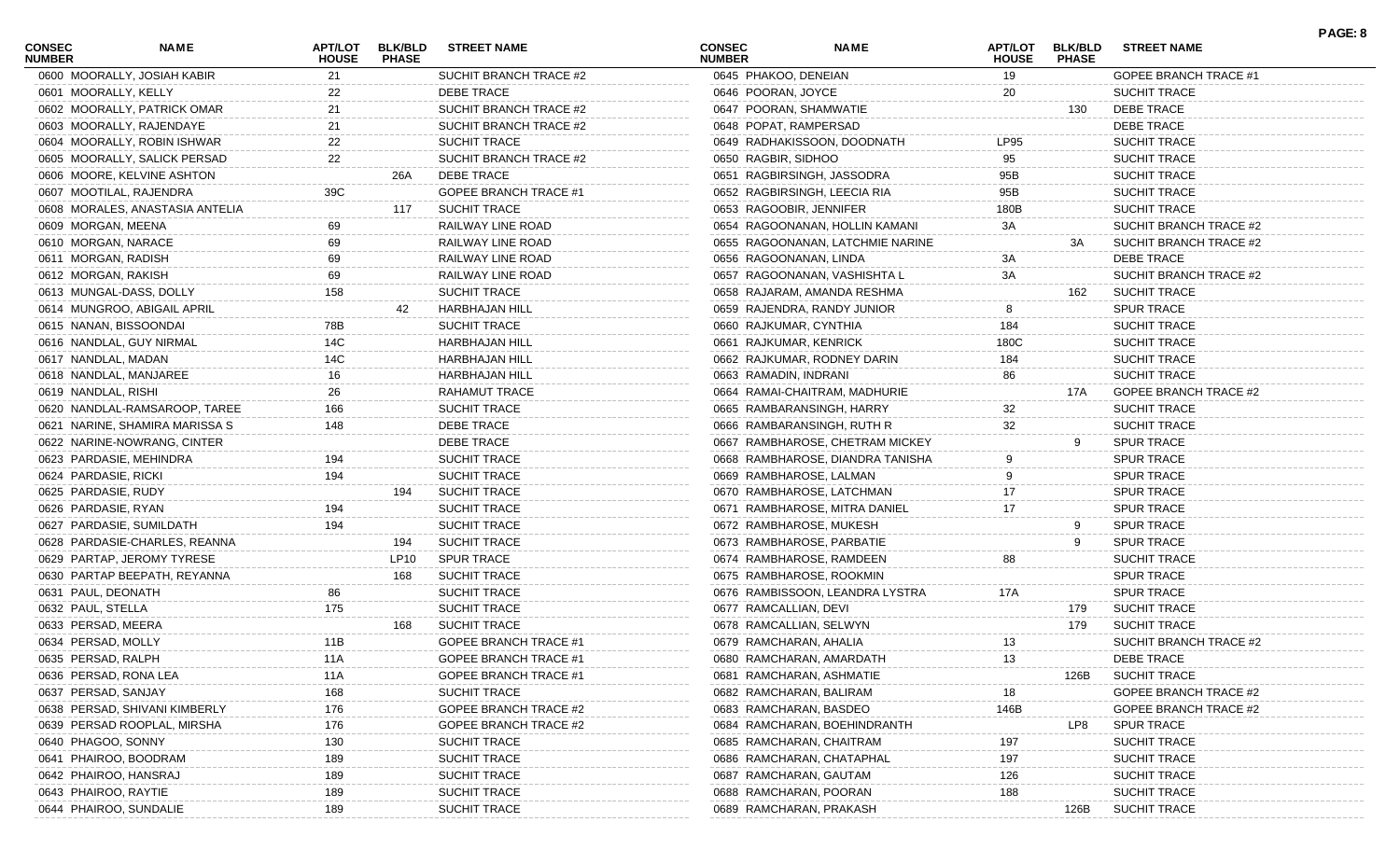| <b>CONSEC</b><br><b>NUMBER</b> | <b>NAME</b>                            | APT/LOT<br><b>HOUSE</b> | <b>BLK/BLD</b><br><b>PHASE</b> | <b>STREET NAME</b>           | <b>CONSEC</b><br><b>NUMBER</b>   | <b>NAME</b>                          | <b>APT/LOT</b><br><b>HOUSE</b> | <b>BLK/BLD</b><br><b>PHASE</b> | <b>STREET NAME</b>     | PAGE: 9 |
|--------------------------------|----------------------------------------|-------------------------|--------------------------------|------------------------------|----------------------------------|--------------------------------------|--------------------------------|--------------------------------|------------------------|---------|
|                                | 0690 RAMCHARAN, SANDRA                 | 197                     |                                | <b>SUCHIT TRACE</b>          | 0735 RAMKISSOON, ARNELIA KRISTAL |                                      | 86                             |                                | SUCHIT TRACE           |         |
|                                | 0691 RAMCHARAN, SATNARINE              | 126A                    |                                | <b>SUCHIT TRACE</b>          | 0736 RAMKISSOON, BASSO           |                                      | LP 29                          |                                | <b>SUCHIT TRACE</b>    |         |
|                                | 0692 RAMCHARAN, VISHAL VISHNU          | 197                     |                                | SUCHIT TRACE                 | 0737 RAMKISSOON, CLEVON          |                                      |                                | 62A                            | <b>SUCHIT TRACE</b>    |         |
|                                | 0693 RAMCHARITAR, ABEZA                | 128A                    |                                | <b>SUCHIT TRACE</b>          | 0738 RAMKISSOON, HEMANT          |                                      |                                | 21                             | SUCHIT BRANCH TRACE #2 |         |
|                                | 0694 RAMCHARITAR, MOHAN                | 128B                    |                                | <b>SUCHIT TRACE</b>          | 0739 RAMKISSOON, MIKEY           |                                      | 21                             |                                | DEBE TRACE             |         |
|                                | 0695 RAMCHARITAR, OMRAJ                | 128B                    |                                | <b>SUCHIT TRACE</b>          | 0740 RAMKISSOON, POORAN          |                                      | 21                             |                                | SUCHIT BRANCH TRACE #2 |         |
|                                | 0696 RAMCHARITAR, POORAN               | 109                     |                                | RAILWAY LINE ROAD            | 0741 RAMKISSOON, RICHARD         |                                      |                                | -21                            | SUCHIT BRANCH TRACE #2 |         |
|                                | 0697 RAMDAIN, PATRICIA OMATI           | 21                      |                                | SUCHIT BRANCH TRACE #2       | 0742 RAMKISSOON, SUMINTRA        |                                      | 21                             |                                | SUCHIT BRANCH TRACE #2 |         |
|                                | 0698 RAMDASS PERSAD, AVINASH R         |                         | 20                             | RAILWAY LINE ROAD            | 0743 RAMKISSOON, SWITZER         |                                      | 86                             |                                | <b>SUCHIT TRACE</b>    |         |
| 0699 RAMDATH, VERNON           |                                        | 32                      |                                | <b>HARBHAJAN HILL</b>        | 0744 RAMKUMAR, KRISENDAYE        |                                      | 79-81                          |                                | RAILWAY LINE ROAD      |         |
|                                | 0700 RAMDATH BUNSEELAL, SHARDA         | 32                      |                                | <b>RAHAMUT TRACE</b>         | 0745 RAMLAKHAN, DOLLY            |                                      | 128                            |                                | SUCHIT TRACE           |         |
|                                | 0701 RAMDATH-BEETAN, SHELLY ANN        | 40                      |                                | <b>HARBHAJAN HILL</b>        | 0746 RAMLAKHAN, JUDY CHANLEKA    |                                      |                                | 110E                           | SUCHIT TRACE           |         |
| 0702 RAMDEEN, AJIT             |                                        | 20                      |                                | <b>HARBHAJAN HILL</b>        | 0747 RAMLAKHAN, KAMTER           |                                      | 128                            |                                | <b>SUCHIT TRACE</b>    |         |
|                                | 0703 RAMDEEN, MANGREE                  | 20                      |                                | <b>HARBHAJAN HILL</b>        | 0748 RAMLAKHAN, KAVITA           |                                      |                                | 128A                           | <b>SUCHIT TRACE</b>    |         |
| 0704 RAMDEEN, SHYAM            |                                        | 20                      |                                | <b>HARBHAJAN HILL</b>        | 0749 RAMLAKHAN, NALINI           |                                      |                                | 128                            | <b>SUCHIT TRACE</b>    |         |
| 0705 RAMDEEN, VASHTI           |                                        |                         | 20                             | HARBHAJAN HILL               | 0750 RAMLAKHAN, RAMJIT           |                                      | 128                            |                                | SUCHIT TRACE           |         |
| 0706 RAMDEEN, VEEDA            |                                        |                         | 20                             | HARBHAJAN HILL               | 0751 RAMLAKHAN, SOHAN            |                                      | 128                            |                                | <b>SUCHIT TRACE</b>    |         |
|                                | 0707 RAMDEENSINGH, MITRA               |                         | 177A                           | <b>SUCHIT TRACE</b>          |                                  | 0752 RAMLAKHAN-BHAGALOO, GANGADAYE K | 134                            |                                | SUCHIT BRANCH TRACE #1 |         |
|                                | 0708 RAMDEO, CHANTAL CHELSEA           |                         | 11A                            | <b>GOPEE BRANCH TRACE #1</b> | 0753 RAMLAL, CHARLENE            |                                      | 85                             |                                | RAILWAY LINE ROAD      |         |
| 0709 RAMDEO, DEODATH           |                                        | 170                     |                                | <b>SUCHIT TRACE</b>          | 0754 RAMLAL, COWSILL PUNMASIYA   |                                      | 115                            |                                | RAILWAY LINE ROAD      |         |
| 0710 RAMDEO, DHARAM            |                                        | 146                     |                                | <b>GOPEE TRACE</b>           | 0755 RAMLAL, DEORAJIE            |                                      | 13                             |                                | GOPEE BRANCH TRACE #1  |         |
|                                | 0711 RAMDEO, DOODNATH                  | 11A                     |                                | GOPEE BRANCH TRACE #1        | 0756 RAMLAL, DONNIE              |                                      |                                | 85                             | RAILWAY LINE ROAD      |         |
|                                | 0712 RAMDEO, HARYNARINE                | 170                     |                                | <b>SUCHIT TRACE</b>          | 0757 RAMLAL, GIRISANKAR          |                                      | 88                             |                                | SUCHIT TRACE           |         |
| 0713 RAMDEO, HELEN             |                                        |                         | 170                            | <b>SUCHIT TRACE</b>          | 0758 RAMLAL, KAY-LYNN            |                                      |                                | 146                            | GOPEE BRANCH TRACE #2  |         |
| 0714 RAMDEO, JAGDAYE           |                                        | 146                     |                                | GOPEE BRANCH TRACE #2        | 0759 RAMLAL, KAYLEE SHALINI      |                                      |                                | LP30/8                         | SUCHIT BRANCH TRACE #1 |         |
|                                | 0715 RAMDEO, MARGARET                  | 11A                     |                                | GOPEE BRANCH TRACE #1        | 0760 RAMLAL, KRISS               |                                      | 176                            |                                | GOPEE BRANCH TRACE #2  |         |
|                                | 0716 RAMDEO, NAVEETA MICHELLE          | 11B                     |                                | GOPEE BRANCH TRACE #1        | 0761 RAMLAL, LARZINA             |                                      | 85                             |                                | RAILWAY LINE ROAD      |         |
|                                | 0717 RAMDEO, RAMNARINE                 | 170                     |                                | <b>SUCHIT TRACE</b>          | 0762 RAMLAL, NARINEDATH          |                                      | 22                             |                                | SUCHIT TRACE           |         |
| 0718 RAMDEO, ROHINI            |                                        | 11A                     |                                | GOPEE BRANCH TRACE #1        | 0763 RAMLAL, NICHOLAS            |                                      | 115                            |                                | RAILWAY LINE ROAD      |         |
|                                | 0719 RAMDEO, ROMARIO SATYAM            |                         | 170                            | <b>SUCHIT TRACE</b>          | 0764 RAMLAL, OMAR                |                                      | LP34/2                         |                                | <b>SUCHIT TRACE</b>    |         |
| 0720 RAMDHAN, ANGELA           |                                        | 5A                      |                                | <b>GOPEE BRANCH TRACE #2</b> | 0765 RAMLAL, RADIKA              |                                      | 146                            |                                | <b>GOPEE TRACE</b>     |         |
| 0721 RAMDIAL, ESHWAR           |                                        | 38                      |                                | <b>SUCHIT TRACE</b>          | 0766 RAMLAL, RAMCHAND            |                                      |                                | 85                             | RAILWAY LINE ROAD      |         |
| 0722 RAMDIAL, HARDESH          |                                        | 38                      |                                | <b>SUCHIT TRACE</b>          | 0767 RAMLAL, RAMESH              |                                      | 95                             |                                | RAILWAY LINE ROAD      |         |
|                                | 0723 RAMDIAL, HEMATDAYE                | 38                      |                                | <b>SUCHIT TRACE</b>          | 0768 RAMLAL, RUDY ROGER          |                                      | 115                            |                                | SUCHIT TRACE           |         |
| 0724 RAMDIN, TARA              |                                        | 18                      |                                | <b>SUCHIT TRACE</b>          | 0769 RAMLAL, VISHAL              |                                      | 115                            |                                | RAILWAY LINE ROAD      |         |
|                                | 0725 RAMESAR, DARREL NIGEL             | 137                     |                                | SUCHIT TRACE                 |                                  | 0770 RAMLAL-PALTOO, VANDEVI CRYSTAL  | 146C                           |                                | GOPEE BRANCH TRACE #2  |         |
|                                | 0726 RAMESAR, MANOHAR                  | 137                     |                                | <b>SUCHIT TRACE</b>          | 0771 RAMLOCHAN, BALLRAM          |                                      | 174                            |                                | <b>SUCHIT TRACE</b>    |         |
| 0727 RAMESAR, ROUTI            |                                        | 137                     |                                | SUCHIT TRACE                 | 0772 RAMLOCHAN, DARSHAN          |                                      |                                | 16B                            | HARBHAJAN HILL         |         |
|                                | 0728 RAMGOOLAM, DANNY                  |                         | 22                             | DEBE TRACE                   | 0773 RAMLOCHAN, DUDNATH          |                                      | 14A                            |                                | HARBHAJAN HILL         |         |
|                                | 0729 RAMHARACK, SIDDIG ALI             | 34A                     |                                | HARBHAJAN HILL               | 0774 RAMLOCHAN, JODY APRIL       |                                      |                                | 176                            | SUCHIT TRACE           |         |
|                                | 0730 RAMHARACK, VINNIE VIDESH          |                         |                                | <b>HARBHAJAN HILL</b>        | 0775 RAMLOCHAN, KARISHMA         |                                      |                                |                                | HARBHAJAN HILL         |         |
|                                | 0731 RAMHARACK-PERSAD, REANN RADHA     | 34A                     |                                | <b>HARBHAJAN HILL</b>        | 0776 RAMLOCHAN, LILAWATEE        |                                      | 16A<br>174                     |                                | SUCHIT TRACE           |         |
|                                | 0732 RAMKHALAWAN-MAHADEO, PARVATI      | 34B                     |                                | <b>HARBHAJAN HILL</b>        | 0777 RAMLOCHAN, NANDRAM          |                                      |                                |                                | <b>BUNSEE TRACE</b>    |         |
|                                | 0733 RAMKHALAWAN-MANGAL DASS, ROSHNI / | 8B                      |                                | SUCHIT TRACE                 | 0778 RAMLOCHAN, NEISHA           |                                      | 42                             |                                | <b>SUCHIT TRACE</b>    |         |
|                                | 0734 RAMKISSOON, ALESTON KEVIN         | 158<br>86               |                                | SUCHIT TRACE                 | 0779 RAMLOCHAN, PARBATI          |                                      | 176                            | 162                            | SUCHIT TRACE           |         |
|                                |                                        |                         |                                |                              |                                  |                                      |                                |                                |                        |         |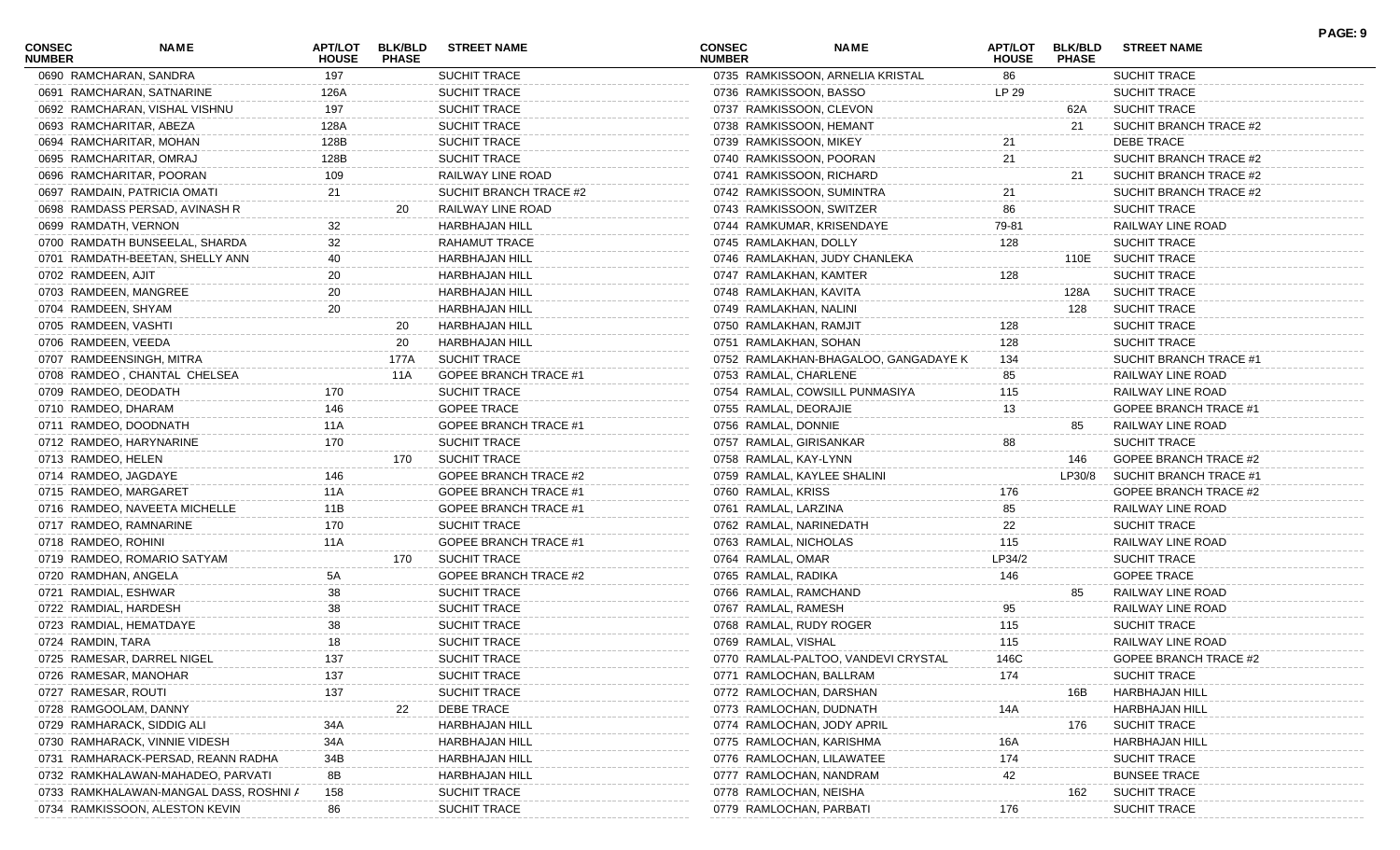| <b>CONSEC</b><br><b>NUMBER</b> | NAME                          | APT/LOT<br><b>HOUSE</b> | <b>BLK/BLD</b><br><b>PHASE</b> | <b>STREET NAME</b>           | <b>CONSEC</b><br><b>NUMBER</b> | <b>NAME</b>                      | APT/LOT<br><b>HOUSE</b> | <b>BLK/BLD</b><br><b>PHASE</b> | <b>STREET NAME</b>           | <b>PAGE: 10</b> |
|--------------------------------|-------------------------------|-------------------------|--------------------------------|------------------------------|--------------------------------|----------------------------------|-------------------------|--------------------------------|------------------------------|-----------------|
|                                | 0780 RAMLOCHAN, RAJKUMAR      | 176                     |                                | SUCHIT TRACE                 | 0825 RAMNATH, SHERRY ANN       |                                  | 16C                     |                                | <b>HARBHAJAN HILL</b>        |                 |
|                                | 0781 RAMLOCHAN, RAMNATH       | 174                     |                                | SUCHIT TRACE                 |                                | 0826 RAMNATH-BASDEO, LINSAY SIAN |                         | 15A                            | SUCHIT BRANCH TRACE #1       |                 |
|                                | 0782 RAMLOCHAN, SARAH         | 15                      |                                | SUCHIT BRANCH TRACE #2       | 0827 RAMOUTAR, DEONATH         |                                  | 62                      |                                | SUCHIT TRACE                 |                 |
|                                | 0783 RAMLOCHAN, SAVITRIE      | 14A                     |                                | <b>HARBHAJAN HILL</b>        |                                | 0828 RAMOUTAR, MOONILAL JOEY     |                         | 17                             | <b>GOPEE BRANCH TRACE #1</b> |                 |
|                                | 0784 RAMLOCHAN, SHARDA        | 176                     |                                | SUCHIT TRACE                 | 0829 RAMOUTAR, PARANDAYE       |                                  | 62                      |                                | <b>SUCHIT TRACE</b>          |                 |
|                                | 0785 RAMLOCHAN, VICTORIA      |                         | 174                            | <b>SUCHIT TRACE</b>          | 0830 RAMOUTAR, RYAN AKASH      |                                  |                         | 17                             | <b>GOPEE BRANCH TRACE #1</b> |                 |
|                                | 0786 RAMLOCHAN, VISHAM        | 176                     |                                | <b>SUCHIT TRACE</b>          | 0831 RAMOUTAR, SHERINA         |                                  |                         | 128C                           | <b>SUCHIT TRACE</b>          |                 |
|                                | 0787 RAMLOGAN, ADRIAN         |                         | 39A                            | <b>GOPEE BRANCH TRACE #1</b> | 0832 RAMOUTAR, SUKBIR          |                                  | 128C                    |                                | <b>SUCHIT TRACE</b>          |                 |
|                                | 0788 RAMLOGAN, AMARNATH       | 26                      |                                | SUCHIT BRANCH TRACE #1       | 0833 RAMOUTAR, SUMINTRA        |                                  | 17                      |                                | GOPEE BRANCH TRACE #1        |                 |
|                                | 0789 RAMLOGAN, ANDREA         | 39A                     |                                | GOPEE BRANCH TRACE #1        |                                | 0834 RAMOUTAR, SUNIL DWARIKA     | 62                      |                                | <b>SUCHIT TRACE</b>          |                 |
| 0790 RAMLOGAN, ASHA            |                               | 39                      |                                | GOPEE BRANCH TRACE #1        |                                | 0835 RAMOUTAR, VIDYA ANNALISA    | 128C                    |                                | <b>SUCHIT TRACE</b>          |                 |
| 0791 RAMLOGAN, LEELA           |                               | 39A                     |                                | GOPEE BRANCH TRACE #1        | 0836 RAMPAUL, PREMNATH         |                                  | LP 53                   |                                | RAHAMUT TRACE                |                 |
|                                | 0792 RAMLOGAN, NEESHA         |                         | 32                             | <b>SUCHIT TRACE</b>          | 0837 RAMPERSAD, BADEWATIE      |                                  | 22                      |                                | <b>SUCHIT TRACE</b>          |                 |
|                                | 0793 RAMLOGAN, PRIMNATH       | 39                      |                                | GOPEE BRANCH TRACE #1        |                                | 0838 RAMPERSAD, CHANDROUTTEE     |                         |                                | <b>SUCHIT TRACE</b>          |                 |
|                                | 0794 RAMLOGAN, RAMNARACE      | 39A                     |                                | GOPEE BRANCH TRACE #1        |                                | 0839 RAMPERSAD, DAYNE CHRISTIAN  |                         | 16                             | <b>DEBE TRACE</b>            |                 |
|                                | 0795 RAMLOGAN, SAMSUNDAR      | 32                      |                                | <b>SUCHIT TRACE</b>          | 0840 RAMPERSAD, KALOUTIE       |                                  | 196                     |                                | SUCHIT TRACE                 |                 |
|                                | 0796 RAMLOGAN, STEFFANIE      | 43                      |                                | GOPEE BRANCH TRACE #1        | 0841 RAMPERSAD, LALCHAN        |                                  |                         | 22                             | HARBHAJAN HILL               |                 |
|                                | 0797 RAMLOGAN, STEVEN         |                         | 43                             | GOPEE BRANCH TRACE #1        | 0842 RAMPERSAD, LARRY          |                                  | 164                     |                                | <b>SUCHIT TRACE</b>          |                 |
|                                | 0798 RAMLOGAN-DEO, AMRITA     |                         |                                | PUZZLE ISLAND                |                                | 0843 RAMPERSAD, LEELAWATI LISA   |                         | 22                             | <b>HARBHAJAN HILL</b>        |                 |
|                                | 0799 RAMNANAN, ANISA-ANN      | 172A                    |                                | <b>SUCHIT TRACE</b>          | 0844 RAMPERSAD, NARACE         |                                  | 164                     |                                | SUCHIT TRACE                 |                 |
| 0800 RAMNANAN, ARUNA           |                               | LP53                    |                                | RAHAMUT TRACE                | 0845 RAMPERSAD, NIRMALA        |                                  | 179                     |                                | <b>SUCHIT TRACE</b>          |                 |
|                                | 0801 RAMNANAN, CHABINATH      |                         | -7                             | SUCHIT BRANCH TRACE #2       | 0846 RAMPERSAD, PARBATTEE      |                                  | LP53                    |                                | RAHAMUT TRACE                |                 |
|                                | 0802 RAMNANAN, CHANDRA        | 172A                    |                                | SUCHIT TRACE                 | 0847 RAMPERSAD, RAMBHAROSE     |                                  | 195                     |                                | <b>SUCHIT TRACE</b>          |                 |
|                                | 0803 RAMNANAN, PRAKASH        | 22                      |                                | <b>DEBE TRACE</b>            | 0848 RAMPERSAD, RAMESHWAR      |                                  |                         | 70                             | <b>SUCHIT TRACE</b>          |                 |
|                                | 0804 RAMNANAN, REEVAN KHEMRAJ |                         |                                | SUCHIT BRANCH TRACE #2       | 0849 RAMPERSAD, RAMNATH        |                                  |                         |                                | <b>GOPEE TRACE</b>           |                 |
|                                | 0805 RAMNANAN, ROSA RATNEE    |                         |                                | SUCHIT BRANCH TRACE #2       | 0850 RAMPERSAD, ROY            |                                  |                         | 16                             | SUCHIT BRANCH TRACE #2       |                 |
|                                | 0806 RAMNANAN, SAMAROO        | 172A                    |                                | <b>SUCHIT TRACE</b>          | 0851 RAMPERSAD, SANJAY         |                                  | 70                      |                                | <b>SUCHIT TRACE</b>          |                 |
|                                | 0807 RAMNANAN, SUNITA         |                         |                                | DEBE TRACE                   | 0852 RAMPERSAD, SHAMILLA       |                                  |                         | 12                             | GOPEE BRANCH TRACE #1        |                 |
|                                | 0808 RAMNARINE, ANNISA LAUREN |                         | 80                             | <b>SUCHIT TRACE</b>          | 0853 RAMPERSAD, SHERRY ANN     |                                  | 21                      |                                | SUCHIT BRANCH TRACE #2       |                 |
|                                | 0809 RAMNARINE, ETWARIA       | 152                     |                                | <b>SUCHIT TRACE</b>          | 0854 RAMPERSAD, SHIVANA        |                                  |                         | 160                            | <b>SUCHIT TRACE</b>          |                 |
|                                | 0810 RAMNARINE, KELOWTIE      | 115                     |                                | RAILWAY LINE ROAD            |                                | 0855 RAMPERSAD-SAMAROO, SHARDA   |                         | 177A                           | <b>SUCHIT TRACE</b>          |                 |
|                                |                               |                         |                                | <b>GOPEE BRANCH TRACE #2</b> |                                |                                  | 17                      |                                | <b>GOPEE BRANCH TRACE #2</b> |                 |
|                                | 0811 RAMNARINE, KERSTAN       |                         | 146A                           |                              | 0856 RAMROOP, BOODLAL          |                                  |                         |                                | <b>HARBHAJAN HILL</b>        |                 |
| 0812 RAMNARINE, LISA           |                               | 152                     |                                | SUCHIT TRACE                 | 0857 RAMROOP, DEO              |                                  | 14B                     |                                |                              |                 |
|                                | 0813 RAMNARINE, PHILLIP VIJAY |                         | 21                             | <b>DEBE TRACE</b>            | 0858 RAMROOP, DEODATH          |                                  | 18                      |                                | GOPEE BRANCH TRACE #1        |                 |
|                                | 0814 RAMNARINE, ROGER         | 152                     |                                | <b>SUCHIT TRACE</b>          |                                | 0859 RAMROOP, DEOSARAN DOUGLAS   | 17                      |                                | <b>GOPEE BRANCH TRACE #2</b> |                 |
|                                | 0815 RAMNARINE, SEETA         | 152                     |                                | SUCHIT TRACE                 | 0860 RAMROOP, MALA             |                                  | 12                      |                                | SUCHIT BRANCH TRACE #1       |                 |
| 0816 RAMNATH, DEO              |                               | 40                      |                                | SUCHIT TRACE                 | 0861 RAMROOP, MELISSA          |                                  | 12                      |                                | SUCHIT BRANCH TRACE #1       |                 |
| 0817 RAMNATH, LAUREN           |                               | 16C                     |                                | <b>HARBHAJAN HILL</b>        | 0862 RAMROOP, RAMNANAN         |                                  |                         |                                | <b>GOPEE TRACE</b>           |                 |
|                                | 0818 RAMNATH, MELLISSA        | 16C                     |                                | HARBHAJAN HILL               | 0863 RAMROOP, SIEUCHAN         |                                  |                         |                                | SUCHIT BRANCH TRACE #1       |                 |
|                                | 0819 RAMNATH, NICHOLAS        | 16C                     |                                | HARBHAJAN HILL               | 0864 RAMROOP, STEVE            |                                  | 18                      |                                | GOPEE BRANCH TRACE #1        |                 |
| 0820 RAMNATH, NIKITA           |                               | 16C                     |                                | <b>HARBHAJAN HILL</b>        | 0865 RAMROOP, VICKRAM          |                                  | 17                      |                                | <b>GOPEE BRANCH TRACE #2</b> |                 |
| 0821 RAMNATH, RAJESH           |                               | 40                      |                                | SUCHIT TRACE                 | 0866 RAMSAMOOJ, ALANA          |                                  |                         | 95A                            | RAILWAY LINE ROAD            |                 |
|                                | 0822 RAMNATH, SAMDAYE         |                         |                                | SUCHIT TRACE                 | 0867 RAMSAMOOJ, EVANS          |                                  |                         | 95                             | RAILWAY LINE ROAD            |                 |
| 0823 RAMNATH, SAMRAJ           |                               | 40                      |                                | SUCHIT TRACE                 | 0868 RAMSAMOOJ, JAMES          |                                  | 95A                     |                                | RAILWAY LINE ROAD            |                 |
| 0824 RAMNATH, SHANTA           |                               |                         |                                | SUCHIT TRACE                 | 0869 RAMSAMOOJ, PARBATIE       |                                  | 194                     |                                | SUCHIT TRACE                 |                 |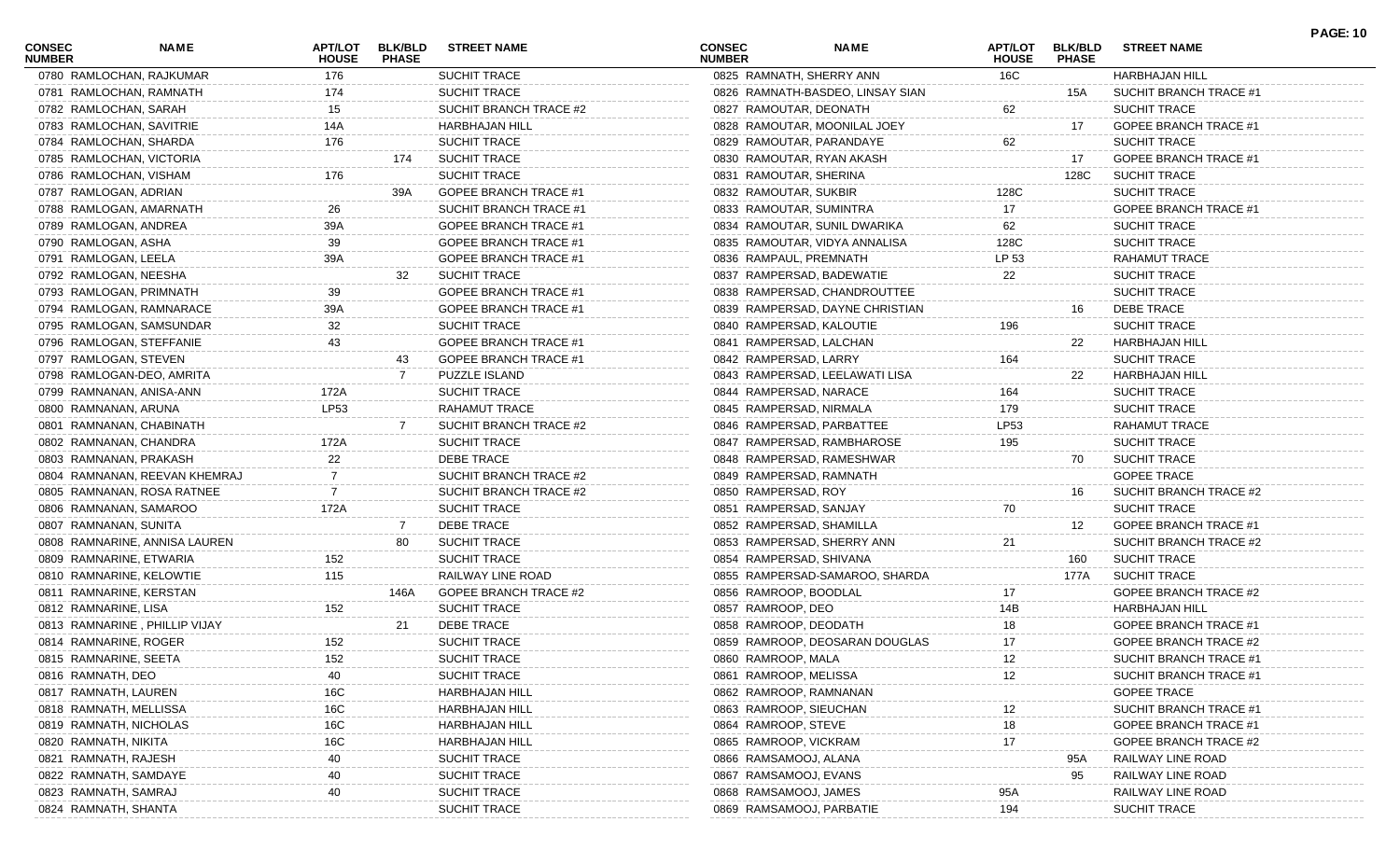| <b>CONSEC</b><br><b>NUMBER</b> | <b>NAME</b>                       | APT/LOT<br><b>HOUSE</b> | <b>BLK/BLD</b><br><b>PHASE</b> | <b>STREET NAME</b>     | <b>CONSEC</b><br><b>NUMBER</b> |                        | <b>NAME</b>                    | <b>APT/LOT</b><br><b>HOUSE</b> | <b>BLK/BLD</b><br><b>PHASE</b> | <b>STREET NAME</b>           | <b>PAGE: 11</b> |
|--------------------------------|-----------------------------------|-------------------------|--------------------------------|------------------------|--------------------------------|------------------------|--------------------------------|--------------------------------|--------------------------------|------------------------------|-----------------|
|                                | 0870 RAMSAMOOJ, SHARIFFA          | 95                      |                                | RAILWAY LINE ROAD      |                                | 0915 SAHADEO, ANNIE    |                                |                                |                                | SUCHIT TRACE                 |                 |
| 0871 RAMSAROOP, BASDEO         |                                   | 166                     |                                | SUCHIT TRACE           |                                | 0916 SAHADEO, DEONATH  |                                | 26                             |                                | RAHAMUT TRACE                |                 |
| 0872 RAMSAROOP, COUNCILL       |                                   | 135                     |                                | SUCHIT TRACE           |                                |                        | 0917 SAHADEO, DRACINA DEVI     |                                | 196                            | <b>SUCHIT TRACE</b>          |                 |
|                                | 0873 RAMSAROOP, JAIPARSAD         | 132                     |                                | SUCHIT TRACE           |                                | 0918 SAHADEO, KOWSIL   |                                |                                | 193                            | <b>SUCHIT TRACE</b>          |                 |
|                                | 0874 RAMSAROOP, JEWANLAL          | 96 A                    |                                | PUZZLE ISLAND          |                                | 0919 SAHADEO, KUMAR    |                                |                                | 202                            | <b>SUCHIT TRACE</b>          |                 |
| 0875 RAMSAROOP, MITRA          |                                   | 187                     |                                | SUCHIT TRACE           |                                | 0920 SAHADEO, MADHO    |                                | 194                            |                                | <b>SUCHIT TRACE</b>          |                 |
|                                | 0876 RAMSAROOP, RAJISHREE         | LP94A                   |                                | SUCHIT TRACE           |                                | 0921 SAHADEO, MANIRAM  |                                | 105                            |                                | <b>SUCHIT TRACE</b>          |                 |
|                                | 0877 RAMSAROOP, ROSA PULBASSIER   | 166                     |                                | SUCHIT TRACE           |                                | 0922 SAHADEO, OMADATH  |                                | 196                            |                                | <b>SUCHIT TRACE</b>          |                 |
|                                | 0878 RAMSAROOP, SEEPERSAD         | 166                     |                                | SUCHIT TRACE           |                                | 0923 SAHADEO, OMADATH  |                                |                                | 192                            | <b>SUCHIT TRACE</b>          |                 |
|                                | 0879 RAMSAROOP, SHALINI TALIA     | 166                     |                                | SUCHIT TRACE           |                                | 0924 SAHADEO, SOMWATIE |                                |                                | 196                            | <b>SUCHIT TRACE</b>          |                 |
| 0880 RAMSAROOP, VIJAI          |                                   | 135                     |                                | SUCHIT TRACE           |                                | 0925 SAHADEO, SOOKOO   |                                | 194                            |                                | SUCHIT TRACE                 |                 |
| 0881 RAMSUMAIR, KENNY          |                                   | LP8                     |                                | <b>SPUR TRACE</b>      |                                |                        | 0926 SAHADEO SINGH, SONIA DEVI |                                | 175                            | <b>SUCHIT TRACE</b>          |                 |
| 0882 RAMSUMAIR, LAL            |                                   | 146                     |                                | SUCHIT TRACE           |                                |                        | 0927 SAHADEO-RAMOUTAR, ROSHNIE |                                | 62                             | <b>SUCHIT TRACE</b>          |                 |
|                                | 0883 RAMSUMAIR, LILAWATIE         |                         |                                | <b>SPUR TRACE</b>      |                                |                        | 0928 SAMAI-NANDLAL, KUMAREE    | 14C                            |                                | <b>HARBHAJAN HILL</b>        |                 |
| 0884 RAMSUMAIR, MAHADEO        |                                   | 144                     |                                | <b>SUCHIT TRACE</b>    |                                | 0929 SAMAROO, ANAND    |                                | 177A                           |                                | SUCHIT TRACE                 |                 |
| 0885 RAMSUMAIR, RAJIN          |                                   |                         | 146                            | <b>SUCHIT TRACE</b>    |                                | 0930 SAMAROO, ANJANIE  |                                |                                | 11C                            | <b>GOPEE BRANCH TRACE #1</b> |                 |
| 0886 RAMSUMAIR, SHOBA          |                                   |                         |                                | SUCHIT TRACE           |                                |                        | 0931 SAMAROO, BHANMATEE        | 20-22                          |                                | <b>PUZZLE ISLAND</b>         |                 |
|                                | 0887 RATTIRAM, DEOMATIE VICTORIA  |                         |                                | SUCHIT BRANCH TRACE #2 |                                |                        | 0932 SAMAROO, CHANDRAKA        | 12                             |                                | SUCHIT BRANCH TRACE #2       |                 |
| 0888 RATTIRAM, SURESH          |                                   | 21                      |                                | DEBE TRACE             |                                | 0933 SAMAROO, DANIEL   |                                |                                | 48                             | <b>HARBHAJAN HILL</b>        |                 |
|                                | 0889 RICKHEE, ANN CHANMATEE       |                         |                                | SUCHIT TRACE           |                                |                        | 0934 SAMAROO, DAVANAND         | 177A                           |                                | SUCHIT TRACE                 |                 |
| 0890 RICKHEE, DICKPAUL         |                                   | 94                      |                                | SUCHIT TRACE           |                                | 0935 SAMAROO, DEAN     |                                | 11C                            |                                | <b>GOPEE BRANCH TRACE #1</b> |                 |
| 0891 RICKHEE, JOHAN PAUL       |                                   | 94                      |                                | SUCHIT TRACE           |                                | 0936 SAMAROO, DEV      |                                |                                |                                | <b>SUCHIT TRACE</b>          |                 |
| 0892 RICKHEE, NAIPAUL          |                                   | 94                      |                                | <b>SUCHIT TRACE</b>    |                                | 0937 SAMAROO, DOLLY    |                                |                                | 11C                            | <b>GOPEE TRACE</b>           |                 |
| 0893 RICKHEE, PETAL JAYA       |                                   |                         | 94                             | <b>SUCHIT TRACE</b>    |                                |                        | 0938 SAMAROO, GANGADAI MALA    | 177                            |                                | <b>SUCHIT TRACE</b>          |                 |
|                                | 0894 ROODAL, ADRIAN MICHEAL       |                         | 162                            | <b>SUCHIT TRACE</b>    |                                | 0939 SAMAROO, GUNNESS  |                                | 109                            |                                | RAILWAY LINE ROAD            |                 |
| 0895 ROODAL, DEORAJ            |                                   | 20                      |                                | <b>HARBHAJAN HILL</b>  |                                | 0940 SAMAROO, HARRY    |                                | 177                            |                                | <b>SUCHIT TRACE</b>          |                 |
|                                | 0896 ROOPCHAN, INDRA NAILA        |                         | 8A                             | <b>SUCHIT TRACE</b>    |                                | 0941 SAMAROO, HEMANT   |                                |                                | 32A                            | <b>HARBHAJAN HILL</b>        |                 |
| 0897 ROOPCHAN, MAHADEVI        |                                   | 8Α                      |                                | <b>SUCHIT TRACE</b>    |                                |                        | 0942 SAMAROO, JAIMUNGAL        | 109                            |                                | RAILWAY LINE ROAD            |                 |
|                                | 0898 ROOPCHAN, MONA DHANDAYA      | 8Α                      |                                | SUCHIT TRACE           |                                | 0943 SAMAROO, KAMINI   |                                | 20-22                          |                                | <b>PUZZLE ISLAND</b>         |                 |
|                                | 0899 ROOPCHAN, RAMCHARAN          | 8Α                      |                                | SUCHIT TRACE           |                                | 0944 SAMAROO, KRISHNA  |                                | 11C                            |                                | <b>GOPEE TRACE</b>           |                 |
|                                | 0900 ROOPCHAND, MOOTILAL          | 8Α                      |                                | SUCHIT TRACE           |                                | 0945 SAMAROO, LILOUTIE |                                | 181                            |                                | SUCHIT TRACE                 |                 |
| 0901 ROOPCHAND, NADINE         |                                   | 8Α                      |                                | SUCHIT TRACE           |                                | 0946 SAMAROO, MITRA    |                                |                                |                                | SUCHIT TRACE                 |                 |
|                                | 0902 ROOPCHAND, RAMBASSIAH        | 8Α                      |                                | <b>SUCHIT TRACE</b>    |                                | 0947 SAMAROO, MUKESH   |                                | 11C                            |                                | <b>GOPEE BRANCH TRACE #1</b> |                 |
|                                | 0903 ROOPCHAND-RAM, DIANNE KUSHMA | 8A                      |                                | SUCHIT TRACE           |                                | 0948 SAMAROO, NEIL     |                                |                                | 38                             | <b>HARBHAJAN HILL</b>        |                 |
| 0904 ROOPLAL, GLEN ANDY        |                                   | 30                      |                                | GOPEE BRANCH TRACE #1  |                                |                        | 0949 SAMAROO, NICHOLAS RICHARD |                                | 11C                            | <b>GOPEE BRANCH TRACE #1</b> |                 |
|                                | 0905 ROOPNARINE, DIANAN H         |                         |                                | SUCHIT TRACE           |                                |                        | 0950 SAMAROO, OMARDATH         |                                | 180                            | <b>SUCHIT TRACE</b>          |                 |
|                                | 0906 ROOPNARINE, JAGERNATH        | 84D                     |                                | <b>SUCHIT TRACE</b>    |                                | 0951 SAMAROO, PARBATIE |                                | MM11/4                         |                                | <b>SUCHIT TRACE</b>          |                 |
|                                | 0907 ROOPNARINE, JASODRA          | 115                     |                                | SUCHIT TRACE           |                                | 0952 SAMAROO, PARBATIE |                                |                                |                                | <b>HARBHAJAN HILL</b>        |                 |
|                                | 0908 ROOPNARINE, KIMBERLEE        |                         | 115                            | <b>SUCHIT TRACE</b>    |                                |                        | 0953 SAMAROO, PHULWANTEE       | 32A                            |                                | <b>SUCHIT TRACE</b>          |                 |
|                                |                                   |                         |                                |                        |                                |                        |                                | 91A                            |                                |                              |                 |
|                                | 0909 ROOPNARINE, KISSHOOR         |                         |                                | SUCHIT TRACE           |                                | 0955 SAMAROO, RADICA   | 0954 SAMAROO, PURMANAND        | LP46                           |                                | <b>SUCHIT TRACE</b>          |                 |
|                                | 0910 ROOPNARINE, RAMROOP          | 12                      |                                | SUCHIT BRANCH TRACE #1 |                                |                        |                                |                                | 180                            | <b>SUCHIT TRACE</b>          |                 |
| 0911 ROOPNARINE, RISHI         |                                   | 115                     |                                | SUCHIT BRANCH TRACE #1 |                                |                        | 0956 SAMAROO, RAMGOOLAM        | 177                            |                                | <b>SUCHIT TRACE</b>          |                 |
| 0912 ROOPNARINE, VIJAY         |                                   | 150                     |                                | SUCHIT TRACE           |                                |                        | 0957 SAMAROO, RAMLAKHAN        |                                | 11C                            | <b>GOPEE TRACE</b>           |                 |
|                                | 0913 ROOPNARINE-BRIDGELAL, VEEDIA | 16                      |                                | RAHAMUT TRACE          |                                | 0958 SAMAROO, RAMLAL   |                                |                                | 20-22                          | <b>PUZZLE ISLAND</b>         |                 |
| 0914 SAHADEO, ANIL             |                                   | 202                     |                                | SUCHIT TRACE           |                                | 0959 SAMAROO, ROSANA   |                                | 177A                           |                                | SUCHIT TRACE                 |                 |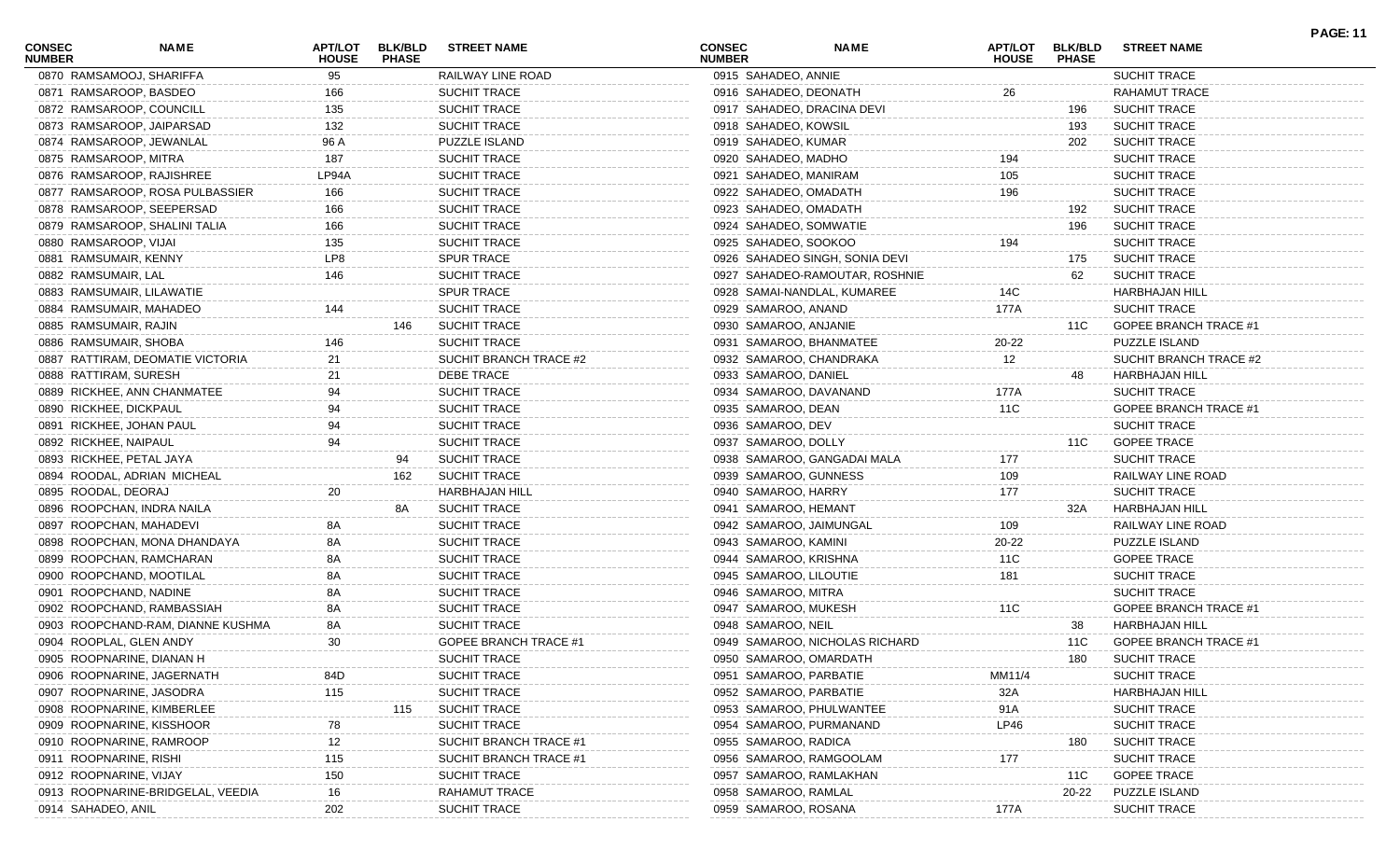| <b>CONSEC</b><br><b>NUMBER</b> | <b>NAME</b>                         | <b>HOUSE</b> | APT/LOT BLK/BLD<br><b>PHASE</b> | <b>STREET NAME</b>           | <b>CONSEC</b><br><b>NUMBER</b> | <b>NAME</b>                       | <b>HOUSE</b>   | APT/LOT BLK/BLD<br><b>PHASE</b> | <b>STREET NAME</b>           |  |
|--------------------------------|-------------------------------------|--------------|---------------------------------|------------------------------|--------------------------------|-----------------------------------|----------------|---------------------------------|------------------------------|--|
|                                | 0960 SAMAROO, SABRINA               | 20-22        |                                 | SUCHIT TRACE                 | 1005 SANKAR, LISA              |                                   | 12             |                                 | SUCHIT BRANCH TRACE #2       |  |
|                                | 0961 SAMAROO, SAMLAL                | 38           |                                 | <b>HARBHAJAN HILL</b>        | 1006 SANKAR, VENNY             |                                   | 12             |                                 | SUCHIT BRANCH TRACE #2       |  |
|                                | 0962 SAMAROO, SATIE                 |              |                                 | <b>HARBHAJAN HILL</b>        |                                | 1007 SANTOO, AMBEKA DIVI          | 50             |                                 | <b>SUCHIT TRACE</b>          |  |
|                                | 0963 SAMAROO, SHANE                 | 38           |                                 | <b>HARBHAJAN HILL</b>        |                                | 1008 SANTOO, CHANARDAYE           | 50             |                                 | <b>SUCHIT TRACE</b>          |  |
|                                | 0964 SAMAROO, SHIRLEY AMAWATI       | 177A         |                                 | <b>SUCHIT TRACE</b>          | 1009 SANTOO, DEONAUTH          |                                   | 201A           |                                 | <b>SUCHIT TRACE</b>          |  |
|                                | 0965 SAMAROO, SHIVAM                |              | 20-22                           | PUZZLE ISLAND                | 1010 SANTOO, GANESH            |                                   | 201            |                                 | SUCHIT TRACE                 |  |
|                                | 0966 SAMAROO, SHIVANAND             | 32A          |                                 | <b>HARBHAJAN HILL</b>        |                                | 1011 SANTOO, INDRAWATEE           | 201            |                                 | SUCHIT TRACE                 |  |
|                                | 0967 SAMAROO, SHIVANI               |              | 20-22                           | PUZZLE ISLAND                |                                | 1012 SANTOO, MAHINDRANATH         | 50             |                                 | SUCHIT TRACE                 |  |
|                                | 0968 SAMAROO, SOOKHOO               |              |                                 | <b>SUCHIT TRACE</b>          | 1013 SANTOO, SANDHYA           |                                   |                | 201A                            | <b>SUCHIT TRACE</b>          |  |
|                                | 0969 SAMAROO, SUMINTRA              | 32A          |                                 | <b>HARBHAJAN HILL</b>        | 1014 SANTOO, SHAYSH            |                                   |                | 201A                            | SUCHIT TRACE                 |  |
|                                | 0970 SAMAROO, SURAJ                 | 32A          |                                 | <b>HARBHAJAN HILL</b>        |                                | 1015 SANTOO, VALINI PADMA SUSHMA  | 201            |                                 | <b>SUCHIT TRACE</b>          |  |
|                                | 0971 SAMAROO, VEENA                 |              |                                 | <b>SUCHIT TRACE</b>          |                                | 1016 SARWAN, REEYA REANNA         |                | 14B-1                           | <b>HARBHAJAN HILL</b>        |  |
|                                | 0972 SAMAROO, VISHWANATH            | LP51-7       |                                 | <b>PUZZLE ISLAND</b>         |                                | 1017 SARWAN DAN, RACHAEL REEBA    |                | 30                              | <b>RAHAMUT TRACE</b>         |  |
|                                | 0973 SAMAROO-KHAN, ANURADHA         | 21           |                                 | SUCHIT BRANCH TRACE #2       |                                | 1018 SAWH, ATMA MANMATHACHAND     | 180            |                                 | <b>SUCHIT TRACE</b>          |  |
|                                | 0974 SAMAROO-RAMDEENSINGH, SEETA    | 177A         |                                 | <b>SUCHIT TRACE</b>          |                                | 1019 SEECHARAN, AMARNATH          | $\overline{5}$ |                                 | SUCHIT BRANCH TRACE #2       |  |
|                                | 0975 SAMDEO, BALDATH                |              |                                 | RAILWAY LINE ROAD            |                                | 1020 SEECHARAN, KHEMCHAND         |                | 105                             | RAILWAY LINE ROAD            |  |
| 0976 SAMLAL, ASHA              |                                     | 44           |                                 | <b>HARBHAJAN HILL</b>        |                                | 1021 SEECHARAN, MOOTILAL          | 105            |                                 | <b>SUCHIT TRACE</b>          |  |
|                                | 0977 SAMLAL, AVINASH                | 125A         |                                 | <b>SUCHIT TRACE</b>          |                                | 1022 SEECHARAN, NEELA ANGALIE     | 105            |                                 | RAILWAY LINE ROAD            |  |
| 0978 SAMLAL, BETTY             |                                     |              |                                 | <b>HARBHAJAN HILL</b>        |                                | 1023 SEEDAN, SEECHARAN            | 105            |                                 | <b>SUCHIT TRACE</b>          |  |
| 0979 SAMLAL, BHARAT            |                                     |              |                                 | <b>HARBHAJAN HILL</b>        | 1024 SEEDATH, AVINASH          |                                   | 10B            |                                 | <b>HARBHAJAN HILL</b>        |  |
|                                | 0980 SAMLAL, BISSOONDAYE            | 125A         |                                 | <b>SUCHIT TRACE</b>          | 1025 SEEDATH, KRISHNA          |                                   | 10B            |                                 | <b>HARBHAJAN HILL</b>        |  |
|                                | 0981 SAMLAL, CHANDRA                |              | 15                              | HARBHAJAN HILL               | 1026 SEEDATH, SHOBA            |                                   | 10B            |                                 | <b>HARBHAJAN HILL</b>        |  |
|                                | 0982 SAMLAL, DOOLARIE               |              |                                 | <b>HARBHAJAN HILL</b>        | 1027 SEEGOBIN, BOBBY           |                                   | 1MM            |                                 | <b>GOPEE TRACE</b>           |  |
|                                | 0983 SAMLAL, ELEANOR VIDYIA         |              |                                 | <b>GOPEE BRANCH TRACE #2</b> | 1028 SEENATH, BOYIE            |                                   | 95C            |                                 | RAILWAY LINE ROAD            |  |
|                                | 0984 SAMLAL, GANGADAYE              |              |                                 | <b>HARBHAJAN HILL</b>        |                                | 1029 SEENATH, RICARDO RICHARD     |                | 17A                             | <b>SPUR TRACE</b>            |  |
|                                | 0985 SAMLAL, KRISHENDATH            | 38           |                                 | <b>HARBHAJAN HILL</b>        | 1030 SEEPERSAD, BINDRA         |                                   | 185            |                                 | <b>SUCHIT TRACE</b>          |  |
| 0986 SAMLAL, MARVIN            |                                     | 15           |                                 | <b>HARBHAJAN HILL</b>        |                                | 1031 SEEPERSAD, DARLING SHIRLEY   | 20             |                                 | <b>GOPEE BRANCH TRACE #1</b> |  |
| 0987 SAMLAL, MOHAN             |                                     |              |                                 | <b>HARBHAJAN HILL</b>        |                                | 1032 SEEPERSAD, MOONILAL          | 196            |                                 | <b>SUCHIT TRACE</b>          |  |
|                                | 0988 SAMLAL, PREMNATH               | 125A         |                                 | <b>SUCHIT TRACE</b>          |                                | 1033 SEEPERSAD, RAKESH R          | 185            |                                 | SUCHIT TRACE                 |  |
|                                | 0989 SAMLAL, RHIANA DEVIKA          |              |                                 | <b>HARBHAJAN HILL</b>        |                                | 1034 SEEPERSAD, SHINELLE ALICIA   | 20             |                                 | GOPEE BRANCH TRACE #1        |  |
|                                | 0990 SAMLAL, RICHARD ROHAN          | 212          |                                 | <b>DEBE TRACE</b>            |                                | 1035 SEEPERSAD, VINCENT ALEX      | 20             |                                 | GOPEE BRANCH TRACE #1        |  |
| 0991 SAMLAL, ROGER             |                                     | 115          |                                 | <b>SUCHIT TRACE</b>          |                                | 1036 SEEPERSAD, WINSTON           | 20             |                                 | GOPEE BRANCH TRACE #1        |  |
| 0992 SAMLAL, SALLY             |                                     |              |                                 | <b>HARBHAJAN HILL</b>        |                                | 1037 SEEPERSAD KHOON KHOON, SALLY | 73             |                                 | RAILWAY LINE ROAD            |  |
|                                | 0993 SAMLAL, SAMANTHA               |              |                                 | HARBHAJAN HILL               |                                | 1038 SEERAM, NIGEL NARINESINGH    |                | 115                             | <b>SUCHIT TRACE</b>          |  |
| 0994 SAMLAL, SEETA             |                                     |              |                                 | <b>HARBHAJAN HILL</b>        | 1039 SEERAM, VASHTI            |                                   | 115            |                                 | <b>SUCHIT TRACE</b>          |  |
|                                | 0995 SAMLAL, SIMBOO                 | 182          |                                 | SUCHIT TRACE                 | 1040 SHYAM, NAWAB              |                                   | 23             |                                 | HARBHAJAN HILL               |  |
|                                | 0996 SAMLAL, SONNYLAL SANKAR        | 125A         |                                 | SUCHIT TRACE                 | 1041 SIEWDHAN, RAMATEE         |                                   |                |                                 | RAILWAY LINE ROAD            |  |
|                                | 0997 SAMLAL, STEPHANIE              |              |                                 | HARBHAJAN HILL               |                                | 1042 SINGH, ASHNIE RAVITA         |                | 77                              | RAILWAY LINE ROAD            |  |
|                                | 0998 SAMLAL, VAJANTY MALA           | 38           |                                 | <b>HARBHAJAN HILL</b>        | 1043 SINGH, CHANDRA            |                                   | <b>LP51</b>    |                                 | GOPEE BRANCH TRACE #1        |  |
| 0999 SAMLAL, VICKIE            |                                     |              |                                 | <b>HARBHAJAN HILL</b>        | 1044 SINGH, DHANRAJIE          |                                   | 77             |                                 | RAILWAY LINE ROAD            |  |
|                                | 1000 SAMLAL-SOOGRIM, VIDIAMATEE S   |              |                                 | <b>HARBHAJAN HILL</b>        | 1045 SINGH, GEETA              |                                   | 147            |                                 | SUCHIT TRACE                 |  |
|                                | 1001 SAMNARINE, LINDA               |              |                                 | DEBE TRACE                   | 1046 SINGH, GOPICHAND          |                                   | 77             |                                 | RAILWAY LINE ROAD            |  |
| 1002 SAMPATH, JAI              |                                     | 20           |                                 | SUCHIT BRANCH TRACE #2       | 1047 SINGH, HAIMRAJ            |                                   | 88A            |                                 | SUCHIT TRACE                 |  |
|                                | 1003 SAMPATH-ALI, OMATEE            | 153B         |                                 | <b>SUCHIT TRACE</b>          |                                | 1048 SINGH, HARRYNARINE           | 147            |                                 | <b>SUCHIT TRACE</b>          |  |
|                                | 1004 SAMUEL-MOHAMMED, SOPHIA KEISHA |              | 132B                            | PUZZLE ISLAND                | 1049 SINGH, KISHAN             |                                   |                | 147                             | <b>SUCHIT TRACE</b>          |  |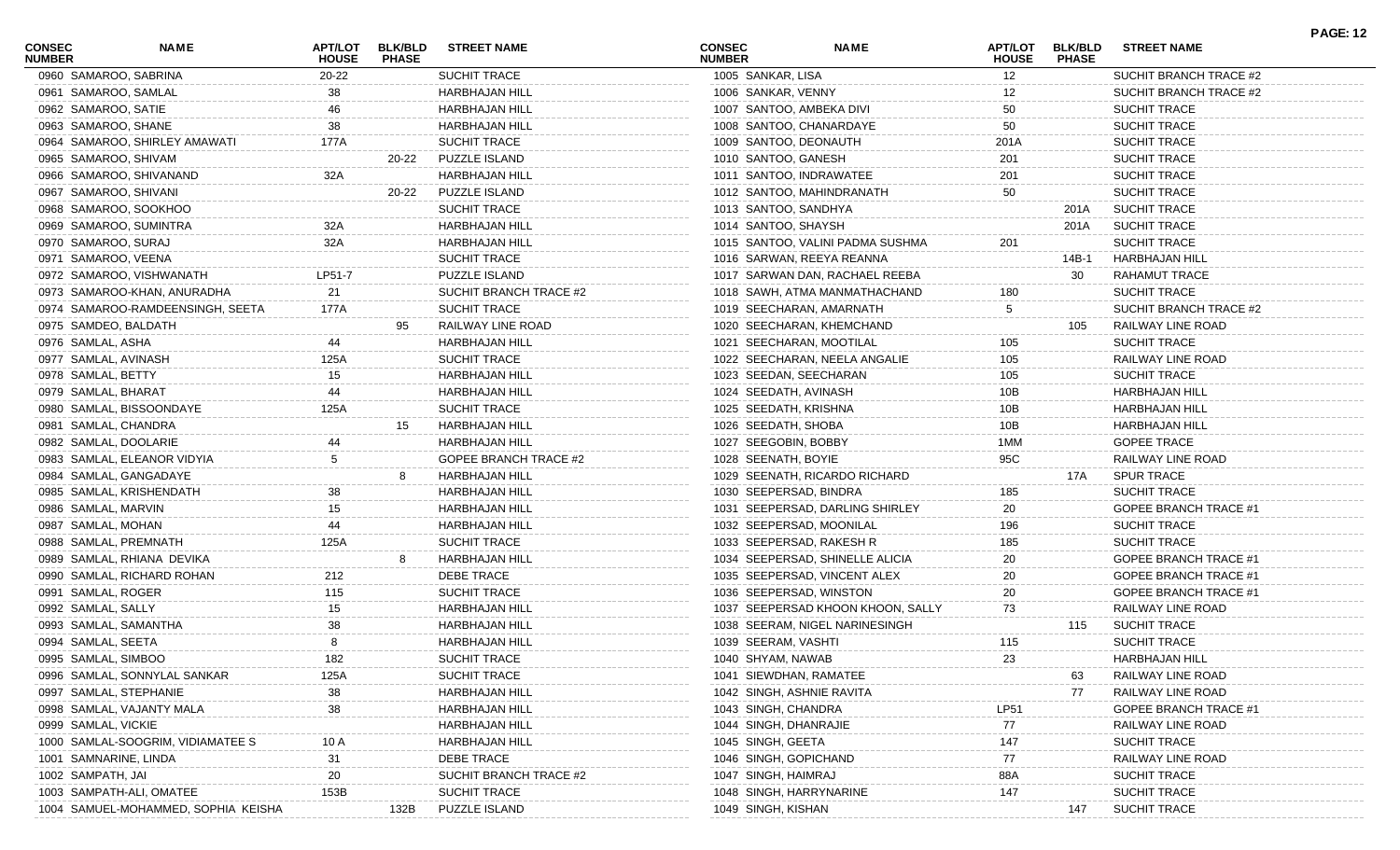| <b>CONSEC</b><br><b>NUMBER</b> | NAME                                | <b>APT/LOT</b><br><b>HOUSE</b> | <b>BLK/BLD</b><br><b>PHASE</b> | <b>STREET NAME</b>           | <b>CONSEC</b><br><b>NUMBER</b> | <b>NAME</b>                        | APT/LOT<br><b>HOUSE</b> | <b>BLK/BLD</b><br><b>PHASE</b> | <b>STREET NAME</b>    | <b>PAGE: 13</b> |
|--------------------------------|-------------------------------------|--------------------------------|--------------------------------|------------------------------|--------------------------------|------------------------------------|-------------------------|--------------------------------|-----------------------|-----------------|
|                                | 1050 SINGH, MELISSA NADIRA          |                                | 23                             | <b>HARBHAJAN HILL</b>        | 1095 SONNYLAL, CYNTHIA         |                                    | 180                     |                                | <b>SUCHIT TRACE</b>   |                 |
| 1051 SINGH, NANDI ANN          |                                     | LP 51/2                        |                                | PUZZLE ISLAND                |                                | 1096 SONNYLAL, DEOMATIE            | 180                     |                                | SUCHIT TRACE          |                 |
| 1052 SINGH, NIKESHA            |                                     | 147A                           |                                | <b>SUCHIT TRACE</b>          | 1097 SONNYLAL, MEENA           |                                    | 180                     |                                | <b>SUCHIT TRACE</b>   |                 |
| 1053 SINGH, RAJ                |                                     | 26                             |                                | <b>HARBHAJAN HILL</b>        | 1098 SONNYLAL, NEKEISHA        |                                    | 147                     |                                | <b>SUCHIT TRACE</b>   |                 |
|                                | 1054 SINGH, RAJESH PREM             |                                | 134                            | <b>GOPEE TRACE</b>           | 1099 SONNYLAL, RAMESH          |                                    | 175                     |                                | <b>SUCHIT TRACE</b>   |                 |
| 1055 SINGH, RAKESH             |                                     | 134                            |                                | <b>GOPEE TRACE</b>           |                                | 1100 SONNYLAL SINGH, DONALD        |                         | 175                            | <b>SUCHIT TRACE</b>   |                 |
| 1056 SINGH, REENA              |                                     | 147A                           |                                | SUCHIT TRACE                 | 1101 SOO, WAYNE                |                                    | 26                      |                                | <b>DEBE TRACE</b>     |                 |
| 1057 SINGH, RENUICKA           |                                     |                                | 88A                            | <b>SUCHIT TRACE</b>          | 1102 SOOGRIM, ASHA             |                                    | 180                     |                                | <b>SUCHIT TRACE</b>   |                 |
| 1058 SINGH, RIA                |                                     |                                | 147A                           | <b>SUCHIT TRACE</b>          | 1103 SOOGRIM, ASHANNA          |                                    |                         | 10A                            | HARBHAJAN HILL        |                 |
| 1059 SINGH, ROHAN              |                                     |                                |                                | GOPEE BRANCH TRACE #1        | 1104 SOOGRIM, AVANNA           |                                    | 10A                     |                                | HARBHAJAN HILL        |                 |
| 1060 SINGH, SAHODRA            |                                     | 15                             |                                | SUCHIT BRANCH TRACE #1       | 1105 SOOGRIM, BOB              |                                    |                         | 180B                           | <b>SUCHIT TRACE</b>   |                 |
|                                | 1061 SINGH, SASTRI NEVAL            |                                | 77                             | RAILWAY LINE ROAD            |                                | 1106 SOOGRIM, CHANROUTIE           |                         | 129                            | <b>SUCHIT TRACE</b>   |                 |
| 1062 SINGH, SATYOM             |                                     | 56                             |                                | SUCHIT TRACE                 |                                | 1107 SOOGRIM, CHRISTOPHER NICHOLAS |                         | 187                            | <b>SUCHIT TRACE</b>   |                 |
|                                | 1063 SINGH, SEEMUNGAL               | 134                            |                                | <b>GOPEE TRACE</b>           |                                | 1108 SOOGRIM, DAMIAN VICTOR        |                         | 129                            | <b>SUCHIT TRACE</b>   |                 |
| 1064 SINGH, SHIVANIE           |                                     |                                | 10                             | <b>GOPEE BRANCH TRACE #1</b> |                                | 1109 SOOGRIM, DIANNE JOANNE        | 129                     |                                | SUCHIT TRACE          |                 |
| 1065 SINGH, STEFAN             |                                     |                                | 125B                           | <b>SUCHIT TRACE</b>          | 1110 SOOGRIM, DOLCHAN          |                                    |                         | 10A                            | HARBHAJAN HILL        |                 |
| 1066 SINGH, VAANI              |                                     | 175                            |                                | SUCHIT TRACE                 |                                | 1111 SOOGRIM, DRAVID GANESH        |                         | 180B                           | <b>SUCHIT TRACE</b>   |                 |
| 1067 SINGH, VARMA              |                                     | 175                            |                                | SUCHIT TRACE                 | 1112 SOOGRIM, DRUPATIE         |                                    |                         | 22                             | <b>DEBE TRACE</b>     |                 |
|                                | 1068 SINGH, VIDAL VIDALE            | 77                             |                                | RAILWAY LINE ROAD            | 1113 SOOGRIM, GOWRIE           |                                    | 187                     |                                | SUCHIT TRACE          |                 |
| 1069 SINGH, VISHAM             |                                     | 147                            |                                | SUCHIT TRACE                 |                                | 1114 SOOGRIM, JAGDISH PERSAD       | 180                     |                                | SUCHIT TRACE          |                 |
|                                | 1070 SMITH, WENDY ANN MELISSA       | 26C                            |                                | SUCHIT BRANCH TRACE #2       | 1115 SOOGRIM, MOLLY            |                                    | 187                     |                                | <b>SUCHIT TRACE</b>   |                 |
|                                | 1071 SNELL, FRANCIS ASHTON HILLARIE | 201                            |                                | SUCHIT TRACE                 |                                | 1116 SOOGRIM, NANDI ASHA           | 180                     |                                | <b>SUCHIT TRACE</b>   |                 |
|                                | 1072 SNELL, HEMAWATTIE NIRMALA      | 201                            |                                | SUCHIT TRACE                 | 1117 SOOGRIM, NAVIN            |                                    | 180B                    |                                | <b>SUCHIT TRACE</b>   |                 |
|                                | 1073 SONNILAL BOODOO, PHULO         | 44                             |                                | SUCHIT TRACE                 | 1118 SOOGRIM, OMADAYE          |                                    | 180                     |                                | <b>SUCHIT TRACE</b>   |                 |
|                                |                                     |                                |                                |                              |                                |                                    | 180B                    |                                |                       |                 |
|                                | 1074 SONNY, AMARDEEP                |                                | 62                             | <b>SUCHIT TRACE</b>          | 1119 SOOGRIM, PAMELA           |                                    |                         |                                | <b>SUCHIT TRACE</b>   |                 |
|                                | 1075 SONNY, BHAGWANDEEN             |                                | 130                            | <b>SUCHIT TRACE</b>          |                                | 1120 SOOGRIM, REENA TAYRAS         | 180                     |                                | <b>SUCHIT TRACE</b>   |                 |
|                                | 1076 SONNY, BHOODHOO                | 20                             |                                | RAHAMUT TRACE                | 1121 SOOGRIM, RISHI            |                                    | 187                     |                                | <b>SUCHIT TRACE</b>   |                 |
| 1077 SONNY, HEMAN              |                                     | 17                             |                                | PUZZLE ISLAND                | 1122 SOOGRIM, RYAN             |                                    | 10A                     |                                | HARBHAJAN HILL        |                 |
| 1078 SONNY, JAGDESH            |                                     |                                | 140                            | <b>SUCHIT TRACE</b>          |                                | 1123 SOOGRIM, SHAHEEDA NADEENA     |                         | 129                            | <b>SUCHIT TRACE</b>   |                 |
|                                | 1079 SONNY, MAHINDRA                | 22A                            |                                | SUCHIT TRACE                 | 1124 SOOGRIM, SHASHI           |                                    | 180B                    |                                | SUCHIT TRACE          |                 |
| 1080 SONNY, MALA               |                                     | 22A                            |                                | SUCHIT TRACE                 | 1125 SOOGRIM, SONIAH           |                                    | 22                      |                                | <b>SUCHIT TRACE</b>   |                 |
| 1081 SONNY, MOHAN              |                                     | 22A                            |                                | DEBE TRACE                   | 1126 SOOGRIM, SUDESH           |                                    | 180B                    |                                | <b>SUCHIT TRACE</b>   |                 |
| 1082 SONNY, NICHOLAS           |                                     | 24E                            |                                | DEBE TRACE                   |                                | 1127 SOOGRIM, SUSHA NALINI         | 180                     |                                | <b>SUCHIT TRACE</b>   |                 |
| 1083 SONNY, RAJNATH            |                                     | 21                             |                                | HARBHAJAN HILL               |                                | 1128 SOOGRIM, VIJAY VICRAM         | 129                     |                                | <b>SUCHIT TRACE</b>   |                 |
|                                | 1084 SONNY, RAMNARINE               | 21                             |                                | HARBHAJAN HILL               | 1129 SOOGRIM, VIVAKE L         |                                    |                         |                                | <b>SUCHIT TRACE</b>   |                 |
| 1085 SONNY, RAMRAJ             |                                     | 21                             |                                | HARBHAJAN HILL               | 1130 SOOKBIR, MAHADEO          |                                    | 128A                    |                                | SUCHIT TRACE          |                 |
|                                | 1086 SONNY, SANAM SHERINA           |                                | 140                            | <b>SUCHIT TRACE</b>          | 1131 SOOKDEO, BALROOP          |                                    | 174                     |                                | <b>SUCHIT TRACE</b>   |                 |
|                                | 1087 SONNY, SOMAWATEE               | 130                            |                                | SUCHIT TRACE                 |                                | 1132 SOOKDEO, INDRAWATIE           | 42                      |                                | <b>SUCHIT TRACE</b>   |                 |
|                                | 1088 SONNY, SOOKDAYA BHAGHI         | 22A                            |                                | SUCHIT TRACE                 | 1133 SOOKDEO, JASMATIE         |                                    | 25                      |                                | <b>HARBHAJAN HILI</b> |                 |
|                                | 1089 SONNY, VAROUN JASON            |                                | 21                             | HARBHAJAN HILL               |                                | 1134 SOOKDEO, KEEGAN ZACHERY       | 142                     |                                | SUCHIT TRACE          |                 |
| 1090 SONNY, VERINDRA           |                                     |                                | LP45-5                         | <b>SUCHIT TRACE</b>          |                                | 1135 SOOKDEO, VADYWATIE            | 142                     |                                | SUCHIT TRACE          |                 |
|                                | 1091 SONNY-PHAGOO, JAIWANTIE        |                                | 17                             | PUZZLE ISLAND                |                                | 1136 SOOKDEO-HARRY, UMA            | 25                      |                                | HARBHAJAN HILL        |                 |
|                                | 1092 SONNY-PHAGOO, KASHMATEE        | 130                            |                                | SUCHIT TRACE                 | 1137 SOOKHOO, RAJIAH           |                                    | 78                      |                                | <b>SUCHIT TRACE</b>   |                 |
| 1093 SONNYLAL, AARTI           |                                     | 175                            |                                | SUCHIT TRACE                 | 1138 SOOKHRAM, PARTAP          |                                    |                         | LP49                           | <b>SUCHIT TRACE</b>   |                 |
| 1094 SONNYLAL, AKASH           |                                     |                                | 175                            | <b>SUCHIT TRACE</b>          | 1139 SOOKOO, RANDEL            |                                    | 128C                    |                                | SUCHIT TRACE          |                 |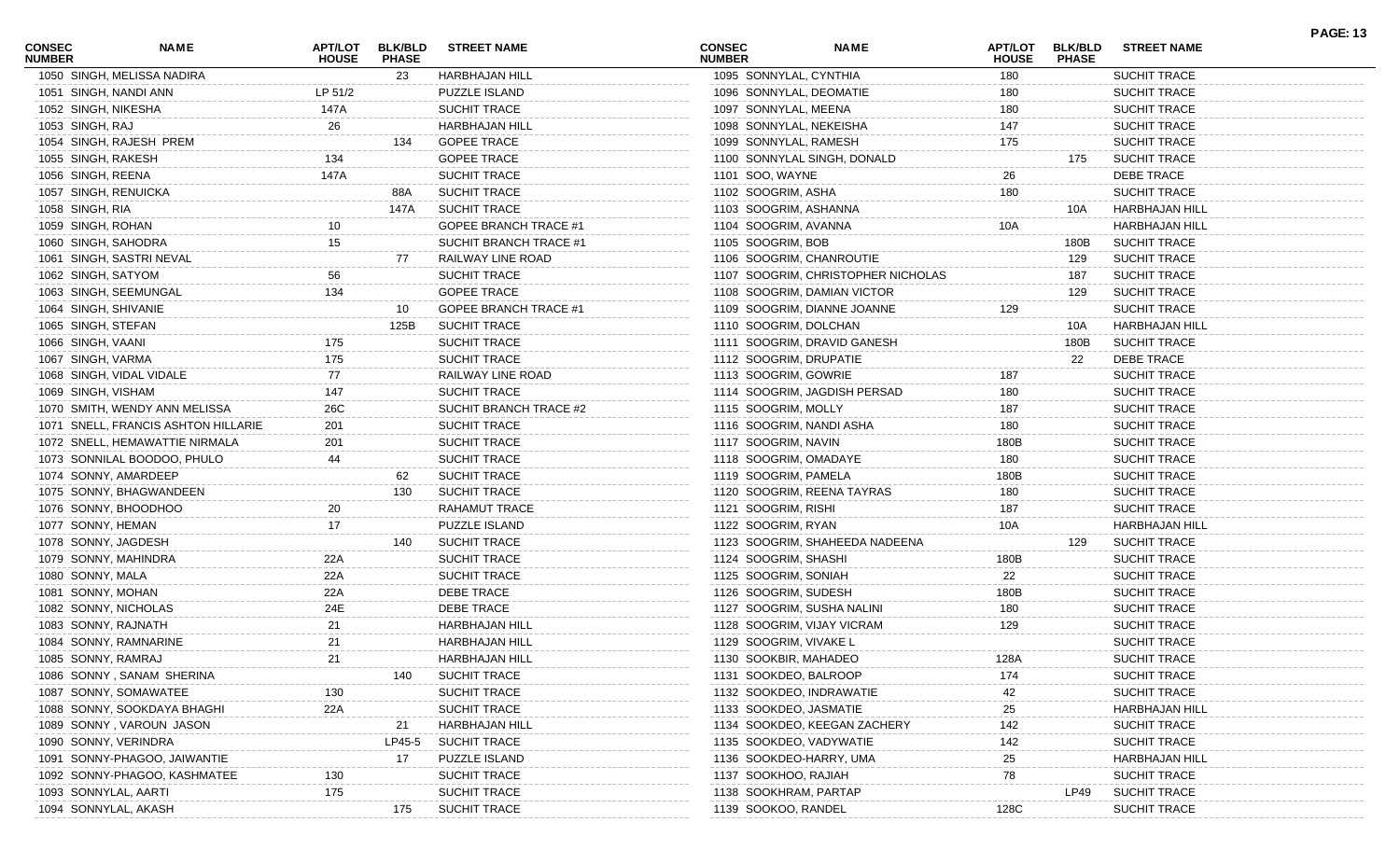| SUCHIT TRACE<br>1140 SOOKRAM, AJIT<br>1185 THOMAS, TIMOTHY<br>95<br>RAILWAY LINE ROAD<br><b>SPUR TRACE</b><br>1141 SOOKRAM, ALVIN<br><b>SUCHIT TRACE</b><br>1186 TRABOULAY-SUCHIT, NEISHA RIA<br>188A<br>11B<br><b>DEBE TRACE</b><br>1142 SOOKRAM, ANGALIE<br><b>SUCHIT TRACE</b><br>1187 WAHADALI, VISHUNDAYE<br>26A<br>159<br>1143 SOOKRAM, KRISHENDATH<br>188A<br><b>SUCHIT TRACE</b><br>1188 WARD, KURTIS AINSLEY<br><b>SUCHIT TRACE</b><br>1144 SOOKRAM, LALCHAN<br><b>SUCHIT TRACE</b><br>1189 YARNA, ADRIAN KAILASH<br>HARBHAJAN HILI<br>1145 SOOKRAM, LYSTRA<br>188A<br><b>SUCHIT TRACE</b><br>1190 YARNA, ANDREA KALENE<br><b>HARBHAJAN HILL</b><br>10<br>190B<br>1146 SOOKRAM, MOHANDAYE<br><b>SUCHIT TRACE</b><br>1191 YARNA, DEODATH<br><b>HARBHAJAN HILL</b><br>10<br>1147 SOOKRAM, RAM<br>23<br><b>HARBHAJAN HILL</b><br>1192 YARNA, DOLLY<br>HARBHAJAN HILL<br>10 B<br>1148 SOOKRAM, RAMLAL<br>188<br><b>SUCHIT TRACE</b><br>1193 YARNA, ROSHAN ALLAN<br><b>HARBHAJAN HILL</b><br>10<br><b>SUCHIT TRACE</b><br>1149 SOOKRAM, SELENA<br>159<br>LP42<br>1194 YARNA, SADANAND<br><b>HARBHAJAN HILL</b><br>1150 SOOKRAM, SHAKIRA<br>32<br>HARBHAJAN HILL<br>1195 YARNA, VEDEWATI<br>10<br><b>HARBHAJAN HILL</b><br>1151 SOOKRAM, SIEUPERSAD<br><b>SUCHIT TRACE</b><br>1196 YUSUFF, AHMAD STEPHON<br><b>SUCHIT TRACE</b><br>188A<br>149<br>1152 SOOKRAM, SINTRA SALLY<br>192A<br><b>SUCHIT TRACE</b><br>1197 YUSUFF, ZAIDA SOBEE<br><b>SUCHIT TRACE</b><br>149<br>1153 SOOKRAM, SOOKDEO<br>25<br><b>HARBHAJAN HILL</b><br>1198 ZAINOOL, ASHRAMINA<br><b>GOPEE TRACE</b><br>134<br>1154 SOOKRAM-PARDASIE, SUNITA<br>32<br><b>HARBHAJAN HILL</b><br>147<br>1155 SOONYLAL, MOOMOON<br><b>SUCHIT TRACE</b><br>1156 SUBHAG, ANGELA<br>160B<br><b>SUCHIT TRACE</b><br>1157 SUBHAG, JAIDEO<br>161B<br><b>SUCHIT TRACE</b><br>1158 SUBHAG, KERRY-ANN<br>160B<br><b>SUCHIT TRACE</b><br>1159 SUBHAG, NIXIE NALINI<br>160B<br><b>SUCHIT TRACE</b><br>1160 SUBHAG, PRAKASH<br>161B<br><b>SUCHIT TRACE</b><br>1161 SUBHAG, SEEMA VIMI<br>LP3-1<br><b>SUCHIT TRACE</b><br>1162 SUBHAG, SEERANIE<br>161B<br><b>SUCHIT TRACE</b><br>1163 SUCHIT, HAROLD<br><b>SUCHIT TRACE</b><br>11B<br>1164 SUCHIT, JUSTIN VERENDRA<br><b>SPUR TRACE</b><br>11B<br>1165 SUCHIT, NARINE<br><b>GOPEE TRACE</b><br>1166 SUCHIT, RAJENDRA<br>11B<br><b>SPUR TRACE</b><br>11B<br>1167 SUCHIT, RAJESH<br><b>SPUR TRACE</b><br>161B<br>1168 SUCHIT, SANICHARIE<br><b>SPUR TRACE</b><br>1169 SUDAMA, ANAND<br>RAHAMUT TRACE<br>22<br>1170 SUDAMA, SHOBA<br>RAHAMUT TRACE<br>22<br>1171 SUMESAR, JENNY PETRA<br>190<br><b>SUCHIT TRACE</b><br>1172 SUMESAR, JOANIE LYSTRA<br><b>SUCHIT TRACE</b><br>190<br>1173 SUMESAR, SHIRLEY<br>192 A<br><b>SUCHIT TRACE</b><br>1174 SUNDAR, DHANASAR<br><b>SUCHIT TRACE</b><br>104<br>1175 SUNDAR, RANA<br>SUCHIT TRACE<br>104<br>1176 SUNDAR, ROUTTEE<br>104<br><b>SUCHIT TRACE</b><br>1177 SUNDAR, SITALDAI<br>RAILWAY LINE ROAD<br>69<br>1178 SURUJ, ELVINA<br>PUZZLE ISLAND<br>1179 SURUJ, KEN<br>PUZZLE ISLAND<br>1180 SUSAHAI, GUNNESS<br>HARBHAJAN HILL<br>14A<br>1181 SUSAHAI, PEARLY<br>HARBHAJAN HILL<br>14A<br>1182 SUSAHAI, SATESH<br>14A<br><b>HARBHAJAN HILL</b><br>1183 SUSAHAI, SUNIL<br>HARBHAJAN HILL<br>14A<br>1184 SUSAHAI, SURAJ<br>HARBHAJAN HILL<br>14A | <b>CONSEC</b><br><b>NUMBER</b> | <b>NAME</b> | <b>APT/LOT</b><br><b>HOUSE</b> | <b>BLK/BLD</b><br><b>PHASE</b> | <b>STREET NAME</b> | <b>CONSEC</b><br><b>NUMBER</b> | <b>NAME</b> | <b>APT/LOT</b><br><b>HOUSE</b> | <b>BLK/BLD</b><br><b>PHASE</b> | <b>STREET NAME</b> |  |
|-----------------------------------------------------------------------------------------------------------------------------------------------------------------------------------------------------------------------------------------------------------------------------------------------------------------------------------------------------------------------------------------------------------------------------------------------------------------------------------------------------------------------------------------------------------------------------------------------------------------------------------------------------------------------------------------------------------------------------------------------------------------------------------------------------------------------------------------------------------------------------------------------------------------------------------------------------------------------------------------------------------------------------------------------------------------------------------------------------------------------------------------------------------------------------------------------------------------------------------------------------------------------------------------------------------------------------------------------------------------------------------------------------------------------------------------------------------------------------------------------------------------------------------------------------------------------------------------------------------------------------------------------------------------------------------------------------------------------------------------------------------------------------------------------------------------------------------------------------------------------------------------------------------------------------------------------------------------------------------------------------------------------------------------------------------------------------------------------------------------------------------------------------------------------------------------------------------------------------------------------------------------------------------------------------------------------------------------------------------------------------------------------------------------------------------------------------------------------------------------------------------------------------------------------------------------------------------------------------------------------------------------------------------------------------------------------------------------------------------------------------------------------------------------------------------------------------------------------------------------------------------------------------------------------------------------------------------------------------------------------------------------------------------------------------------------------------------------------------------------------------------------------------------------------------------------------------------------------------------------------------------------------------------------|--------------------------------|-------------|--------------------------------|--------------------------------|--------------------|--------------------------------|-------------|--------------------------------|--------------------------------|--------------------|--|
|                                                                                                                                                                                                                                                                                                                                                                                                                                                                                                                                                                                                                                                                                                                                                                                                                                                                                                                                                                                                                                                                                                                                                                                                                                                                                                                                                                                                                                                                                                                                                                                                                                                                                                                                                                                                                                                                                                                                                                                                                                                                                                                                                                                                                                                                                                                                                                                                                                                                                                                                                                                                                                                                                                                                                                                                                                                                                                                                                                                                                                                                                                                                                                                                                                                                                         |                                |             |                                |                                |                    |                                |             |                                |                                |                    |  |
|                                                                                                                                                                                                                                                                                                                                                                                                                                                                                                                                                                                                                                                                                                                                                                                                                                                                                                                                                                                                                                                                                                                                                                                                                                                                                                                                                                                                                                                                                                                                                                                                                                                                                                                                                                                                                                                                                                                                                                                                                                                                                                                                                                                                                                                                                                                                                                                                                                                                                                                                                                                                                                                                                                                                                                                                                                                                                                                                                                                                                                                                                                                                                                                                                                                                                         |                                |             |                                |                                |                    |                                |             |                                |                                |                    |  |
|                                                                                                                                                                                                                                                                                                                                                                                                                                                                                                                                                                                                                                                                                                                                                                                                                                                                                                                                                                                                                                                                                                                                                                                                                                                                                                                                                                                                                                                                                                                                                                                                                                                                                                                                                                                                                                                                                                                                                                                                                                                                                                                                                                                                                                                                                                                                                                                                                                                                                                                                                                                                                                                                                                                                                                                                                                                                                                                                                                                                                                                                                                                                                                                                                                                                                         |                                |             |                                |                                |                    |                                |             |                                |                                |                    |  |
|                                                                                                                                                                                                                                                                                                                                                                                                                                                                                                                                                                                                                                                                                                                                                                                                                                                                                                                                                                                                                                                                                                                                                                                                                                                                                                                                                                                                                                                                                                                                                                                                                                                                                                                                                                                                                                                                                                                                                                                                                                                                                                                                                                                                                                                                                                                                                                                                                                                                                                                                                                                                                                                                                                                                                                                                                                                                                                                                                                                                                                                                                                                                                                                                                                                                                         |                                |             |                                |                                |                    |                                |             |                                |                                |                    |  |
|                                                                                                                                                                                                                                                                                                                                                                                                                                                                                                                                                                                                                                                                                                                                                                                                                                                                                                                                                                                                                                                                                                                                                                                                                                                                                                                                                                                                                                                                                                                                                                                                                                                                                                                                                                                                                                                                                                                                                                                                                                                                                                                                                                                                                                                                                                                                                                                                                                                                                                                                                                                                                                                                                                                                                                                                                                                                                                                                                                                                                                                                                                                                                                                                                                                                                         |                                |             |                                |                                |                    |                                |             |                                |                                |                    |  |
|                                                                                                                                                                                                                                                                                                                                                                                                                                                                                                                                                                                                                                                                                                                                                                                                                                                                                                                                                                                                                                                                                                                                                                                                                                                                                                                                                                                                                                                                                                                                                                                                                                                                                                                                                                                                                                                                                                                                                                                                                                                                                                                                                                                                                                                                                                                                                                                                                                                                                                                                                                                                                                                                                                                                                                                                                                                                                                                                                                                                                                                                                                                                                                                                                                                                                         |                                |             |                                |                                |                    |                                |             |                                |                                |                    |  |
|                                                                                                                                                                                                                                                                                                                                                                                                                                                                                                                                                                                                                                                                                                                                                                                                                                                                                                                                                                                                                                                                                                                                                                                                                                                                                                                                                                                                                                                                                                                                                                                                                                                                                                                                                                                                                                                                                                                                                                                                                                                                                                                                                                                                                                                                                                                                                                                                                                                                                                                                                                                                                                                                                                                                                                                                                                                                                                                                                                                                                                                                                                                                                                                                                                                                                         |                                |             |                                |                                |                    |                                |             |                                |                                |                    |  |
|                                                                                                                                                                                                                                                                                                                                                                                                                                                                                                                                                                                                                                                                                                                                                                                                                                                                                                                                                                                                                                                                                                                                                                                                                                                                                                                                                                                                                                                                                                                                                                                                                                                                                                                                                                                                                                                                                                                                                                                                                                                                                                                                                                                                                                                                                                                                                                                                                                                                                                                                                                                                                                                                                                                                                                                                                                                                                                                                                                                                                                                                                                                                                                                                                                                                                         |                                |             |                                |                                |                    |                                |             |                                |                                |                    |  |
|                                                                                                                                                                                                                                                                                                                                                                                                                                                                                                                                                                                                                                                                                                                                                                                                                                                                                                                                                                                                                                                                                                                                                                                                                                                                                                                                                                                                                                                                                                                                                                                                                                                                                                                                                                                                                                                                                                                                                                                                                                                                                                                                                                                                                                                                                                                                                                                                                                                                                                                                                                                                                                                                                                                                                                                                                                                                                                                                                                                                                                                                                                                                                                                                                                                                                         |                                |             |                                |                                |                    |                                |             |                                |                                |                    |  |
|                                                                                                                                                                                                                                                                                                                                                                                                                                                                                                                                                                                                                                                                                                                                                                                                                                                                                                                                                                                                                                                                                                                                                                                                                                                                                                                                                                                                                                                                                                                                                                                                                                                                                                                                                                                                                                                                                                                                                                                                                                                                                                                                                                                                                                                                                                                                                                                                                                                                                                                                                                                                                                                                                                                                                                                                                                                                                                                                                                                                                                                                                                                                                                                                                                                                                         |                                |             |                                |                                |                    |                                |             |                                |                                |                    |  |
|                                                                                                                                                                                                                                                                                                                                                                                                                                                                                                                                                                                                                                                                                                                                                                                                                                                                                                                                                                                                                                                                                                                                                                                                                                                                                                                                                                                                                                                                                                                                                                                                                                                                                                                                                                                                                                                                                                                                                                                                                                                                                                                                                                                                                                                                                                                                                                                                                                                                                                                                                                                                                                                                                                                                                                                                                                                                                                                                                                                                                                                                                                                                                                                                                                                                                         |                                |             |                                |                                |                    |                                |             |                                |                                |                    |  |
|                                                                                                                                                                                                                                                                                                                                                                                                                                                                                                                                                                                                                                                                                                                                                                                                                                                                                                                                                                                                                                                                                                                                                                                                                                                                                                                                                                                                                                                                                                                                                                                                                                                                                                                                                                                                                                                                                                                                                                                                                                                                                                                                                                                                                                                                                                                                                                                                                                                                                                                                                                                                                                                                                                                                                                                                                                                                                                                                                                                                                                                                                                                                                                                                                                                                                         |                                |             |                                |                                |                    |                                |             |                                |                                |                    |  |
|                                                                                                                                                                                                                                                                                                                                                                                                                                                                                                                                                                                                                                                                                                                                                                                                                                                                                                                                                                                                                                                                                                                                                                                                                                                                                                                                                                                                                                                                                                                                                                                                                                                                                                                                                                                                                                                                                                                                                                                                                                                                                                                                                                                                                                                                                                                                                                                                                                                                                                                                                                                                                                                                                                                                                                                                                                                                                                                                                                                                                                                                                                                                                                                                                                                                                         |                                |             |                                |                                |                    |                                |             |                                |                                |                    |  |
|                                                                                                                                                                                                                                                                                                                                                                                                                                                                                                                                                                                                                                                                                                                                                                                                                                                                                                                                                                                                                                                                                                                                                                                                                                                                                                                                                                                                                                                                                                                                                                                                                                                                                                                                                                                                                                                                                                                                                                                                                                                                                                                                                                                                                                                                                                                                                                                                                                                                                                                                                                                                                                                                                                                                                                                                                                                                                                                                                                                                                                                                                                                                                                                                                                                                                         |                                |             |                                |                                |                    |                                |             |                                |                                |                    |  |
|                                                                                                                                                                                                                                                                                                                                                                                                                                                                                                                                                                                                                                                                                                                                                                                                                                                                                                                                                                                                                                                                                                                                                                                                                                                                                                                                                                                                                                                                                                                                                                                                                                                                                                                                                                                                                                                                                                                                                                                                                                                                                                                                                                                                                                                                                                                                                                                                                                                                                                                                                                                                                                                                                                                                                                                                                                                                                                                                                                                                                                                                                                                                                                                                                                                                                         |                                |             |                                |                                |                    |                                |             |                                |                                |                    |  |
|                                                                                                                                                                                                                                                                                                                                                                                                                                                                                                                                                                                                                                                                                                                                                                                                                                                                                                                                                                                                                                                                                                                                                                                                                                                                                                                                                                                                                                                                                                                                                                                                                                                                                                                                                                                                                                                                                                                                                                                                                                                                                                                                                                                                                                                                                                                                                                                                                                                                                                                                                                                                                                                                                                                                                                                                                                                                                                                                                                                                                                                                                                                                                                                                                                                                                         |                                |             |                                |                                |                    |                                |             |                                |                                |                    |  |
|                                                                                                                                                                                                                                                                                                                                                                                                                                                                                                                                                                                                                                                                                                                                                                                                                                                                                                                                                                                                                                                                                                                                                                                                                                                                                                                                                                                                                                                                                                                                                                                                                                                                                                                                                                                                                                                                                                                                                                                                                                                                                                                                                                                                                                                                                                                                                                                                                                                                                                                                                                                                                                                                                                                                                                                                                                                                                                                                                                                                                                                                                                                                                                                                                                                                                         |                                |             |                                |                                |                    |                                |             |                                |                                |                    |  |
|                                                                                                                                                                                                                                                                                                                                                                                                                                                                                                                                                                                                                                                                                                                                                                                                                                                                                                                                                                                                                                                                                                                                                                                                                                                                                                                                                                                                                                                                                                                                                                                                                                                                                                                                                                                                                                                                                                                                                                                                                                                                                                                                                                                                                                                                                                                                                                                                                                                                                                                                                                                                                                                                                                                                                                                                                                                                                                                                                                                                                                                                                                                                                                                                                                                                                         |                                |             |                                |                                |                    |                                |             |                                |                                |                    |  |
|                                                                                                                                                                                                                                                                                                                                                                                                                                                                                                                                                                                                                                                                                                                                                                                                                                                                                                                                                                                                                                                                                                                                                                                                                                                                                                                                                                                                                                                                                                                                                                                                                                                                                                                                                                                                                                                                                                                                                                                                                                                                                                                                                                                                                                                                                                                                                                                                                                                                                                                                                                                                                                                                                                                                                                                                                                                                                                                                                                                                                                                                                                                                                                                                                                                                                         |                                |             |                                |                                |                    |                                |             |                                |                                |                    |  |
|                                                                                                                                                                                                                                                                                                                                                                                                                                                                                                                                                                                                                                                                                                                                                                                                                                                                                                                                                                                                                                                                                                                                                                                                                                                                                                                                                                                                                                                                                                                                                                                                                                                                                                                                                                                                                                                                                                                                                                                                                                                                                                                                                                                                                                                                                                                                                                                                                                                                                                                                                                                                                                                                                                                                                                                                                                                                                                                                                                                                                                                                                                                                                                                                                                                                                         |                                |             |                                |                                |                    |                                |             |                                |                                |                    |  |
|                                                                                                                                                                                                                                                                                                                                                                                                                                                                                                                                                                                                                                                                                                                                                                                                                                                                                                                                                                                                                                                                                                                                                                                                                                                                                                                                                                                                                                                                                                                                                                                                                                                                                                                                                                                                                                                                                                                                                                                                                                                                                                                                                                                                                                                                                                                                                                                                                                                                                                                                                                                                                                                                                                                                                                                                                                                                                                                                                                                                                                                                                                                                                                                                                                                                                         |                                |             |                                |                                |                    |                                |             |                                |                                |                    |  |
|                                                                                                                                                                                                                                                                                                                                                                                                                                                                                                                                                                                                                                                                                                                                                                                                                                                                                                                                                                                                                                                                                                                                                                                                                                                                                                                                                                                                                                                                                                                                                                                                                                                                                                                                                                                                                                                                                                                                                                                                                                                                                                                                                                                                                                                                                                                                                                                                                                                                                                                                                                                                                                                                                                                                                                                                                                                                                                                                                                                                                                                                                                                                                                                                                                                                                         |                                |             |                                |                                |                    |                                |             |                                |                                |                    |  |
|                                                                                                                                                                                                                                                                                                                                                                                                                                                                                                                                                                                                                                                                                                                                                                                                                                                                                                                                                                                                                                                                                                                                                                                                                                                                                                                                                                                                                                                                                                                                                                                                                                                                                                                                                                                                                                                                                                                                                                                                                                                                                                                                                                                                                                                                                                                                                                                                                                                                                                                                                                                                                                                                                                                                                                                                                                                                                                                                                                                                                                                                                                                                                                                                                                                                                         |                                |             |                                |                                |                    |                                |             |                                |                                |                    |  |
|                                                                                                                                                                                                                                                                                                                                                                                                                                                                                                                                                                                                                                                                                                                                                                                                                                                                                                                                                                                                                                                                                                                                                                                                                                                                                                                                                                                                                                                                                                                                                                                                                                                                                                                                                                                                                                                                                                                                                                                                                                                                                                                                                                                                                                                                                                                                                                                                                                                                                                                                                                                                                                                                                                                                                                                                                                                                                                                                                                                                                                                                                                                                                                                                                                                                                         |                                |             |                                |                                |                    |                                |             |                                |                                |                    |  |
|                                                                                                                                                                                                                                                                                                                                                                                                                                                                                                                                                                                                                                                                                                                                                                                                                                                                                                                                                                                                                                                                                                                                                                                                                                                                                                                                                                                                                                                                                                                                                                                                                                                                                                                                                                                                                                                                                                                                                                                                                                                                                                                                                                                                                                                                                                                                                                                                                                                                                                                                                                                                                                                                                                                                                                                                                                                                                                                                                                                                                                                                                                                                                                                                                                                                                         |                                |             |                                |                                |                    |                                |             |                                |                                |                    |  |
|                                                                                                                                                                                                                                                                                                                                                                                                                                                                                                                                                                                                                                                                                                                                                                                                                                                                                                                                                                                                                                                                                                                                                                                                                                                                                                                                                                                                                                                                                                                                                                                                                                                                                                                                                                                                                                                                                                                                                                                                                                                                                                                                                                                                                                                                                                                                                                                                                                                                                                                                                                                                                                                                                                                                                                                                                                                                                                                                                                                                                                                                                                                                                                                                                                                                                         |                                |             |                                |                                |                    |                                |             |                                |                                |                    |  |
|                                                                                                                                                                                                                                                                                                                                                                                                                                                                                                                                                                                                                                                                                                                                                                                                                                                                                                                                                                                                                                                                                                                                                                                                                                                                                                                                                                                                                                                                                                                                                                                                                                                                                                                                                                                                                                                                                                                                                                                                                                                                                                                                                                                                                                                                                                                                                                                                                                                                                                                                                                                                                                                                                                                                                                                                                                                                                                                                                                                                                                                                                                                                                                                                                                                                                         |                                |             |                                |                                |                    |                                |             |                                |                                |                    |  |
|                                                                                                                                                                                                                                                                                                                                                                                                                                                                                                                                                                                                                                                                                                                                                                                                                                                                                                                                                                                                                                                                                                                                                                                                                                                                                                                                                                                                                                                                                                                                                                                                                                                                                                                                                                                                                                                                                                                                                                                                                                                                                                                                                                                                                                                                                                                                                                                                                                                                                                                                                                                                                                                                                                                                                                                                                                                                                                                                                                                                                                                                                                                                                                                                                                                                                         |                                |             |                                |                                |                    |                                |             |                                |                                |                    |  |
|                                                                                                                                                                                                                                                                                                                                                                                                                                                                                                                                                                                                                                                                                                                                                                                                                                                                                                                                                                                                                                                                                                                                                                                                                                                                                                                                                                                                                                                                                                                                                                                                                                                                                                                                                                                                                                                                                                                                                                                                                                                                                                                                                                                                                                                                                                                                                                                                                                                                                                                                                                                                                                                                                                                                                                                                                                                                                                                                                                                                                                                                                                                                                                                                                                                                                         |                                |             |                                |                                |                    |                                |             |                                |                                |                    |  |
|                                                                                                                                                                                                                                                                                                                                                                                                                                                                                                                                                                                                                                                                                                                                                                                                                                                                                                                                                                                                                                                                                                                                                                                                                                                                                                                                                                                                                                                                                                                                                                                                                                                                                                                                                                                                                                                                                                                                                                                                                                                                                                                                                                                                                                                                                                                                                                                                                                                                                                                                                                                                                                                                                                                                                                                                                                                                                                                                                                                                                                                                                                                                                                                                                                                                                         |                                |             |                                |                                |                    |                                |             |                                |                                |                    |  |
|                                                                                                                                                                                                                                                                                                                                                                                                                                                                                                                                                                                                                                                                                                                                                                                                                                                                                                                                                                                                                                                                                                                                                                                                                                                                                                                                                                                                                                                                                                                                                                                                                                                                                                                                                                                                                                                                                                                                                                                                                                                                                                                                                                                                                                                                                                                                                                                                                                                                                                                                                                                                                                                                                                                                                                                                                                                                                                                                                                                                                                                                                                                                                                                                                                                                                         |                                |             |                                |                                |                    |                                |             |                                |                                |                    |  |
|                                                                                                                                                                                                                                                                                                                                                                                                                                                                                                                                                                                                                                                                                                                                                                                                                                                                                                                                                                                                                                                                                                                                                                                                                                                                                                                                                                                                                                                                                                                                                                                                                                                                                                                                                                                                                                                                                                                                                                                                                                                                                                                                                                                                                                                                                                                                                                                                                                                                                                                                                                                                                                                                                                                                                                                                                                                                                                                                                                                                                                                                                                                                                                                                                                                                                         |                                |             |                                |                                |                    |                                |             |                                |                                |                    |  |
|                                                                                                                                                                                                                                                                                                                                                                                                                                                                                                                                                                                                                                                                                                                                                                                                                                                                                                                                                                                                                                                                                                                                                                                                                                                                                                                                                                                                                                                                                                                                                                                                                                                                                                                                                                                                                                                                                                                                                                                                                                                                                                                                                                                                                                                                                                                                                                                                                                                                                                                                                                                                                                                                                                                                                                                                                                                                                                                                                                                                                                                                                                                                                                                                                                                                                         |                                |             |                                |                                |                    |                                |             |                                |                                |                    |  |
|                                                                                                                                                                                                                                                                                                                                                                                                                                                                                                                                                                                                                                                                                                                                                                                                                                                                                                                                                                                                                                                                                                                                                                                                                                                                                                                                                                                                                                                                                                                                                                                                                                                                                                                                                                                                                                                                                                                                                                                                                                                                                                                                                                                                                                                                                                                                                                                                                                                                                                                                                                                                                                                                                                                                                                                                                                                                                                                                                                                                                                                                                                                                                                                                                                                                                         |                                |             |                                |                                |                    |                                |             |                                |                                |                    |  |
|                                                                                                                                                                                                                                                                                                                                                                                                                                                                                                                                                                                                                                                                                                                                                                                                                                                                                                                                                                                                                                                                                                                                                                                                                                                                                                                                                                                                                                                                                                                                                                                                                                                                                                                                                                                                                                                                                                                                                                                                                                                                                                                                                                                                                                                                                                                                                                                                                                                                                                                                                                                                                                                                                                                                                                                                                                                                                                                                                                                                                                                                                                                                                                                                                                                                                         |                                |             |                                |                                |                    |                                |             |                                |                                |                    |  |
|                                                                                                                                                                                                                                                                                                                                                                                                                                                                                                                                                                                                                                                                                                                                                                                                                                                                                                                                                                                                                                                                                                                                                                                                                                                                                                                                                                                                                                                                                                                                                                                                                                                                                                                                                                                                                                                                                                                                                                                                                                                                                                                                                                                                                                                                                                                                                                                                                                                                                                                                                                                                                                                                                                                                                                                                                                                                                                                                                                                                                                                                                                                                                                                                                                                                                         |                                |             |                                |                                |                    |                                |             |                                |                                |                    |  |
|                                                                                                                                                                                                                                                                                                                                                                                                                                                                                                                                                                                                                                                                                                                                                                                                                                                                                                                                                                                                                                                                                                                                                                                                                                                                                                                                                                                                                                                                                                                                                                                                                                                                                                                                                                                                                                                                                                                                                                                                                                                                                                                                                                                                                                                                                                                                                                                                                                                                                                                                                                                                                                                                                                                                                                                                                                                                                                                                                                                                                                                                                                                                                                                                                                                                                         |                                |             |                                |                                |                    |                                |             |                                |                                |                    |  |
|                                                                                                                                                                                                                                                                                                                                                                                                                                                                                                                                                                                                                                                                                                                                                                                                                                                                                                                                                                                                                                                                                                                                                                                                                                                                                                                                                                                                                                                                                                                                                                                                                                                                                                                                                                                                                                                                                                                                                                                                                                                                                                                                                                                                                                                                                                                                                                                                                                                                                                                                                                                                                                                                                                                                                                                                                                                                                                                                                                                                                                                                                                                                                                                                                                                                                         |                                |             |                                |                                |                    |                                |             |                                |                                |                    |  |
|                                                                                                                                                                                                                                                                                                                                                                                                                                                                                                                                                                                                                                                                                                                                                                                                                                                                                                                                                                                                                                                                                                                                                                                                                                                                                                                                                                                                                                                                                                                                                                                                                                                                                                                                                                                                                                                                                                                                                                                                                                                                                                                                                                                                                                                                                                                                                                                                                                                                                                                                                                                                                                                                                                                                                                                                                                                                                                                                                                                                                                                                                                                                                                                                                                                                                         |                                |             |                                |                                |                    |                                |             |                                |                                |                    |  |
|                                                                                                                                                                                                                                                                                                                                                                                                                                                                                                                                                                                                                                                                                                                                                                                                                                                                                                                                                                                                                                                                                                                                                                                                                                                                                                                                                                                                                                                                                                                                                                                                                                                                                                                                                                                                                                                                                                                                                                                                                                                                                                                                                                                                                                                                                                                                                                                                                                                                                                                                                                                                                                                                                                                                                                                                                                                                                                                                                                                                                                                                                                                                                                                                                                                                                         |                                |             |                                |                                |                    |                                |             |                                |                                |                    |  |
|                                                                                                                                                                                                                                                                                                                                                                                                                                                                                                                                                                                                                                                                                                                                                                                                                                                                                                                                                                                                                                                                                                                                                                                                                                                                                                                                                                                                                                                                                                                                                                                                                                                                                                                                                                                                                                                                                                                                                                                                                                                                                                                                                                                                                                                                                                                                                                                                                                                                                                                                                                                                                                                                                                                                                                                                                                                                                                                                                                                                                                                                                                                                                                                                                                                                                         |                                |             |                                |                                |                    |                                |             |                                |                                |                    |  |
|                                                                                                                                                                                                                                                                                                                                                                                                                                                                                                                                                                                                                                                                                                                                                                                                                                                                                                                                                                                                                                                                                                                                                                                                                                                                                                                                                                                                                                                                                                                                                                                                                                                                                                                                                                                                                                                                                                                                                                                                                                                                                                                                                                                                                                                                                                                                                                                                                                                                                                                                                                                                                                                                                                                                                                                                                                                                                                                                                                                                                                                                                                                                                                                                                                                                                         |                                |             |                                |                                |                    |                                |             |                                |                                |                    |  |
|                                                                                                                                                                                                                                                                                                                                                                                                                                                                                                                                                                                                                                                                                                                                                                                                                                                                                                                                                                                                                                                                                                                                                                                                                                                                                                                                                                                                                                                                                                                                                                                                                                                                                                                                                                                                                                                                                                                                                                                                                                                                                                                                                                                                                                                                                                                                                                                                                                                                                                                                                                                                                                                                                                                                                                                                                                                                                                                                                                                                                                                                                                                                                                                                                                                                                         |                                |             |                                |                                |                    |                                |             |                                |                                |                    |  |
|                                                                                                                                                                                                                                                                                                                                                                                                                                                                                                                                                                                                                                                                                                                                                                                                                                                                                                                                                                                                                                                                                                                                                                                                                                                                                                                                                                                                                                                                                                                                                                                                                                                                                                                                                                                                                                                                                                                                                                                                                                                                                                                                                                                                                                                                                                                                                                                                                                                                                                                                                                                                                                                                                                                                                                                                                                                                                                                                                                                                                                                                                                                                                                                                                                                                                         |                                |             |                                |                                |                    |                                |             |                                |                                |                    |  |
|                                                                                                                                                                                                                                                                                                                                                                                                                                                                                                                                                                                                                                                                                                                                                                                                                                                                                                                                                                                                                                                                                                                                                                                                                                                                                                                                                                                                                                                                                                                                                                                                                                                                                                                                                                                                                                                                                                                                                                                                                                                                                                                                                                                                                                                                                                                                                                                                                                                                                                                                                                                                                                                                                                                                                                                                                                                                                                                                                                                                                                                                                                                                                                                                                                                                                         |                                |             |                                |                                |                    |                                |             |                                |                                |                    |  |